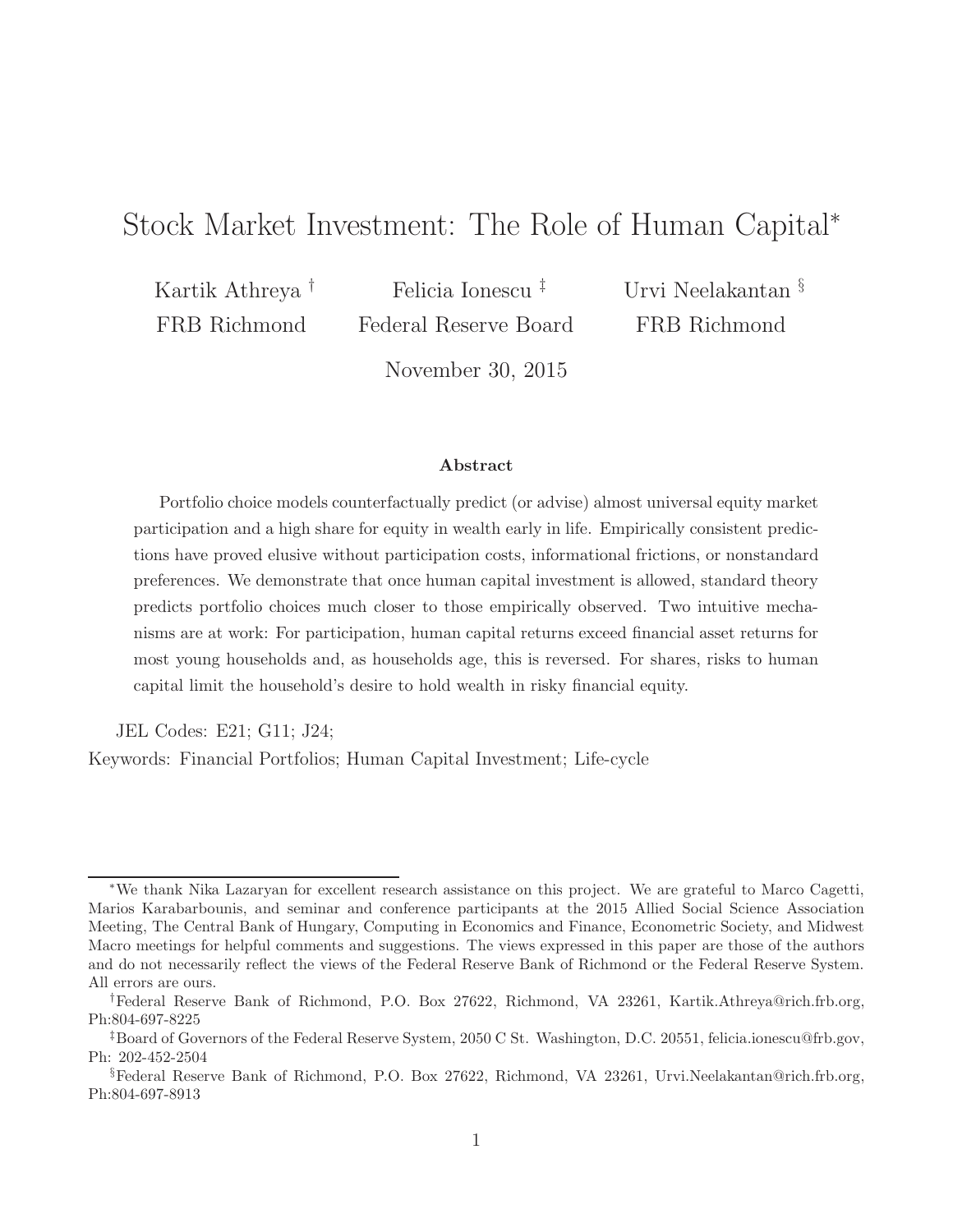# 1 Introduction

Household investment in the stock market is generally limited. Not only is it true that a large fraction of households avoid participation altogether, it is also the case that even for those who do invest in equities, holdings as a share of their financial wealth are frequently modest. These observations, particularly those on stock market participation, have proved extremely challenging to explain within the context of models that avoid the imposition of nonstandard preferences, stock market participation costs, or imperfect information. The contribution of this paper is to show that once human capital investment is allowed for, stock market investment can be well understood within an entirely standard setting.

Our approach is premised on a simple observation: Throughout life, households have human capital as an investment opportunity and, in deciding how to invest over the life cycle, will take this into account. Early in life, households' initial human capital levels are low while the horizon over which they will recoup any payoff from learning is long. This implies a high return to human capital investment relative to stocks and a low opportunity cost in terms of forgone earnings. Early investment in human capital therefore yields a sustained increase in expected future earnings. To ensure that consumption remains smooth in the face of such an increase, all households who invest in human capital early in life will desire, absent risk, to borrow and not save in financial assets. However, the returns to both human capital and stocks are risky. This gives households a countervailing incentive to build a buffer stock of riskless savings, leading those households who save to avoid risky stocks. Thus, financial asset positions consistent with early investment in human capital will likely involve low stock market participation when young, savings in both stocks and risk-free assets in middle age as diversification becomes important, and dissaving in retirement.

To investigate this logic, we embed the classic Ben-Porath (1967) model of time allocation between working ("earning") and human-capital accumulation ("learning") into a life-cycle consumptionsavings model with uninsurable idiosyncratic labor income risk and financial portfolio choice. To our knowledge, we are the first to study human capital investment and financial investment decisions in such a setting.

While intuitively appealing, there is no a priori guarantee that the option to invest in human capital is capable of generating a quantitatively plausible account of observed household wealth and portfolio behavior. A principal contribution of our paper is to demonstrate that it is. We will show that when households have access to financial assets yielding empirically accurate returns, a standard human capital investment process, disciplined to be consistent with observed earnings data alone, implies household financial market behavior consistent with the data. Our model is able to account extremely well for limited stock market participation, over the entire life cycle,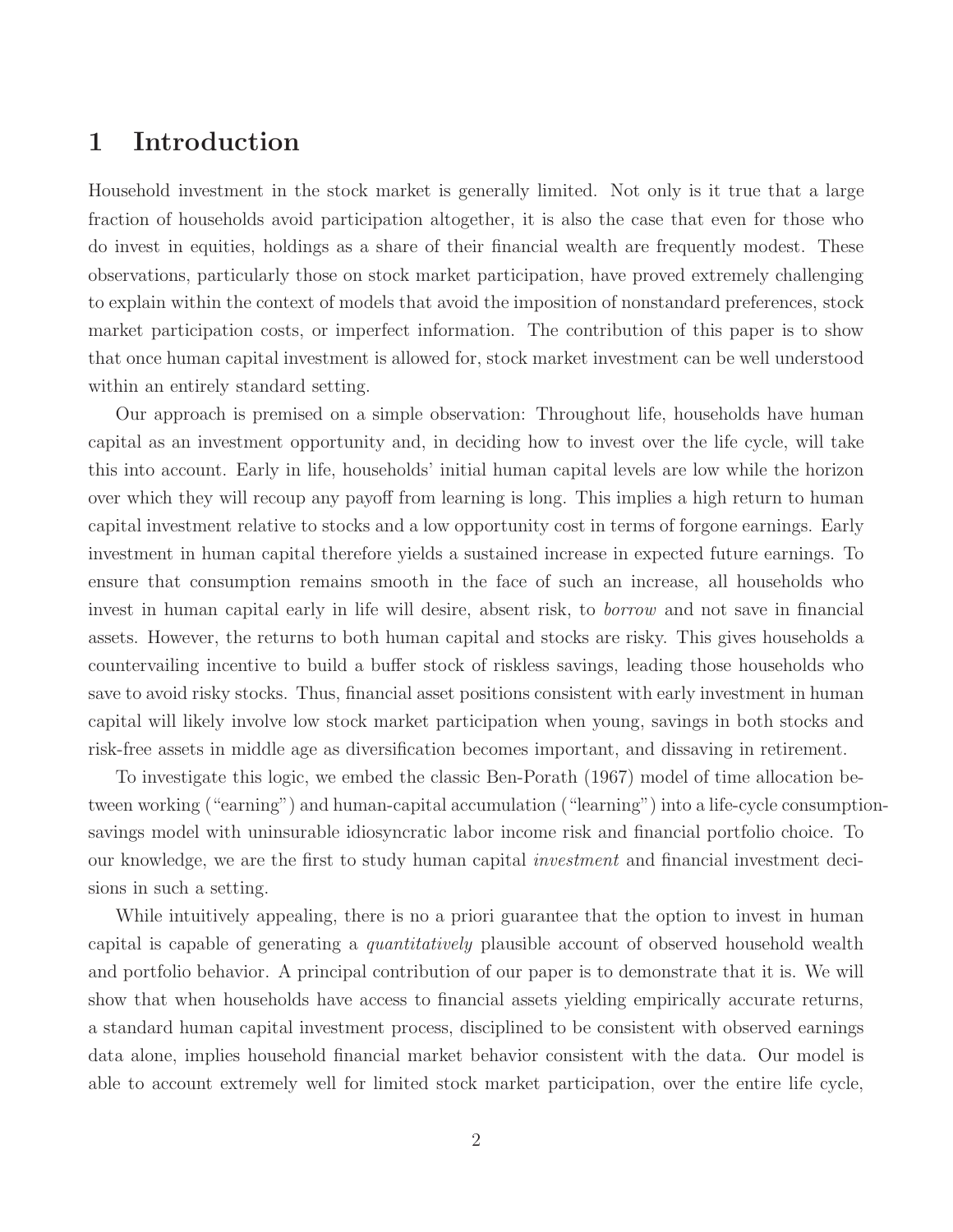and improves on existing work in capturing the allocation of assets between stocks and bonds. Importantly, our model's predictions are broadly consistent with the observed path for household wealth levels. This makes clear that the portfolio choices we derive describe empirically relevant magnitudes for the size and division of cash flows that the household receives. It is useful to note that our success in capturing financial investment over the life cycle comes from a model parameterized to match earnings dynamics and dispersion alone, and in which there is no appeal to stock-market participation costs, behavioral assumptions, or informational imperfections. This strongly suggests the importance of human capital investment as an option over the life cycle.

A critical observation is that both total and marginal returns to human capital are individualspecific and depend on the household's current holdings while, from the household's perspective, the marginal return to financial investments is invariant to any household-level characteristics. Heterogeneity in the marginal returns to human capital arises from differences across agents not only in their ability to learn or in their initial human capital, but also from any other source of variation in household productivity. One important source of additional heterogeneity is uninsurable idiosyncratic wage risk. To ensure that the dispersion in the marginal payoffs to human capital is of an empirically reasonable magnitude, we follow a huge body of existing work, and especially that of Huggett, Ventura, and Yaron (2011), and allow for uninsurable idiosyncratic risk to the payoffs from human capital.

The idea that human capital might play a significant role in how households invest their wealth is not new (see, for example, the early work of Brito, 1978). Several papers study, as we do, portfolio choice in a life-cycle setting with uninsurable, idiosyncratic labor income risk. However, in most of these papers, human capital is only implicitly defined as the present value of exogenously imposed labor income processes. Examples include Campbell, Cocco, Gomes, and Maenhout (2001), Gomes and Michaelides (2003), Cocco (2005), Gomes and Michaelides (2005), Davis, Kubler, and Willen  $(2006)$ , Polkovnichenko  $(2007)$ , and Chang, Hong, and Karabarbounis  $(2014)$ <sup>1</sup>. These papers, building on earlier work of Jagannathan and Kocherlakota (1996), argue that it is the risk properties of labor income that are likely to influence households' investment in the stock market.

Despite the richness of the models employed by the work above, little work to date has studied portfolios when households may also invest in their human capital. Indeed, we are only aware of two papers that study financial portfolios in the presence of an option to invest in human capital. In a theoretical contribution, Lindset and Matsen (2011) provide a stylized theory of investment

<sup>&</sup>lt;sup>1</sup>Chang, Hong, and Karabarbounis (2014) represents an innovation within the class of models with exogenous human capital. They focus on understanding the share of wealth held in risky assets. Their model incorporates front-loaded risk of unemployment into a model where agents must learn about the income-generating process that they are endowed with. They show that data on shares can be interpreted as optimal behavior under a particular specification of parameters, including one regulating the speed of Bayesian learning.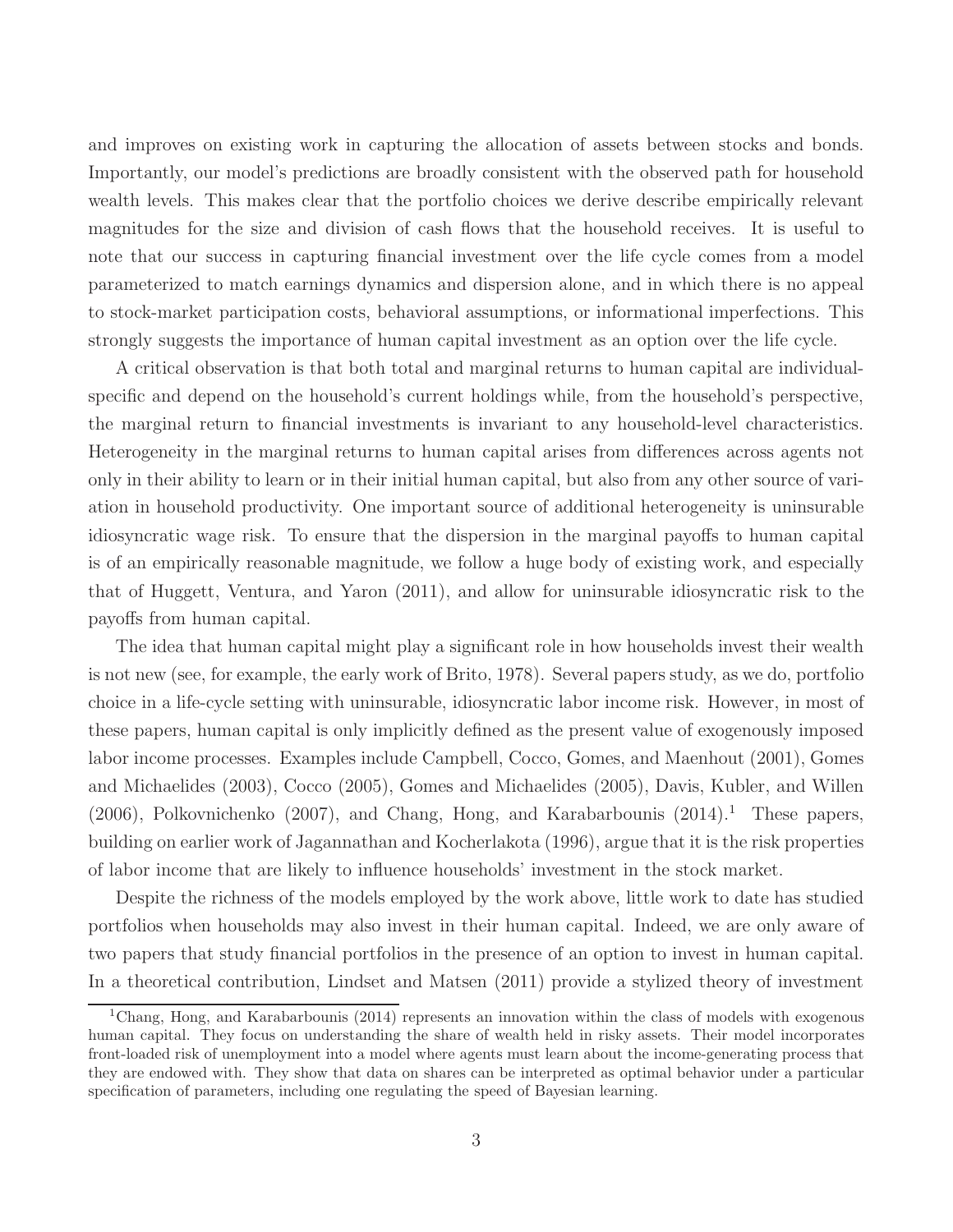in financial wealth and education as "expansion options" in a complete markets infinite-horizon economy, where the rental price of human capital is perfectly correlated with the risky financial asset return. The paper provides insights into optimal portfolio weights when taking human capital into account. It is, however, abstract and not aimed at confronting empirical regularities. Roussanov (2010) is arguably the closest work to ours, as it studies portfolio choice in the presence of a human capital investment option. Agents can exercise this option only once in their lifetime and cannot work until it matures, which may take several periods. Since borrowing is disallowed in this setting, nonparticipation is driven by agents' need to save in order to to finance consumption and education during the investment period. While Roussanov (2010) does not directly compare model outcomes to data, he finds that allowing human capital investment can generate reasonable implications for the share of equity in portfolios. Interestingly, he also shows that such a model generates plausible average earnings paths even though it is not directly parameterized to do so. In our model, by contrast, households may invest in human capital throughout life and, in particular, after formal schooling is typically completed. They may also borrow. We obtain nonparticipation even while allowing for borrowing because returns to human capital are higher than returns to equity for the majority of young households. Our approach thus emphasizes financial investment in a setting that explicitly captures a variety of empirical dimensions of human capital risk and household heterogeneity over the entire life cycle. This is why, in terms of specifying the mechanism for human capital accumulation, we follow Ben-Porath (1967), Huggett, Ventura, and Yaron (2011) and Kim, Maurer, and Mitchell (2013). Huggett, Ventura, and Yaron (2011), in particular, not only endogenize human capital, but also capture both the life-cycle and cross-sectional distribution of earnings. Kim, Maurer, and Mitchell (2013) examine the dynamics of portfolio adjustment in a model that takes into account the fact that doing so is costly in terms of foregone leisure and human capital. We follow their approach to modeling human capital accumulation, though our focus is on documenting the role of human capital accumulation, absent other costs, in matching life-cycle stock market participation and investment shares.

As noted above, a common assumption in many papers aimed at understanding stock-market behavior is that participation entails a cost, usually in the form of a fixed cost of entry; see, for example, Campbell, Cocco, Gomes, and Maenhout (2001) and Cocco (2005).<sup>2</sup> Some of the preceding papers also make assumptions on preferences, such as allowing for habit formation (Gomes and Michaelides, 2003; Polkovnichenko, 2007) or heterogeneous risk preferences (Gomes

<sup>2</sup>Haliassos and Michaelides (2003) is an example of a paper that introduces a fixed cost in an infinite horizon setting. However, once this entry cost is paid, households hold their entire financial wealth in stocks. In other words, in their setting, the empirically observed coexistence of risky and risk-free asset holdings in household portfolios remains a puzzle. For an assessment of the size of stock market participation costs, though exclusively in models that abstract from human capital, see Khorunzhina (2013) and references therein.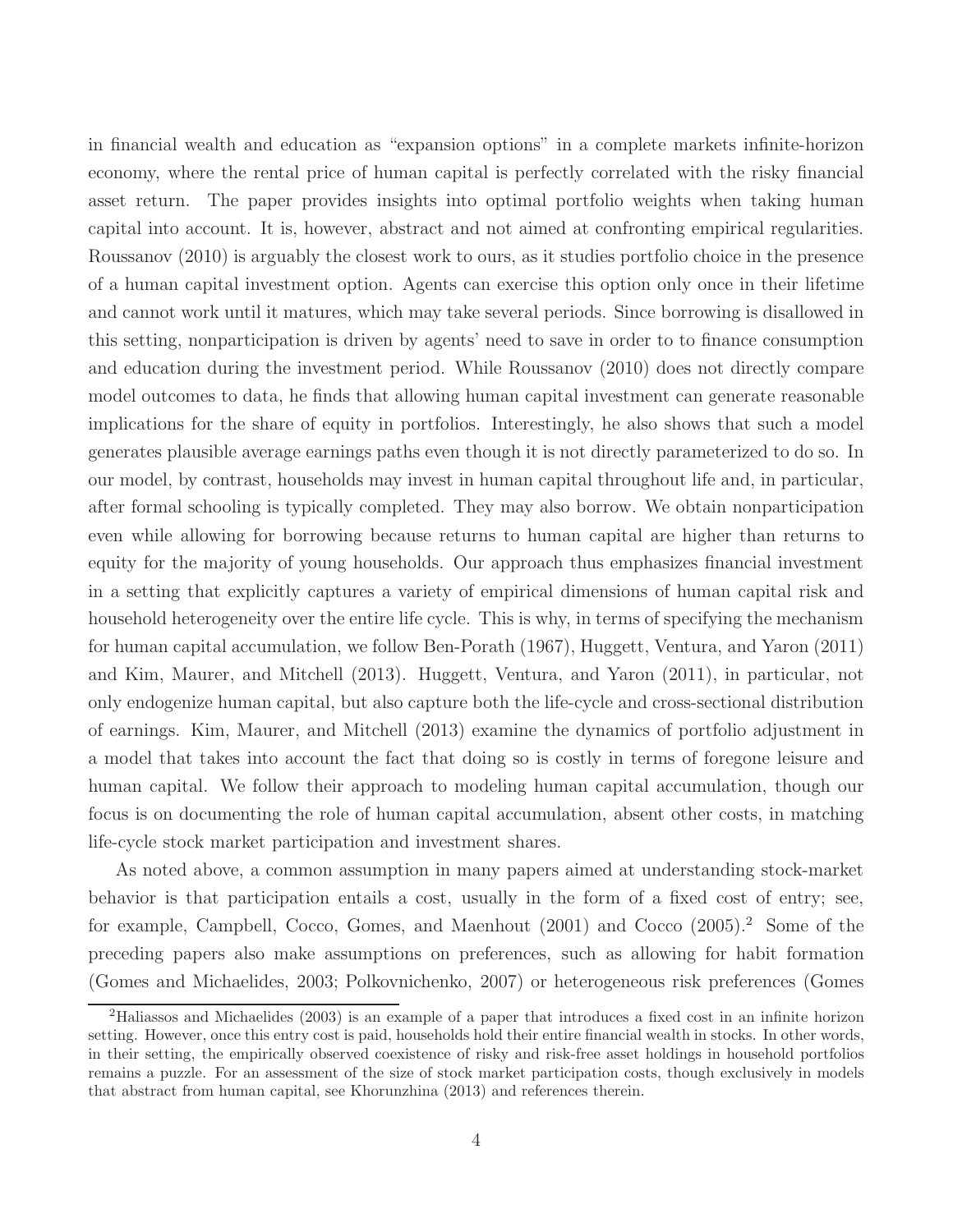and Michaelides, 2005). Along this dimension, our work is closest to that of Davis, Kubler, and Willen (2006), who do not make additional assumptions on preferences or stock-market participation costs and obtain limited stock-market participation early in life via the presence of a wedge between the borrowing rate and risk-free savings rate. However, they do not allow for human capital investment, and, as we will show, this matters. Nevertheless, it is useful to keep in mind that our model is indeed close to theirs: In the special case of our model where human capital investment is not permitted, we find results very similar to theirs. In essence, therefore, our work can be seen as building most closely on the insights of four papers—Davis, Kubler, and Willen (2006), Roussanov (2010), Huggett, Ventura, and Yaron (2011), and Kim, Maurer, and Mitchell (2013) to demonstrate that household financial investment behavior can be quantitatively understood with standard tools.

While our model's ability to closely account for participation (the "extensive margin" of stock market investment) represents a contribution to one strand in the literature, our results for the share of wealth invested in stocks (the "intensive margin") connects our work to another strand of the literature, starting with the classic work of Merton (1969) and Samuelson (1969). In general, the studies that have examined the implications of labor income (even when it is endogenous) for life-cycle portfolios concur that, in spite of labor income risk, a young investor should place much of her financial wealth in the risky asset. This result holds in these models because labor income shocks are assumed to be (nearly) independent from stock-market return innovations. Thus, a young investor chooses to diversify away her human capital risk by holding a high fraction of her liquid wealth in a well-diversified portfolio of stocks.<sup>3</sup> However, as we show, once human capital investment is disciplined to match observed earnings dispersion, the typical household's share of financial wealth held in stock-market equity is closer to the data—and far from 100%. Along this dimension, our model shares with recent work the implication that shares should be hump shaped

<sup>3</sup>For example, Cocco, Gomes, and Maenhout (2005) argue that as individuals age, the present value of their labor income decreases because of the decrease in the number of remaining working years. Following the logic of Jagannathan and Kocherlakota (1996), they further argue that labor income usually acts as a substitute for holding a riskless asset and, as such, should encourage households to reduce the share of stocks in their portfolio as they age. In the same spirit, Viceira (2001) shows that the fraction of savings optimally invested in stocks is larger for employed investors than for retired investors when labor income risk is uncorrelated with stock return risk. Within the class of models with exogenous human capital, recent work measures the extent to which earnings are bondlike or stock-like and studies the implications for the share of wealth held in equities (Benzoni, Collin-Dufresne, and Goldstein, 2007; Huggett and Kaplan, 2015). Others examine the role of labor supply. For example, Gomes, Kotlikoff, and Viceira (2008) endogenize the labor supply decision, thus allowing households who fare poorly on the stock market to hedge their losses by working more to increase their labor income. Chai, Horneff, Maurer, and Mitchell (2011) allow for flexibility both in work hours and in the choice of retirement age. Both papers conclude that the optimal share of stocks in the household's portfolio should be age-dependent, with the share being highest at young ages. In important early work, Heaton and Lucas (1997) find that households would want to allocate all of their savings to stocks under a variety of assumptions, including the presence of transactions costs.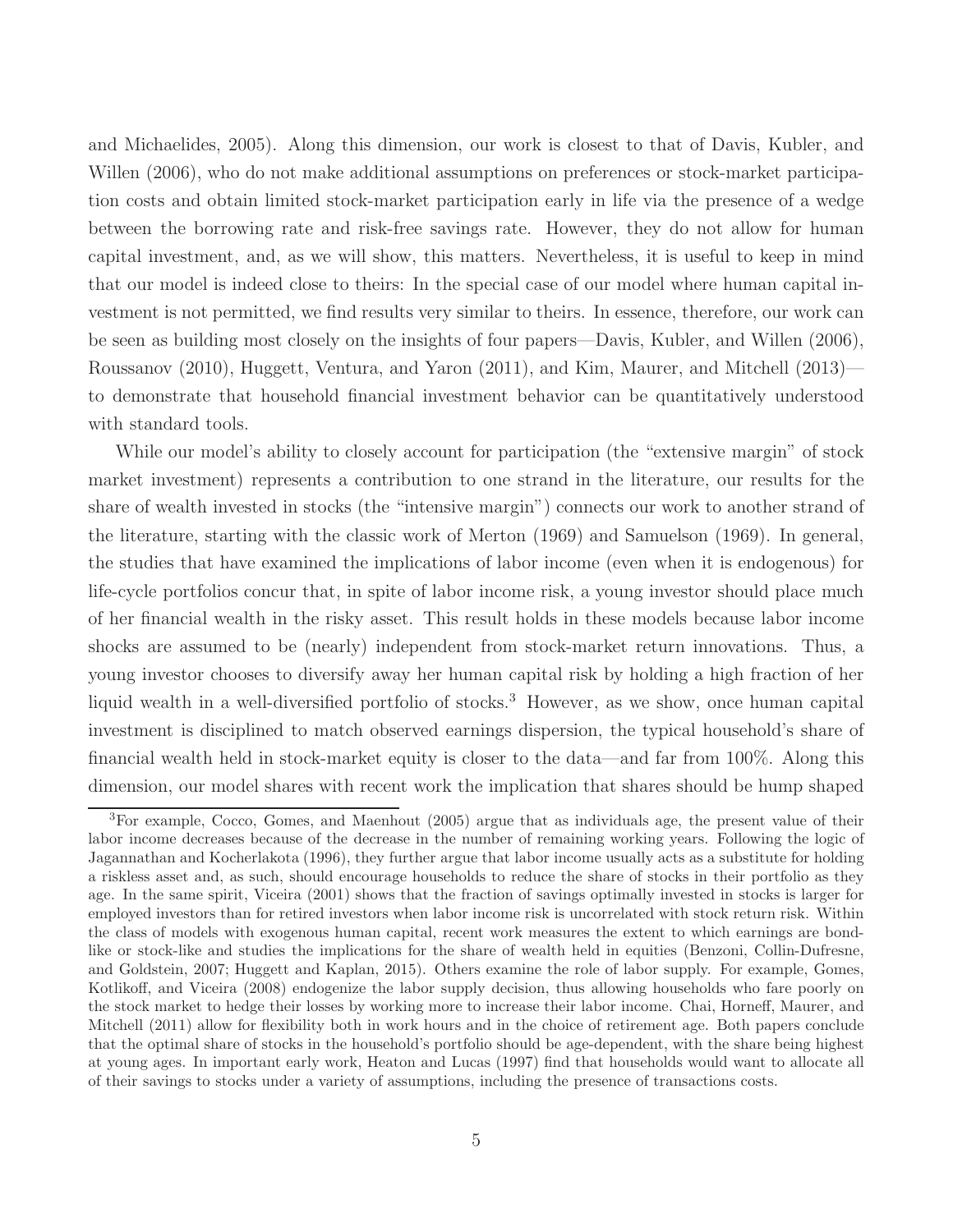over the life cycle (see, e.g. Benzoni, Collin-Dufresne, and Goldstein (2007) and the references therein). The mechanism by which we obtain this result differs, however. While these authors find that shares exhibit a hump shape if labor income and stock market returns are positively correlated at long horizons, we show that positive correlation is not necessary. Moreover, we show that once human capital investments are allowed, optimal behavior implies portfolio shares over the life cycle that are closer to the data than predicted by prior work.

Before laying out the model in detail in Section 3, we describe some facts about household portfolios and earnings in the next section. The calibration is laid out in Section 4 and results are provided in Section 5.

## 2 Data

### 2.1 Household Portfolios

We begin by describing salient facts about household financial portfolios from the Survey of Consumer Finances (SCF). The SCF is a survey of a cross section of U.S. families conducted every three years by the Federal Reserve Board. It includes information about families' finances as well as their demographic characteristics. While the SCF provides us with rich detail about household finances, it is not a panel, so it does not enable us to directly observe the evolution of finances over the life cycle. To overcome this, we follow a methodology similar to Poterba and Samwick (1997) to create life-cycle profiles.

Our goal is to construct life-cycle profiles of participation in the stock market and stockholdings using cohort-level data. As Deaton (1985) describes, each successive cross-sectional survey of the population will include a random sample of a cohort if the number of observations is sufficiently large. Using summary statistics about the cohort from each cross section, a time series that describes behavior *as if* for a panel can be generated. In particular, sample cohort means will be consistent estimates of the cohort population mean.

To implement a procedure in this spirit, we begin by pooling households from all nine waves of the 1989-2013 SCF into a single dataset. We assign a household to a cohort if the head of the household is born within the three-year period that defines the cohort. We have 24 cohorts in all, with the oldest consisting of households whose head was born between 1919 and 1921 and the youngest consisting of households with heads born between 1988 and 1990. We include all observations where the household head is between the ages of 23 and 79, to be consistent with assumptions we make later in our theoretical model. For the same reason, we exclude from our sample those households whose head has less than a high school diploma.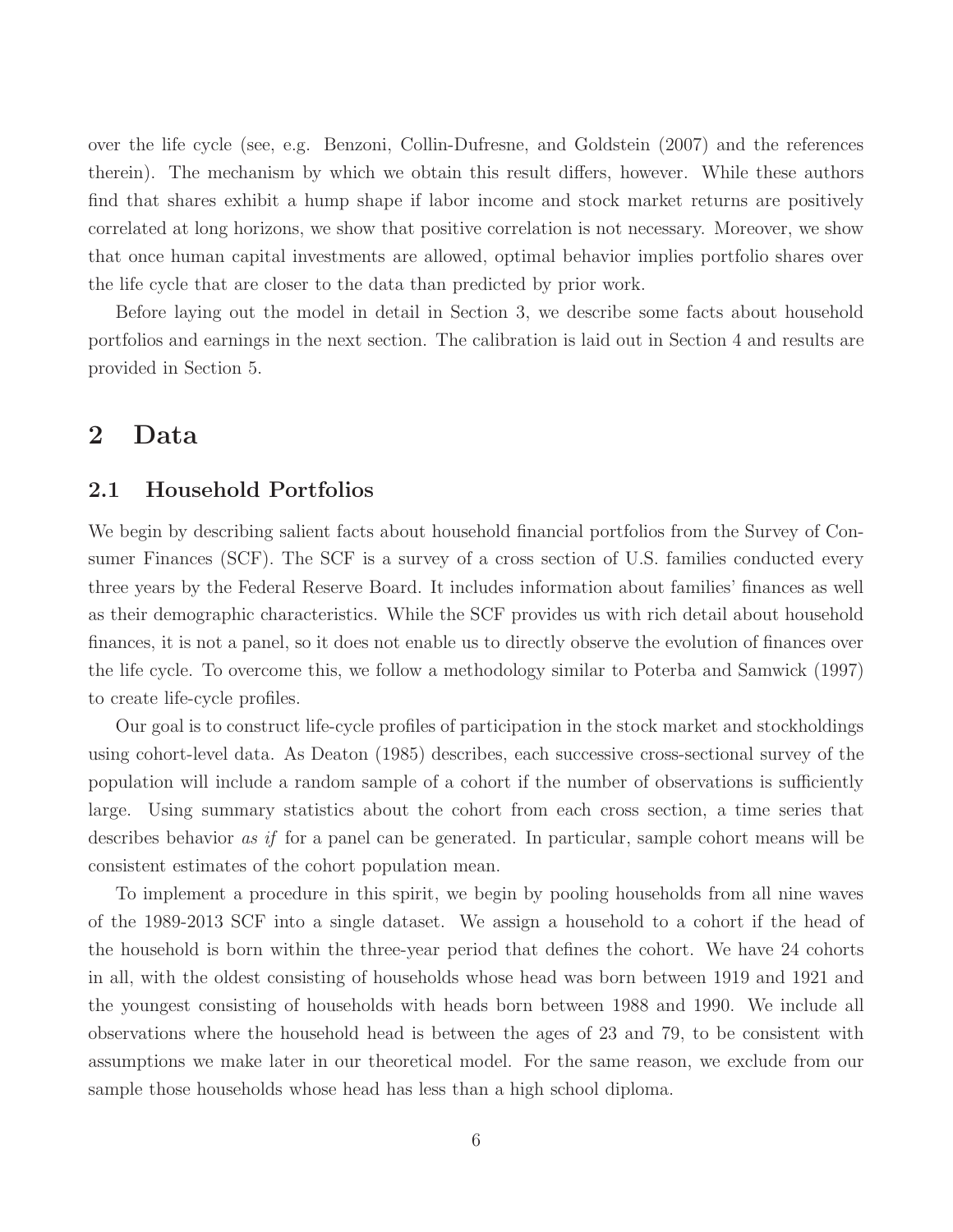Except for the cohorts that are too young or too old to be represented in all waves of the survey, we have at least a hundred observations of every cohort in each survey year. We use this data to create life-cycle profiles of cohort participation in the stock market. We will define a household as participating in the stock market if they have a positive amount of financial assets invested in equity. The variable in the SCF that measures this includes directly held stocks as well as stocks held in mutual funds, IRAs/Keoghs, thrift-type retirement accounts, and other managed assets.

In Figure 1, we plot the average participation of each of the 24 cohorts over their life cycle (defining the cohort by the mid-point of the age range of the cohort). For example, we observe the cohort born in 1943-45 from the time they are age 44–46 (in the 1989 wave of the SCF) to the time they are age 68–70 (in the 2013 SCF). Figure 1 shows that participation for this cohort increases from roughly 43% to 53%.





The differences in participation rates across cohorts may be the result of three factors: aggregate fluctuations experienced by all cohorts living in a particular year (time effects), lifetime experiences that vary by year of birth (cohort effects), and getting older (age effects). Since we are interested in participation over the life cycle—the changes in a household's portfolio that result from that household getting older—we need to distinguish age effects from cohort and time effects. The three variables are perfectly collinear (age=year of birth–year of observation), which makes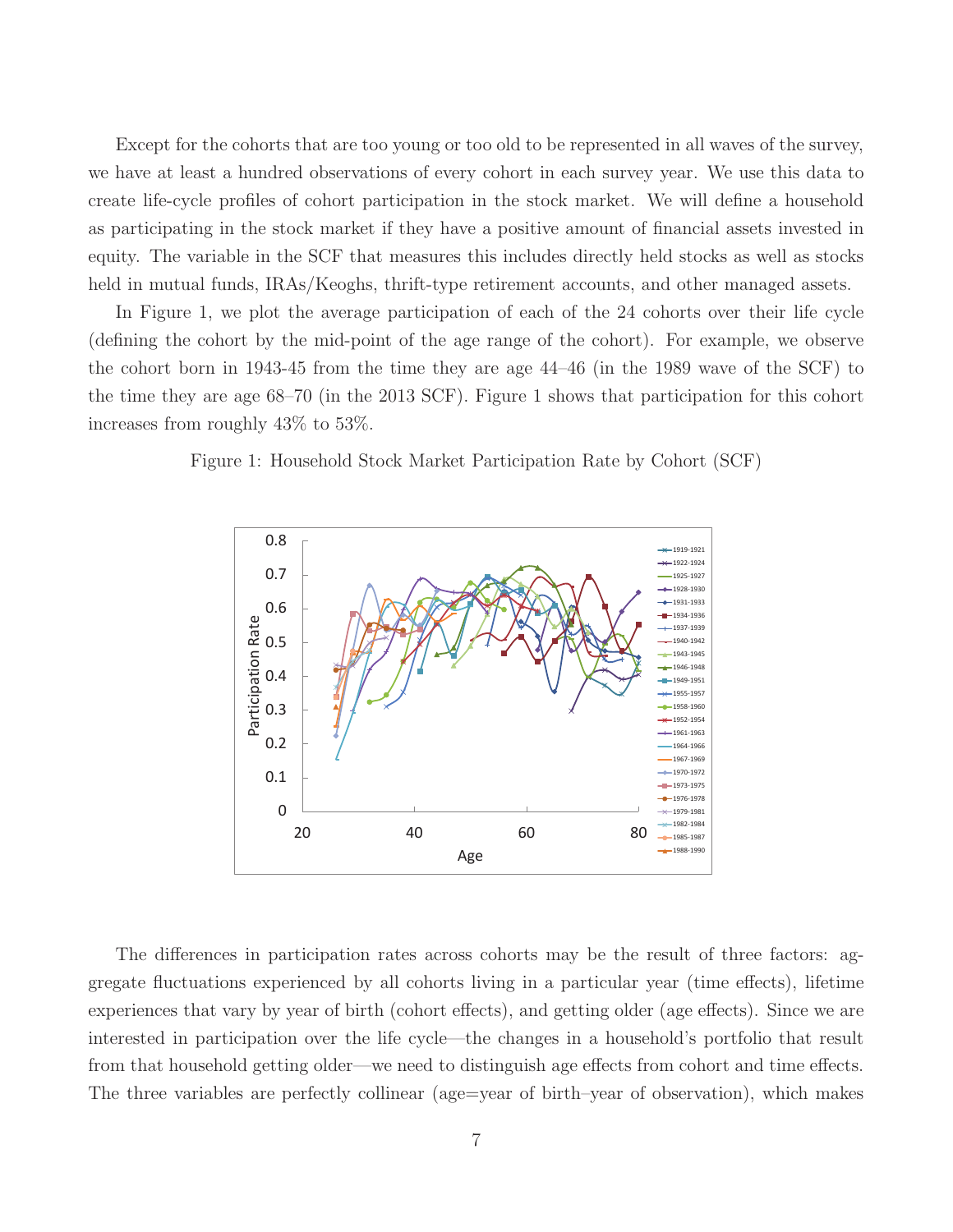separately identifying the three effects empirically challenging. Following Poterba and Samwick (1997), we make the identifying assumption that time effects are zero. We recognize that making different identifying assumptions would generate different life-cycle estimates, particularly for shares (Ameriks and Zeldes, 2004), and we discuss this later in the context of our results.

The decision to invest in stocks can be expressed using a standard probit model

$$
S_i^* = \alpha + \sum_{n=2}^{21} \beta_n a g e_{i,n} + \sum_{m=2}^{24} \gamma_m \text{cohort}_{i,m} + \epsilon_i
$$
 (1)

where  $S_i = 1$  if  $S_i^* > 0$  and 0 otherwise.  $S_i$  is the discrete dependent variable that equals 1 if household *i* invests in stocks and zero otherwise.  $S_i$  is determined by the continuous, latent variable  $S_i^*$ , the actual amount invested in stocks.  $S_i^*$ , and thus  $S_i$ , is specified in the above as a function of  $age_{i,n}$  and  $cohort_{i,m}$ . We include 19 dummies for age categories ranging from 23–25 to 77–79, with  $age_{i,n}$  being the dummy variable that indicates whether the current age of the household head lies in one of these intervals. We include 24 cohort dummies  $\text{cohort}_{i,m}$  to represent cohorts born in one of the three-year intervals in the range from 1919–21 to 1988–90.

The SCF oversamples wealthy households and therefore needs to be weighted to obtain estimates that are representative of the U.S. population. As in Poterba and Samwick (1997), we estimate Equation (1) using year-specific sample weights normalized such that the sum of the weights (which equals the population represented) remains constant over time. The results of the estimation are reported in Table 2 in the Appendix.<sup>4</sup> We use the coefficients to construct our estimate of the life-cycle profile of stock-market participation. Figure 2 shows the results for the cohort born in 1973–75.<sup>5</sup> By our estimation, participation in the stock market increases till agents reach age 60, after which it levels off.

We are also interested in portfolio allocation over the life cycle conditional on participation. In other words, we want to know how the fraction of assets invested in stocks evolves over the life cycle. As we will describe later, our model will have one risk-free asset b and one risky asset s, so the measure in which we are interested is  $\frac{s}{s+b}$ . As described earlier, the risky asset is the value of equity that the household holds, which includes directly held stocks and stocks in mutual funds, retirement accounts, and other managed assets. household's household's risk

<sup>&</sup>lt;sup>4</sup>We use all five implicates from the SCF in our estimation. While this provides accurate coefficients, the statistical significance of the results may be inflated. We only need the values of the coefficients to construct life-cycle profiles; therefore, we do not report the results of the significance tests.

<sup>5</sup>Participation rates would be lower over the life cycle for older cohorts and higher for younger cohorts. We choose to display results for this cohort to be consistent again with the assumptions in our theoretical model. As we will see, debt in our model will be nondefaultable. Those born in 1973–75 would face a nondefaultable student loan regime by the time they go to college.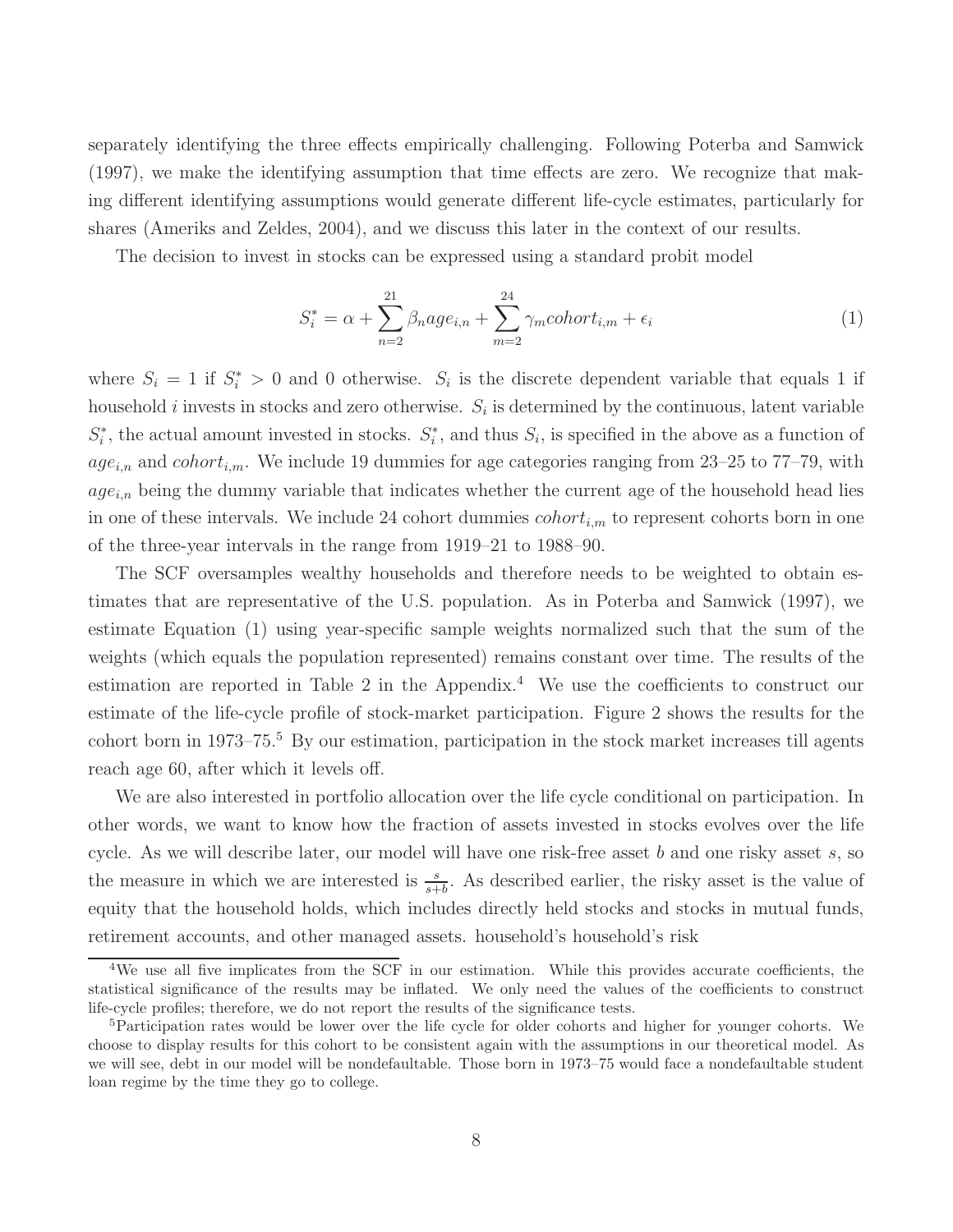Figure 2: Estimated Participation Rate over the Life Cycle (SCF, 1973–75 Birth Cohort)



We calculate the fraction  $\frac{s}{s+b}$  for those who own equity. This measure lies between 0 and 1 by construction, so we want our life-cycle estimate of it to lie between 0 and 1 as well. To ensure this, we construct a logistic transformation to obtain the variable  $Y_i = \ln \frac{s}{1 - \frac{s}{s+b}}$ . We run the following Ordinary Least Squares (OLS) regression on this variable.<sup>6</sup>

$$
Y_i = \alpha + \sum_{n=2}^{21} \beta_n a g e_{i,n} + \sum_{m=2}^{24} \gamma_m \text{cohort}_{i,m} + \epsilon_i
$$
\n
$$
\tag{2}
$$

The results are reported in Table 3. As we did for participation, we use the reported coefficients to estimate the life-cycle profile of portfolio allocation for the cohort born in 1973–75. Figure 3 shows the results. The estimated share of risky assets conditional on participation increases steadily after age 25.

 $6$ Note that, unlike Poterba and Samwick (1997), we do not use Tobit to estimate this equation. By construction, our data is not censored— values below 0 and above 1 are infeasible. Moreover, since our variable of interest is the share of risky assets in the household's portfolio conditional on participation, it will always be strictly positive. It is possible for it to exactly equal 1, but we have very few observations with this value, and in this instance we set it to 0.999999.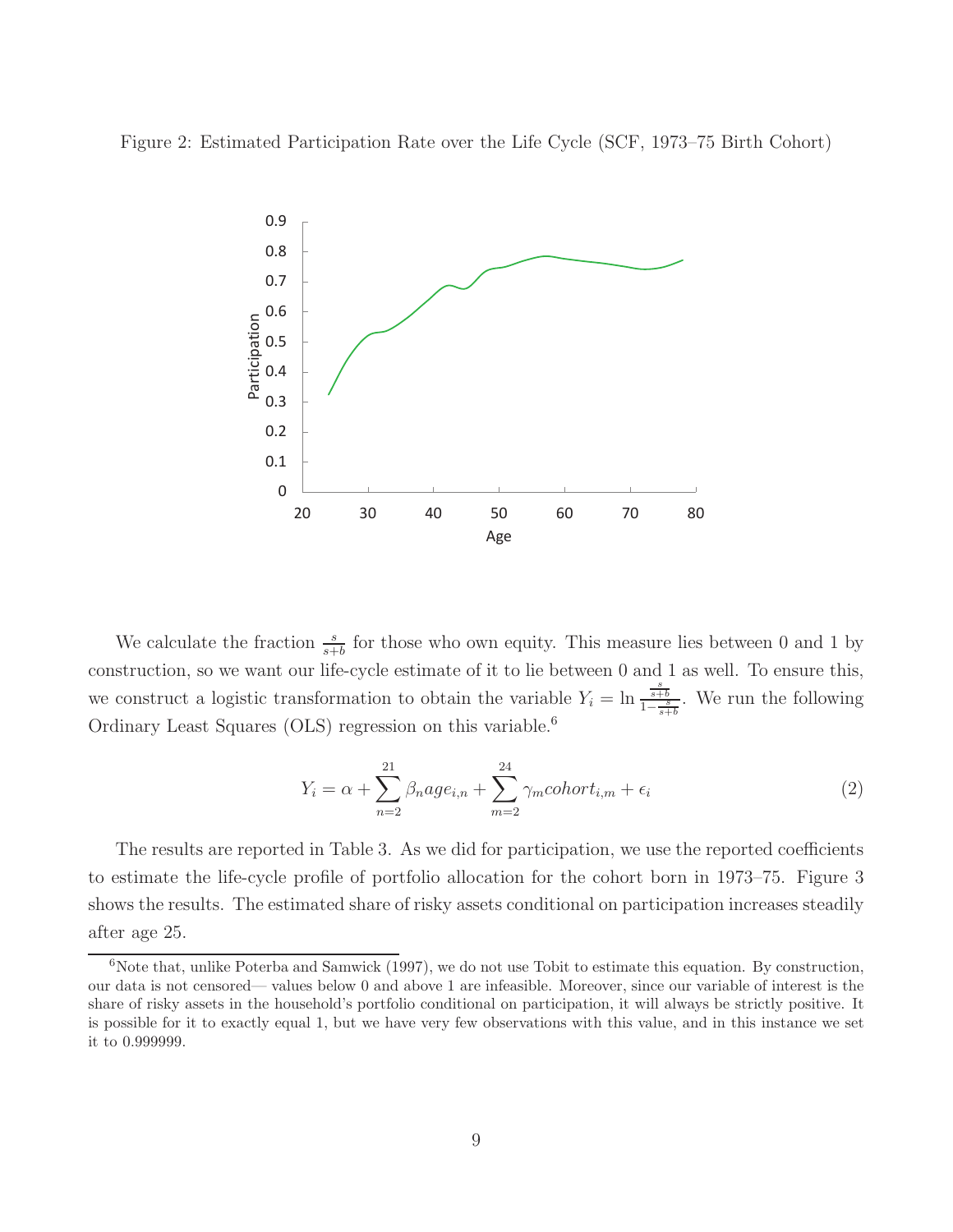Figure 3: Estimated Average Fraction of Stocks in Portfolio over the Life Cycle Conditional on Participation for 1973–75 Birth Cohort (SCF)



### 2.2 Earnings

Next, we compute statistics of age-earnings profiles from the CPS for 1969-2002 using a synthetic cohort approach, following Ionescu (2009). To be precise, we use the 1969 CPS data to calculate the earnings statistics of 25-year-olds, the 1970 CPS data to compute earnings statistics of 26-yearolds, and so on. We include only those who have at least 12 years of education, to correspond with our modeling assumption that agents start life after high school. To compute the mean, inverse skewness, and Gini of earnings for households of age a in any given year, we average the earnings of household heads between the ages of  $a - 2$  and  $a + 2$  to obtain a sufficient number of observations. Life-cycle profiles for all three statistics are shown in Figure 25 in the Appendix.<sup>7</sup>

With these facts in hand, we turn to the description of the model.

<sup>&</sup>lt;sup>7</sup>We obtain real earnings in 2013 dollars using the Consumer Price Index. We convert earnings to model units such that mean earnings at the end of working life, which equal \$70,800, are set to 100.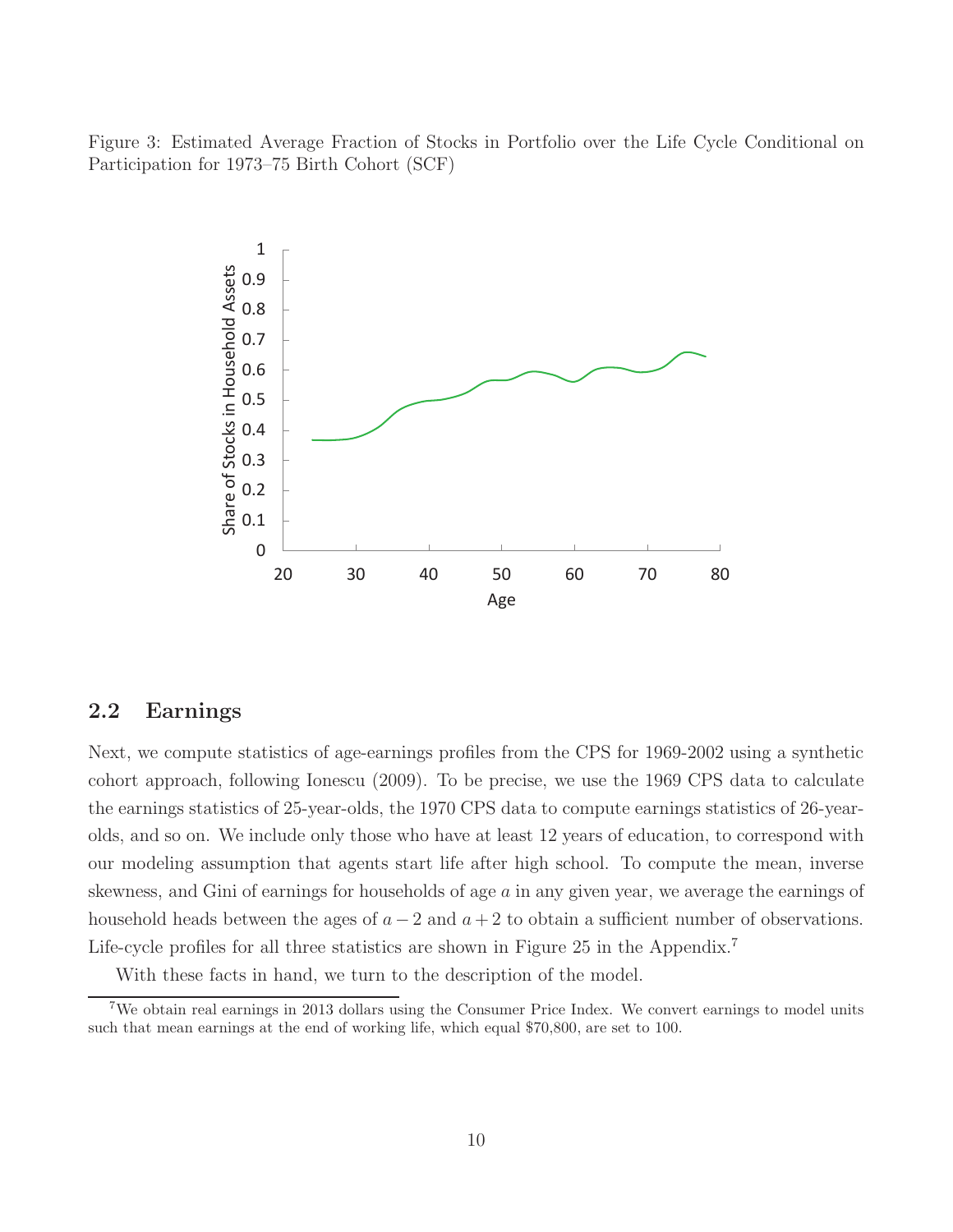# 3 Model

Our model is a standard model of life-cycle consumption and savings in the presence of uninsurable risk (e.g. Gourinchas and Parker, 2002), but it contains two enrichments. First, households choose their level of human capital, and second, households can invest in both risky and riskless assets.

The economy is populated by a continuum of agents who value consumption throughout a finite life. Age is discrete and indexed by  $t = 1, ..., T$ , where  $t = 1$  represents the first year after high school graduation, and  $t = J$  represents the age of retirement. Agents enter the model endowed with an initial level of human capital,  $h_0$ , which varies across the population.

In each period, households can divide their time between work and the accumulation of human capital, as in the classic model of Ben-Porath (1967). Households consume and decide how to allocate any wealth they have in period t between a risky asset  $s_{t+1}$  and a risk-free asset  $b_{t+1}$ . Households also have the option to borrow, that is  $b_t \geq -b$ , with  $b > 0$ , may be positive or negative.

To capture risk and heterogeneity, we follow Huggett, Ventura, and Yaron (2011), and allow for four potential sources of heterogeneity across agents — their immutable learning ability,  $a$ , human capital stock,  $h$ , initial assets,  $x$ , and subsequent shocks to the yield on their holdings of human capital, i.e., their earnings. The set of initial characteristics are jointly drawn according to a distribution  $F(a, h, x)$  on  $A \times H \times X$ . Lastly, households are not subject to risks once they retire, i.e., once  $t > J$ .

#### 3.1 Preferences

All agents have identical preferences, with their within-period utility given by a standard CRRA function with parameter  $\sigma$ , and with a common discount factor  $\beta$ . The general problem of an individual is to choose consumption over the life cycle,  ${c_t}_{t=1}^T$  to maximize the expected present value of utility over the life cycle,

$$
\max_{(\{c_t\} \in \Pi(\Psi_0))} E_0 \sum_{t=1}^T \beta^{t-1} \frac{c_t^{1-\sigma}}{1-\sigma}
$$
 (3)

 $\Pi(\Psi_0)$  denotes the space of all feasible combinations  $\{c_t\}_{t=1}^T$ , given initial state  $\Psi_0 \equiv \{a_0, h_0, x_0\}$ . Agents do not value leisure.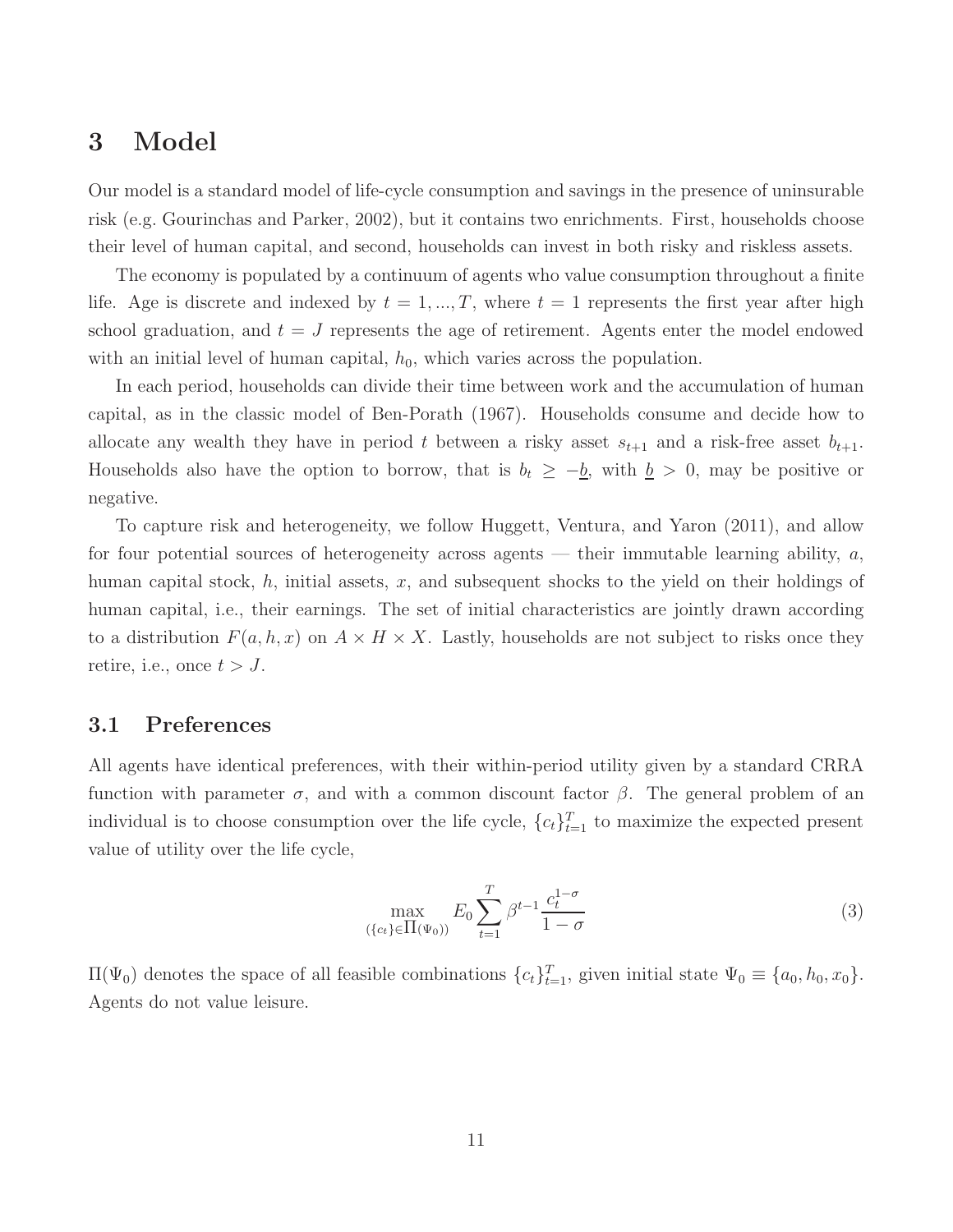#### 3.2 Financial Markets

There are two financial assets in which the agent can invest, a risk-free asset,  $b_t$ , and a risky asset,  $s_t$ , to be interpreted as stock-market equity.

#### Risk-free assets

An agent can borrow or save by taking negative or positive positions, respectively, in a risk-free asset  $b_t$ . Savings  $(b_t \geq 0)$  will earn the risk-free interest rate,  $R_f$ . Borrowing  $(b_t < 0)$ , however, carries an additional (proportional) cost as in Davis, Kubler, and Willen (2006), denoted by  $\phi$ , to represent costs of intermediating credit. The borrowing rate,  $R_b$ , therefore, is higher than the savings rate and given by:  $R_b = R_f + \phi$ . As noted above, borrowing is subject to a limit  $\underline{b}$ .

#### Risky assets

For ease of exposition, we will refer to the risky assets as "stocks" and denote the agent's holdings of these claims between period t and  $t + 1$  by  $s_{t+1}$ . Stocks yield their owners a stochastic gross real return in period  $t + 1$ ,  $R_{s,t+1}$  whereby the excess return on stocks is given by:

$$
R_{s,t+1} - R_f = \mu + \eta_{t+1},\tag{4}
$$

The first term  $\mu$  is the mean excess return to stocks. The second,  $\eta_{t+1}$ , represents the period  $t+1$ innovation to excess returns and is assumed to be independently and identically distributed (i.i.d.) over time with distribution  $N(0, \sigma_{\eta}^2)$ .

Given asset investments at age t,  $b_{t+1}$  and  $s_{t+1}$ , financial wealth at age  $t + 1$  is given by  $x_{t+1} = R_i b_{t+1} + R_{s,t+1} s_{t+1}$ , with  $R_i = R_f$  if  $b \ge 0$  and  $R_i = R_b$  if  $b < 0$ .

#### 3.3 Human Capital

The key innovation of our work is to allow for human capital investment in a model of portfolio choice. We do this by employing the workhorse model of Ben-Porath (1967), extended to allow for risks to the payoff from human capital: In each period, agents can apportion some of their time to acquiring human capital, or they may work and earn wages that depend on current human capital and shocks. At any given date, an agent's human capital stock summarizes their ability to turn their time endowment into earnings. In this sense, it reflects earning ability and, critically, can be accumulated over the life cycle. By contrast, learning ability, which governs the effectiveness of the production function that maps time to human capital investment, is fixed at birth and does not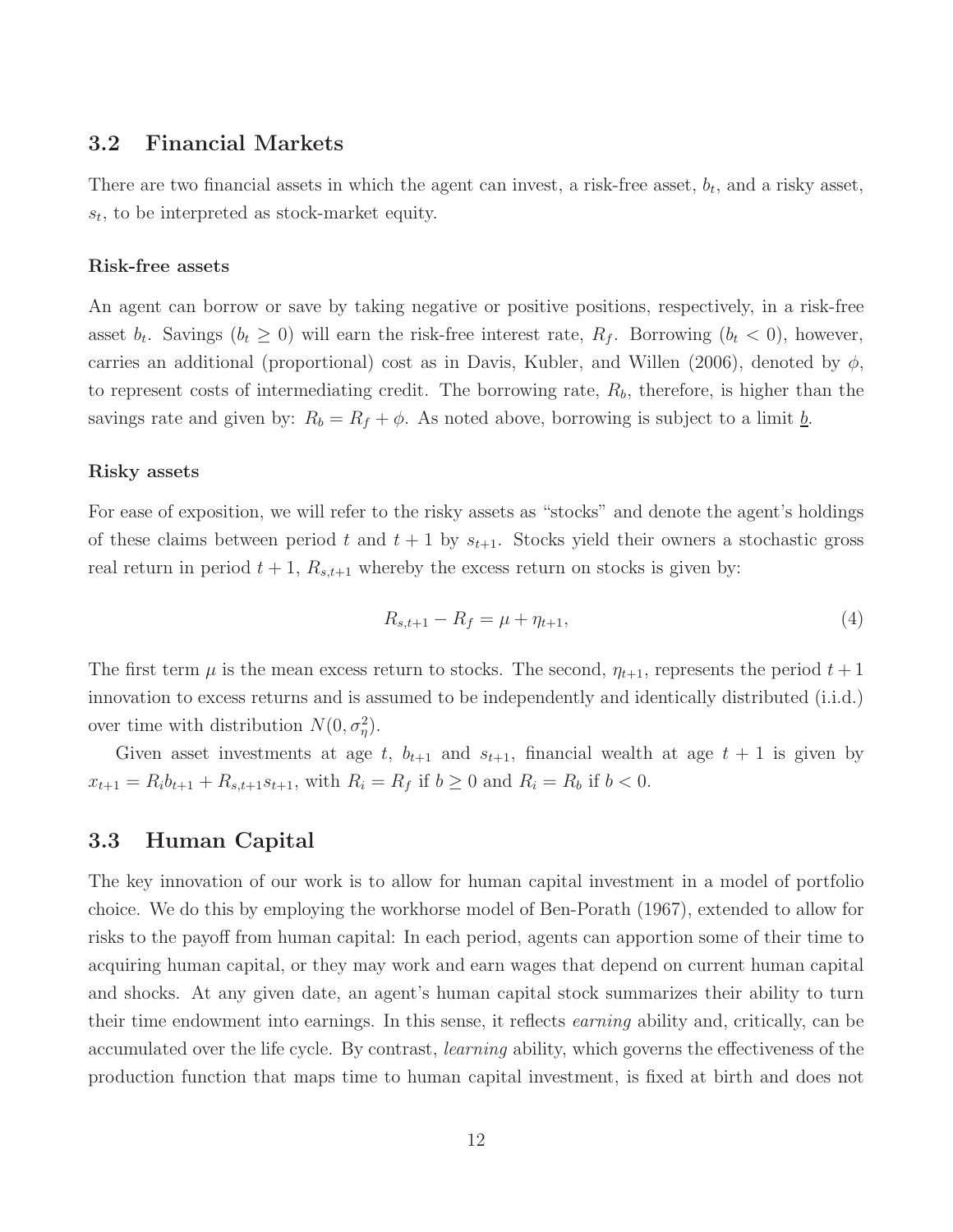change over time. Both learning ability and initial human capital will be allowed to vary across agents and, as we will demonstrate, heterogeneity in each is implied by earnings heterogeneity in the data among the youngest cohorts and by the subsequent evolution of earnings dispersion.

Human capital investment in a given period occurs according to the human capital production function,  $H(a, h_t, l_t)$ , which depends on the agent's immutable learning ability, a, human capital,  $h_t$ , and the fraction of available time put into human capital production,  $l_t$ . Human capital depreciates at a rate  $\delta$ . The law of motion for human capital is given by

$$
h_{t+1} = h_t(1 - \delta) + H(a, h_t, l_t)
$$
\n(5)

Following Ben-Porath (1967), the human capital production function is given by  $H(a, h, l) =$  $a(hl)^\alpha$  with  $\alpha \in (0,1)$ . As demonstrated by Huggett, Ventura, and Yaron (2006), the Ben-Porath model has the additional advantage of being able to match the dynamics of the U.S. earnings distribution given the appropriate joint distribution of initial ability and human capital.

#### 3.4 Labor Income

Human capital confers a return (i.e., its rental rate, wages) in each period that is subject to stochastic shocks. Specifically, earnings are given by a product of the stochastic component,  $z_t$ , the rental rate of human capital,  $w_t$ , the agent's human capital,  $h_t$ , and the time spent in market work,  $(1 - l_t)$ .

Therefore, agent  $i$ 's earnings in period  $t$  are given by

$$
log(y_{it}) = G(w_t, h_t, l_t) + z_{it}
$$
\n
$$
(6)
$$

with  $G(w_t, h_t, l_t)$  representing the deterministic component as a function of rental rate  $w_t$ , human capital stock at age t,  $h_t$ , and labor effort,  $1 - l_t$ , and  $z_t$  representing the stochastic component. The rental rate of human capital evolves over time according to  $w_t = (1 + g)^{t-1}$  with the growth rate,  $g$ .<sup>8</sup>

The stochastic component,  $z_{it}$ , consists of an idiosyncratic temporary (i.i.d) shock  $\epsilon_{it} \sim N(0, \sigma_{\epsilon}^2)$ and a persistent shock  $u_{it}$ :

$$
z_{it} = u_{it} + \epsilon_{it}
$$

where

$$
u_{it} = \rho u_{i,t-1} + \nu_{it}
$$

<sup>8</sup>The growth rates for wages are estimated from data. See Section 4.1 for details.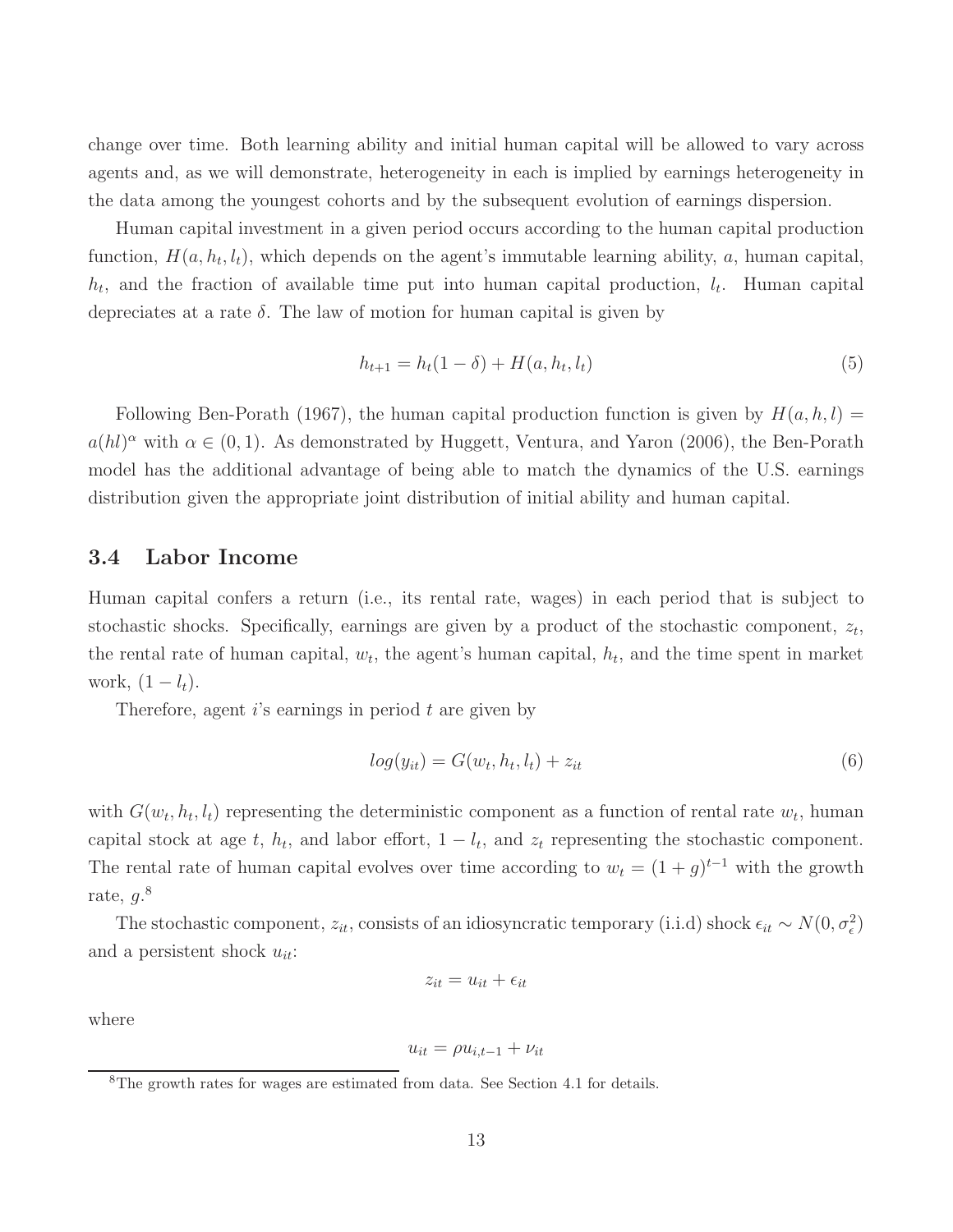follows an AR(1) process as in Gourinchas and Parker (2002) and Hubbard, Skinner, and Zeldes (1995), with  $\nu_{it} \sim N(0, \sigma_{\nu}^2)$  representing an innovation to  $u_{it}$ . The variables  $u_{it}$  and  $\epsilon_{it}$  are realized at each period over the life cycle and are not correlated.

#### 3.5 Means-Tested Transfer and Retirement Income

To accurately capture the risk-management problem of the household, it is important to make allowance for additional sources of insurance that may be present. In the United States, there is a vast array of social-insurance programs that, if effective, bound households' purchasing power away from zero. Moreover, it is well known, since at least Hubbard, Skinner, and Zeldes (1995), that such a system may be acting to greatly diminish savings among households who earn relatively little. In our model, this will consist of unlucky households, households with low learning ability, or both. To ensure that we confront households with an empirically-relevant risk environment in which they choose portfolios, we specify a means-tested income transfer system, which, in addition to asset accumulation, can provide another source of insurance against labor income risk (Campbell, Cocco, Gomes, and Maenhout, 2001). Agents receive means-tested transfers from the government,  $\tau_t$ , which depend on age, t, income,  $y_t$ , and net assets,  $x_t$ . These transfers capture the fact that in the U.S. social insurance is aimed at providing a floor on consumption. Following Hubbard, Skinner, and Zeldes (1995), we specify these transfers by

$$
\tau_t(t, y_t, x_t) = \max\{0, \underline{\tau} - (\max(0, x_t) + y_t)\}\tag{7}
$$

Total pre-transfer resources are given by  $max(0, x_t) + y_t$  and the means-testing restriction is represented by the term  $\underline{\tau} - \max((0, x_t) + y_t)$ . These resources are deducted to provide a minimal income level  $\underline{\tau}$ . For example, if  $x_t + y_t > \underline{\tau}$  and  $x_t > 0$ , then the agent gets no public transfer. By contrast, if  $x_t + y_t < \tau$  and  $x_t > 0$ , then the agent receives the difference, case in which he has  $\tau$ units of the consumption good at the beginning of the period. Agents do not receive transfers to cover debts, which requires the term  $\max(0, x_t)$ . Lastly, transfers are required to be nonnegative, which requires the "outer" max.

After period  $t = J$  when agents start retirement, they get a constant fraction  $\psi$  of their income in the last period as working adults,  $y<sub>J</sub>$ , which they divide between risky and risk-free investments. this may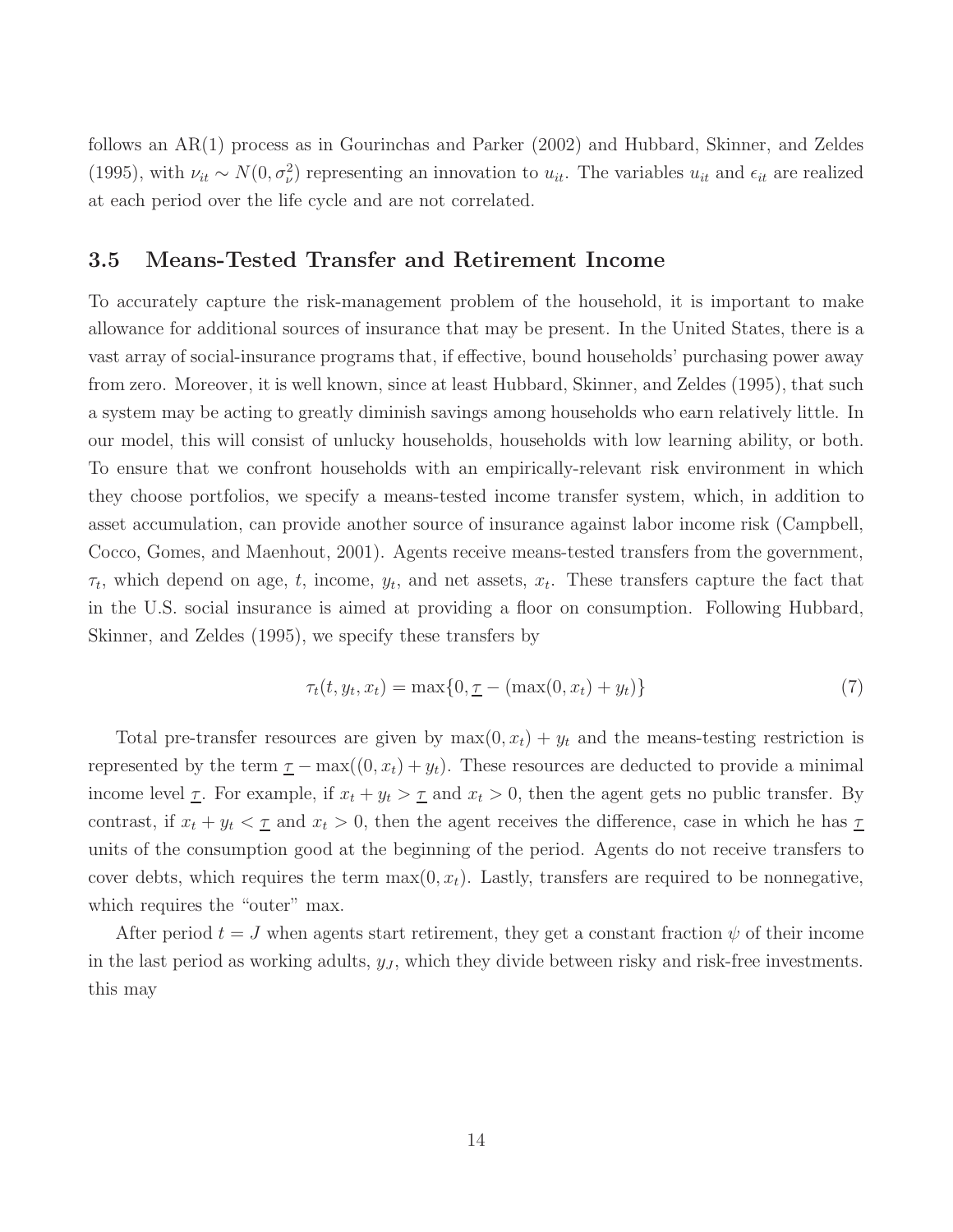#### 3.6 Agent's Problem

The agent's problem is to maximize lifetime utility by choosing asset positions in stocks and bonds (or borrowing), and, in what is novel in our paper, time allocated throughout life to market work and human capital investment

We formulate the problem recursively. Let any period t variable j be denoted by j and its period  $t + 1$  value by  $j'$ . The household's feasible set for consumption and savings is determined by its age, t, ability, a, beginning-of-period human capital, h, net worth,  $x(b, s)$ , current-period realization of the persistent shock to earnings, u, and current-period transitory shock,  $\epsilon$ .

In the last period of life, agents consume all available resources. The value function in the last period of life is therefore simply their payoff from consumption in that period. Prior to this terminal date, but following working life, agents are retired. Retired agents do not accumulate human capital and do not face human capital risk. Thus, we have  $V_T^R(a,x,y_J) = \frac{c^{1-\sigma}}{1-\sigma}$  $\frac{c^{1-\sigma}}{1-\sigma}$ , where  $c = x(b, s) + \psi y_J$ . Notice that, when retired, human capital is irrelevant as a state, and in what follows, is not part of the household's state. Retired households face a standard consumptionsavings problem though, as in working life, they may invest in both risk-free and risky assets. Indeed, in retirement, the only risk agents face comes from the uncertain return on stocks. Their value function for retirees is given by

$$
V^{R}(t, a, b, s, y_{J}) = \sup_{b', s'} \{ \frac{c_{t}^{1-\sigma}}{1-\sigma} + \beta E_{R'_{s}} V^{R}(t+1, a, b', s', y_{J}) \}
$$
(8)

where

$$
c + b' + s' \leq \psi y_J + R_i b + R_s s
$$
  

$$
b \geq \underline{b}
$$

In the budget constraint, we remind the reader that  $R_i = R_f$  if  $b \ge 0$  and  $R_i = R_b$  if  $b < 0$ .

During working life, the agent faces uncertainty from the returns on human capital as well as from any risk assumed in the portfolio they choose. The budget constraint makes clear that current consumption c and total net financial wealth next period  $(b' + s')$  must not exceed the sum of current labor earnings  $w(1 - l)hz$ , the value of the portfolio  $(R_ib + R_is)$ , and any transfers from the social safety net  $\tau(t, y, x)$ .

$$
V(t, a, h, b, s, u, \epsilon) = \sup_{l, h', b', s'} \{ \frac{c_t^{1-\sigma}}{1-\sigma} + \beta E_{u'|u, R'_s} V(t+1, a, h', b', s', u', \epsilon') \}
$$
(9)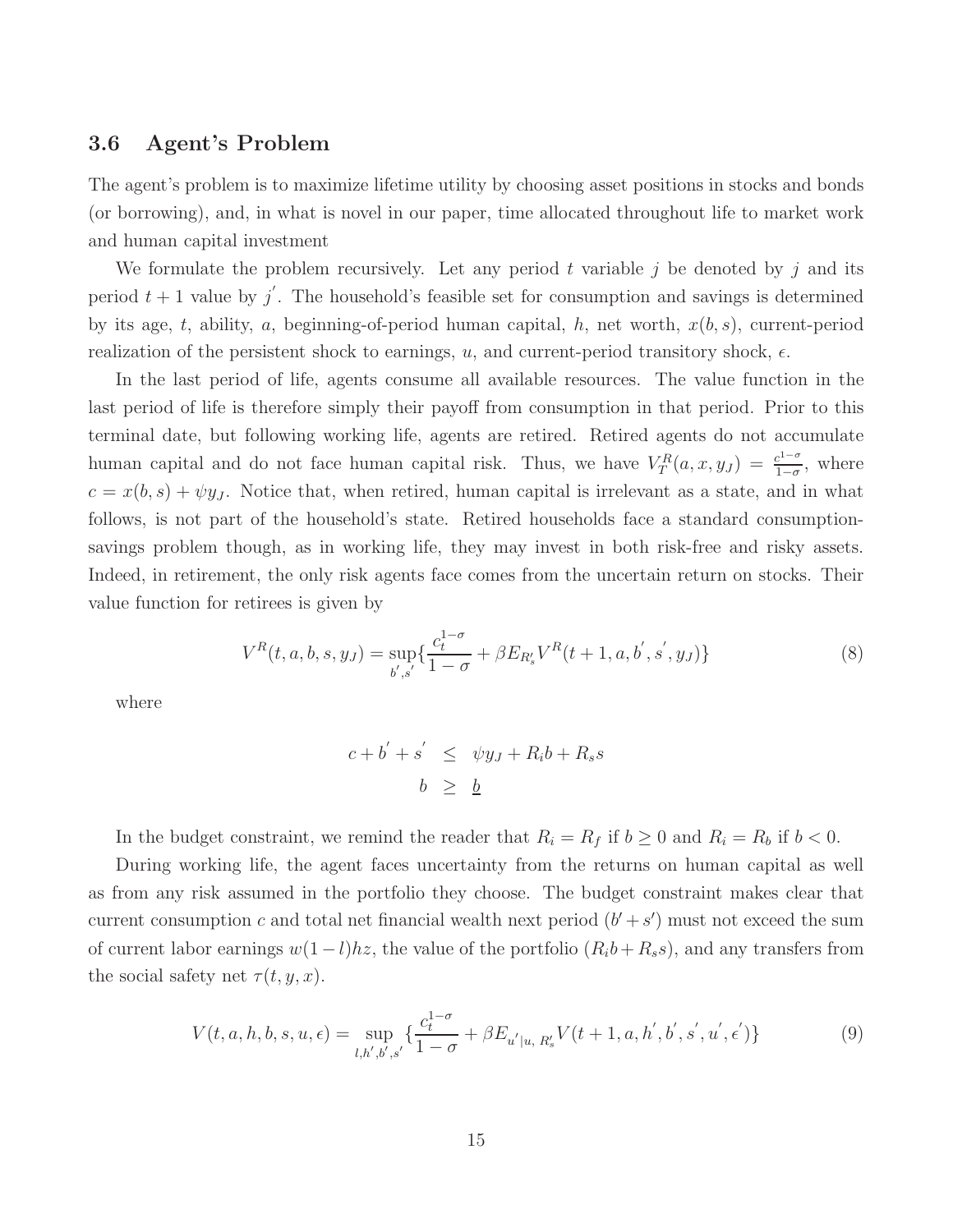where

$$
c + b' + s' \le w(1 - l)hz + R_i b + R_s s + \tau(t, y, x) \text{ for } t = 1, ..., J - 1
$$
  
s.t.  $l \in [0, 1], h' = h(1 - \delta) + a(hl)^{\alpha}, b \ge \underline{b}$ 

The value function  $V(t, a, h, b, s, u, \epsilon)$  thus gives the maximum present value of utility at age t from states h, b, and s, when learning ability is a and the realized shocks are u and  $\epsilon$ . The solution to this problem is given by optimal decision rules  $l_j^*(t, a, h, b, s, u, \epsilon)$ ,  $h^*(t, a, h, b, s, u, \epsilon)$ ,  $b^*(t, a, h, b, s, u, \epsilon)$ , and  $s^*(t, a, h, b, s, u, \epsilon)$ , which describe the optimal choice of the fraction of time spent in human capital production, the level of human capital, and risk-free and risky assets carried to the next period as a function of age, t, human capital, h, ability, a, and current assets, b and s when the realized shocks are u and  $\epsilon$ .

## 4 Mapping the model to the data

There are four sets of parameters in the model: 1) standard parameters, such as the discount factor and the coefficient of risk aversion; 2) parameters specific to asset markets; 3) parameters specific to human capital and to the earnings process; and 4) parameters for the initial distribution of characteristics. Our approach includes a combination of setting some parameters to values that are standard in the literature, calibrating some parameters directly to data, and jointly estimating those parameters that we do not directly observe in the data by matching moments for several observable implications of the model. We summarize parameter values in Table 1 and describe in detail below how we obtain them.

We follow agents from age 25 onward, as this captures the beginning of the portion of life in which households make nontrivial investments in financial assets and in learning on the job. Agents live  $T = 53$  model periods, which corresponds to ages 25 to 78 and retire at age  $J = 58$ .

### 4.1 Preference and Financial Market Parameters

The per period utility function is CRRA,  $u(c_t) = \frac{c_t^{1-\sigma}}{1-\sigma}$  $\frac{t^{1-\sigma}}{1-\sigma}$ , with the coefficient of risk aversion  $\sigma = 5$ , which is consistent with values chosen in the financial literature. Risk aversion is a key parameter and so we conduct robustness checks on it, in particular we consider higher values up to the upper bound of  $\sigma = 10$  considered reasonable by Mehra and Prescott (1985). We also consider lower values, such as  $\sigma = 3$ . The discount factor ( $\beta = 0.96$ ) chosen is also standard in the literature.

We turn now to the parameters in the model related to financial markets. We fix the mean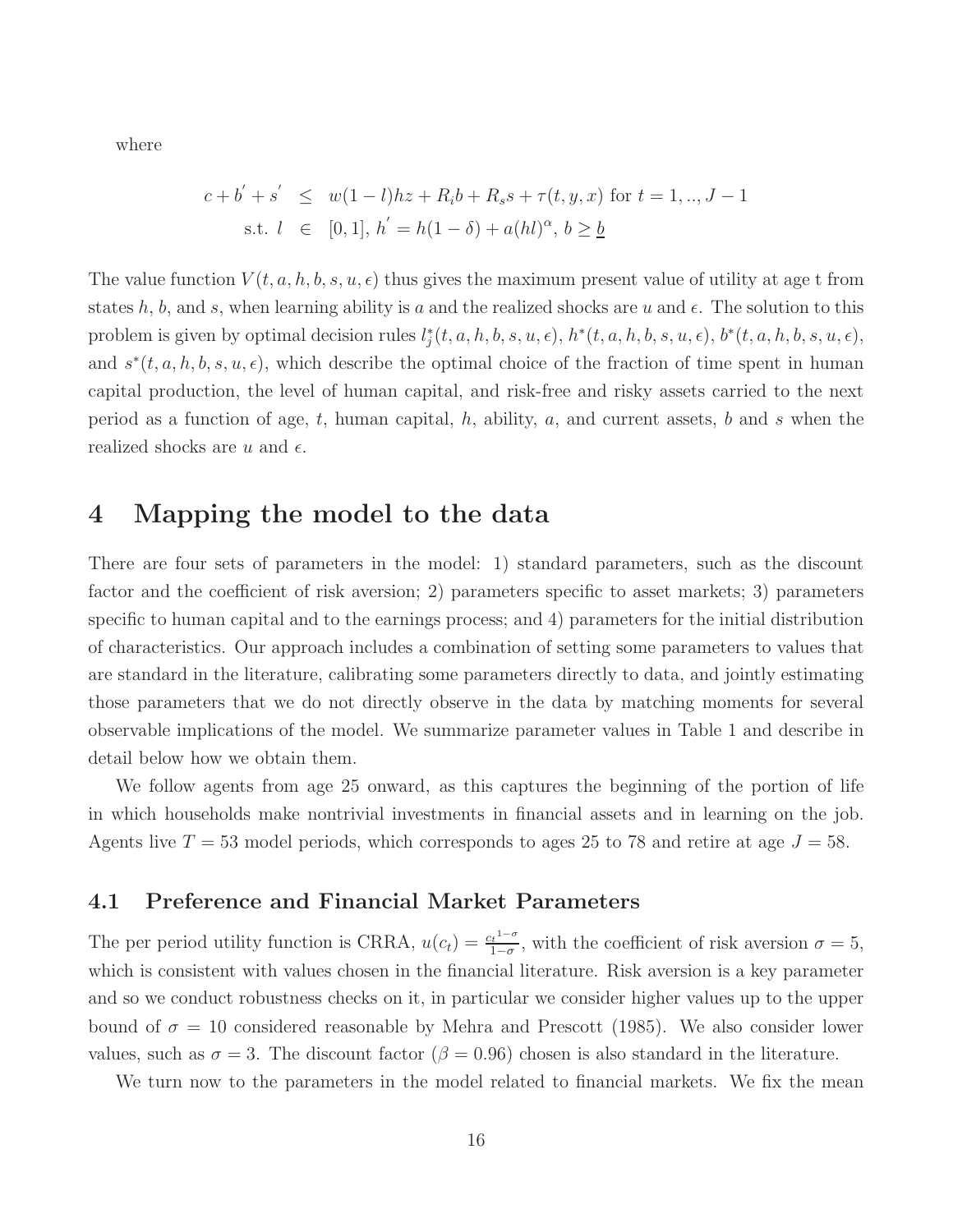| Parameter                                                                                           | Name                                                                      | Value                              |
|-----------------------------------------------------------------------------------------------------|---------------------------------------------------------------------------|------------------------------------|
| T                                                                                                   | Model periods (years)                                                     | 53                                 |
| J                                                                                                   | Working periods                                                           | 33                                 |
|                                                                                                     | Discount factor                                                           | 0.96                               |
| $\sigma$                                                                                            | Coeff. of risk aversion                                                   | 5                                  |
| $R_f$                                                                                               | Risk-free rate                                                            | 1.02                               |
| $R_b$                                                                                               | Borrowing rate                                                            | 1.11                               |
| $\mu$                                                                                               | Mean equity premium                                                       | 0.06                               |
| $\sigma_{\eta}$                                                                                     | Stdev. of innovations to stock returns                                    | 0.157                              |
| $\alpha$                                                                                            | Human capital production function elasticity                              | 0.7                                |
| $\mathcal G$                                                                                        | Growth rate of rental rate of human capital                               | 0.0013                             |
| $\delta$                                                                                            | Human capital depreciation rate                                           | 0.0114                             |
| $\psi$                                                                                              | Fraction of income in retirement                                          | 0.68                               |
|                                                                                                     | Minimal income level                                                      | \$17,936                           |
| $(\rho, \sigma_{\nu}^2, \sigma_{\epsilon}^2)$<br>$(\mu_a, \sigma_a, \mu_h, \sigma_h, \varrho_{ah})$ | Earnings shocks                                                           | (0.951, 0.055, 0.017)              |
|                                                                                                     | Parameters for joint distribution of ability<br>and initial human capital | (0.246, 0.418, 87.08, 35.11, 0.57) |

Table 1: Parameter Values: Benchmark Model

equity premium to  $\mu = 0.06$ , as is standard (e.g., Mehra and Prescott, 1985). The standard deviation of innovations to the risky asset is set to its historical value,  $\sigma_{\eta} = 0.157$ . The risk-free rate is set equal to  $R_f = 1.02$ , consistent with values in the literature (McGrattan and Prescott, 2000) while the wedge between the borrowing and risk-free rate is  $\phi = 0.09$  to match the average borrowing rate of  $R_b = 1.11$  (Board of Governors of the Federal Reserve System, 2014). Lastly, we assume that innovations to excess returns are uncorrelated with innovations to the aggregate component of permanent labor income.<sup>9</sup>

## 4.2 Human Capital and Earnings Parameters

The rental rate on human capital equals  $w_t = (1 + g)^{t-1}$  where g is set to 0.0013, as in Huggett, Ventura, and Yaron (2006). Given this growth rate, the depreciate rate is set to  $\delta = 0.0114$ , so

<sup>9</sup>Evidence on this correlation is mixed, ranging from negative to strongly positive. For instance, Lustig and Van Nieuwerburgh (2008) show that innovations in current and future human wealth returns are negatively correlated with innovations in current and future financial asset returns, regardless of the elasticity of intertemporal substitution, while Benzoni, Collin-Dufresne, and Goldstein (2007) argue that the correlation in labor income flows and stock market returns is positive, and large in particular at long horizons. At the same time, prior studies that have examined the relation between labor income and life-cycle financial portfolio choice assume that labor income shocks are (nearly) independent from stock market return innovations (see Cocco, Gomes, and Maenhout, 2005; Davis, Kubler, and Willen, 2006; Davis and Willen, 2013; Gomes and Michaelides, 2005; Haliassos and Michaelides, 2003; Roussanov, 2010 and Viceira, 2001)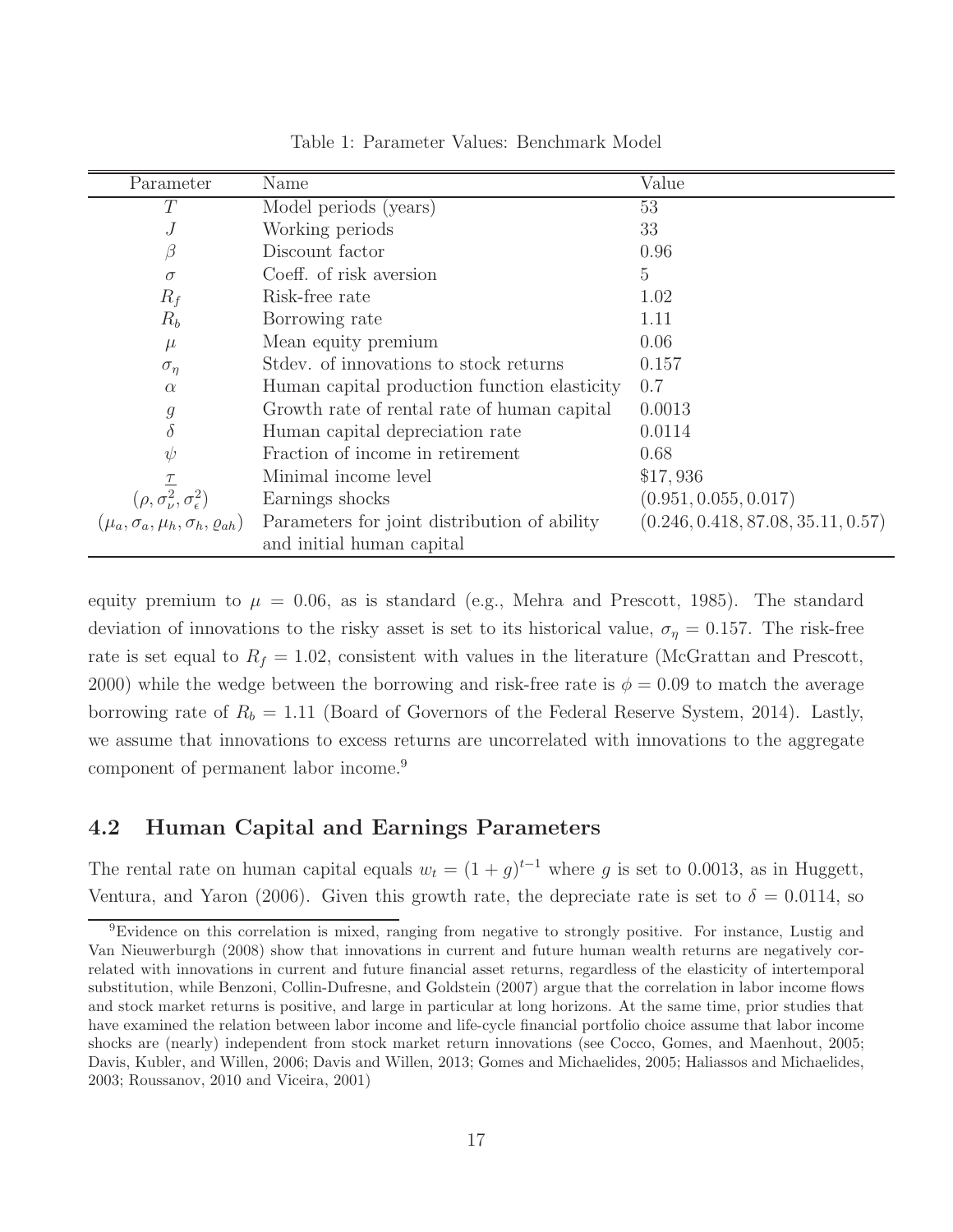that the model produces the rate of decrease of average real earnings at the end of the working life cycle observed in the data. The model implies that at the end of the life cycle negligible time is allocated to producing new human capital and, thus, the gross earnings growth rate approximately equals  $(1 + g)(1 - \delta)$ . We set the elasticity parameter in the human capital production function,  $\alpha$ , to 0.7. Estimates of this parameter are surveyed by Browning, Hansen, and Heckman (1999) and range from 0.5 to 0.9.

In the parametrization of the stochastic component of earnings,  $z_{it} = u_{it} + \epsilon_{it}$ , we follow Abbott, Gallipoli, Meghir, and Violante (2013) who use the National Longitudinal Survey of Youth (NLSY) data using CPS-type wage measures to estimate the autoregressive coefficients for the transitory and persistent shocks to wages. For the persistent shock,  $u_{it} = \rho u_{i,t-1} + \nu_{it}$ , with  $\nu_{it} \sim N(0, \sigma_{\nu}^2)$ and for the idiosyncratic temporary shock,  $\epsilon_{it} \sim N(0, \sigma_{\epsilon}^2)$ , they report the following values for high school graduates:  $\rho = 0.951$ ,  $\sigma_{\nu}^2 = 0.055$ , and  $\sigma_{\epsilon}^2 = 0.017$ . We set retirement income to be a constant fraction of labor income earned in the last year in the labor market. Following Cocco (2005) we set this fraction to 0.682, the value for high school graduates. The income floor,  $\tau$ is expressed in 2013 dollars and is consistent with the levels used in related work (e.g. Athreya,  $2008$ ).<sup>10</sup>

Borrowing limits in the model will be allowed to vary across households. We introduce heterogeneity in these limits as follows: We first group agents in the model by quartiles of initial human capital, then compute average earnings over the life cycle for each quartile. We then set the borrowing limit for all agents within a quartile to be a given percentage of the average lifecycle earnings for that quartile. We obtain the relevant percentages from the SCF by dividing the sample into income quartiles and calculating the average credit limit as a percentage of the average income within each quartile. The resulting borrowing limits as a percentage of average earnings by quartiles are:  $55\%, 48\%, 35\%, \text{ and } 27\%$ .<sup>11</sup> Lastly, in our baseline model, we assume that the returns to both risky assets (human capital and financial wealth) are uncorrelated. in

#### 4.3 The Distribution of Assets, Ability, and Human Capital

We turn now to parameters defining the joint distribution of initial heterogeneity in the unobserved characteristics central to human capital accumulation. There are seven parameters, and using only these, we are able to closely match the evolution, over the entire life cycle, of three functions of moments of the earnings distribution: mean earnings, the ratio of mean to median earnings, and

<sup>&</sup>lt;sup>10</sup>The results turn out to be robust to the choice of this parameter; results are available upon request.

<sup>&</sup>lt;sup>11</sup>We extrapolate the first percentage from the other three rather than calculating it directly because of the large numbers of zeros in the earnings data for the lowest quartile.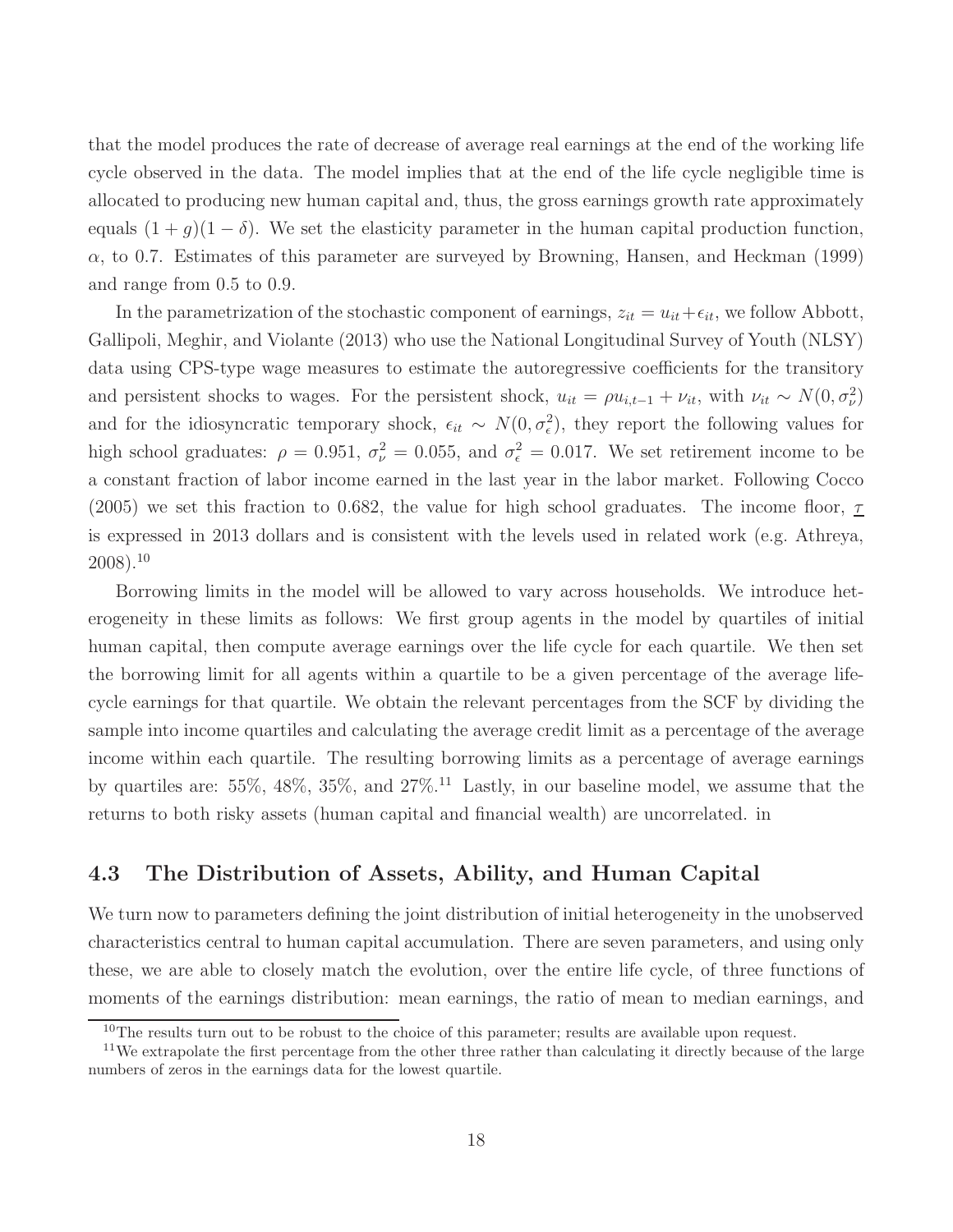the Gini coefficient of earnings.

To estimate the parameters of this distribution, we proceed as follows. First, for the asset distribution, we use the SCF data described in Section 2 to compute the mean and standard deviation of initial assets to be \$22,568 and \$24,256, respectively, in 2013 dollars. Second, we calibrate the initial distribution of ability and human capital to match the key properties of the life-cycle earnings distribution reported earlier using the CPS for 1969-2002.

Earnings distribution dynamics implied by the model are determined in several steps: i) we compute the optimal decision rules for human capital using the parameters described above for an initial grid of the state variable; ii) we simultaneously compute financial investment decisions and compute the life-cycle earnings for any initial pair of ability and human capital; and iii) we choose the joint initial distribution of ability and human capital to best replicate the properties of U.S. data.

To set values for these parameters, we search over the vector of parameters that characterize the initial state distribution to minimize a distance criterion between the model and the data. We restrict the initial distribution to lie on a two-dimensional grid spelling out human capital and learning ability, and we assume that the underlying distribution is jointly log-normal. This class of distributions is characterized by five parameters.<sup>12</sup> We find the vector of parameters  $\gamma = (\mu_a, \sigma_a, \mu_h, \sigma_h, \varrho_{ah})$  characterizing the initial distribution by solving the minimization prob- $\lim_{\gamma} \left( \sum_{j=5}^J |log(m_j/m_j(\gamma))|^2 + |log(d_j/d_j(\gamma))|^2 + |log(s_j/s_j(\gamma))|^2 \right)$ , where  $m_j, d_j$ , and  $s_j$  are mean, dispersion, and inverse skewness statistics constructed from the CPS data on earnings, and  $m_i(\gamma)$ ,  $d_i(\gamma)$ , and  $s_i(\gamma)$  are the corresponding model statistics. Overall, we match 102 moments.<sup>13</sup> Figure 4 illustrates the earnings profiles for individuals in the model versus CPS data when the initial distribution is chosen to best fit the three statistics considered. We obtain

$$
\gamma = (0.246, 0.418, 87.08, 35.11, 0.57)
$$

The model performs well given riskiness of assets and stochastic earnings in the current paper.<sup>14</sup>

 $12$ In practice, the grid is defined by 20 points in human capital and ability.

 $13$ For details on the calibration algorithm see Huggett, Ventura, and Yaron (2006) and Ionescu (2009).

<sup>&</sup>lt;sup>14</sup>We obtain a fit of  $9.4\%$  (0% would be a perfect fit). As a matter of perspective, we note that a close relative of this part of our model, Huggett, Ventura, and Yaron (2006), obtain a fit of 7% (for the same value of the elasticity parameter  $\alpha = 0.7$ . Theirs is a Ben-Porath model where the main choice is investment in human capital to maximize lifetime earnings in a framework without investments in financial assets, debt, and without earnings uncertainty. As a measure of goodness of fit, we use  $\frac{1}{3J}\sum_{j=5}^{J} |log(m_j/m_j(\gamma))| + |log(d_j/d_j(\gamma))| + |log(s_j/s_j(\gamma))|$ . This represents the average (percentage) deviation, in absolute terms, between the model-implied statistics and the data.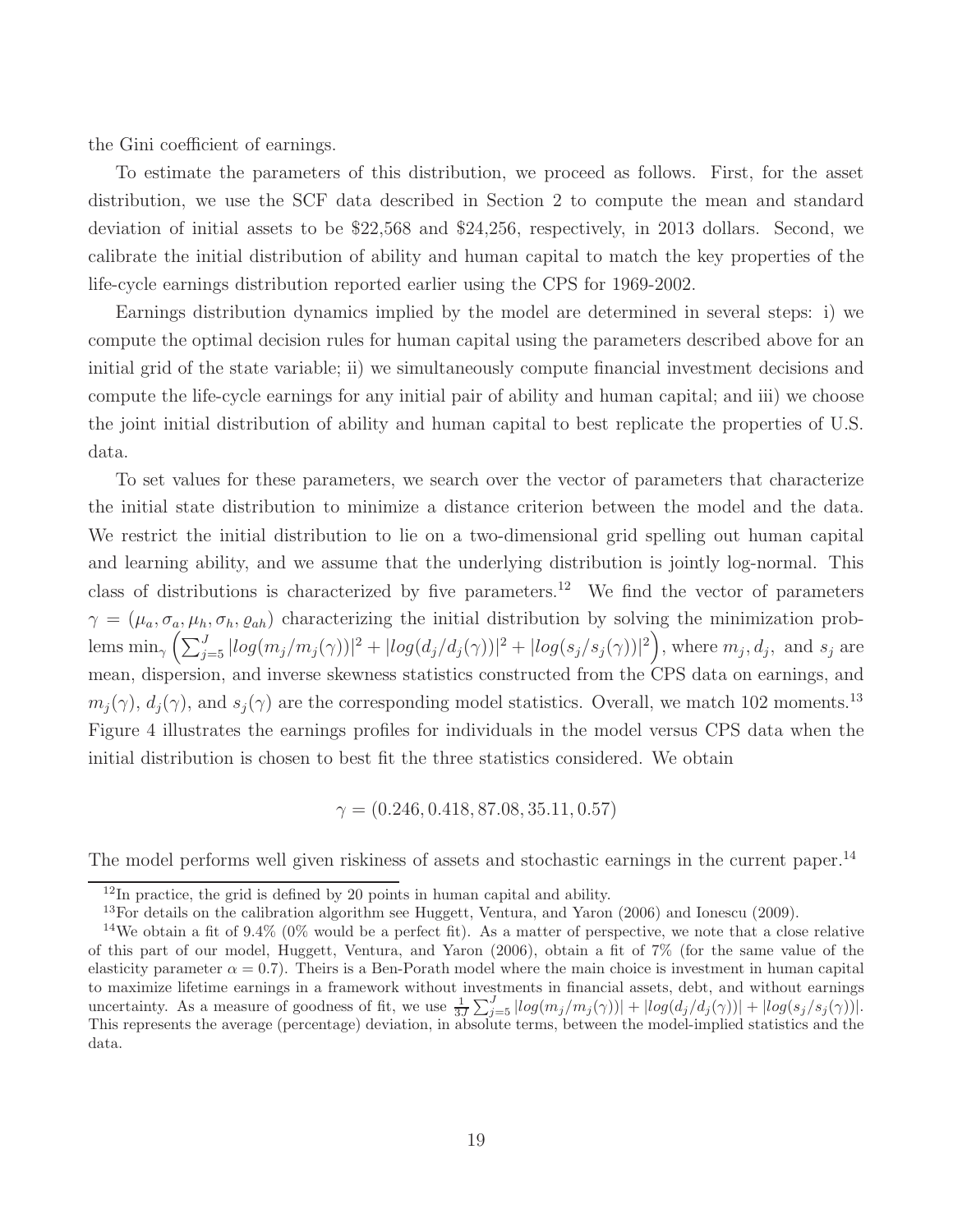

Figure 4: Life-cycle earnings

# 5 Results

Our paper aims to provide a quantitative explanation for the behavior of two observables over the life cycle: stock-market participation and the share of financial wealth held in stocks. We will therefore focus exclusively on these two objects and provide evidence from the model that helps explain our findings. Before proceeding, we recall the basic mechanism at work. Early in life,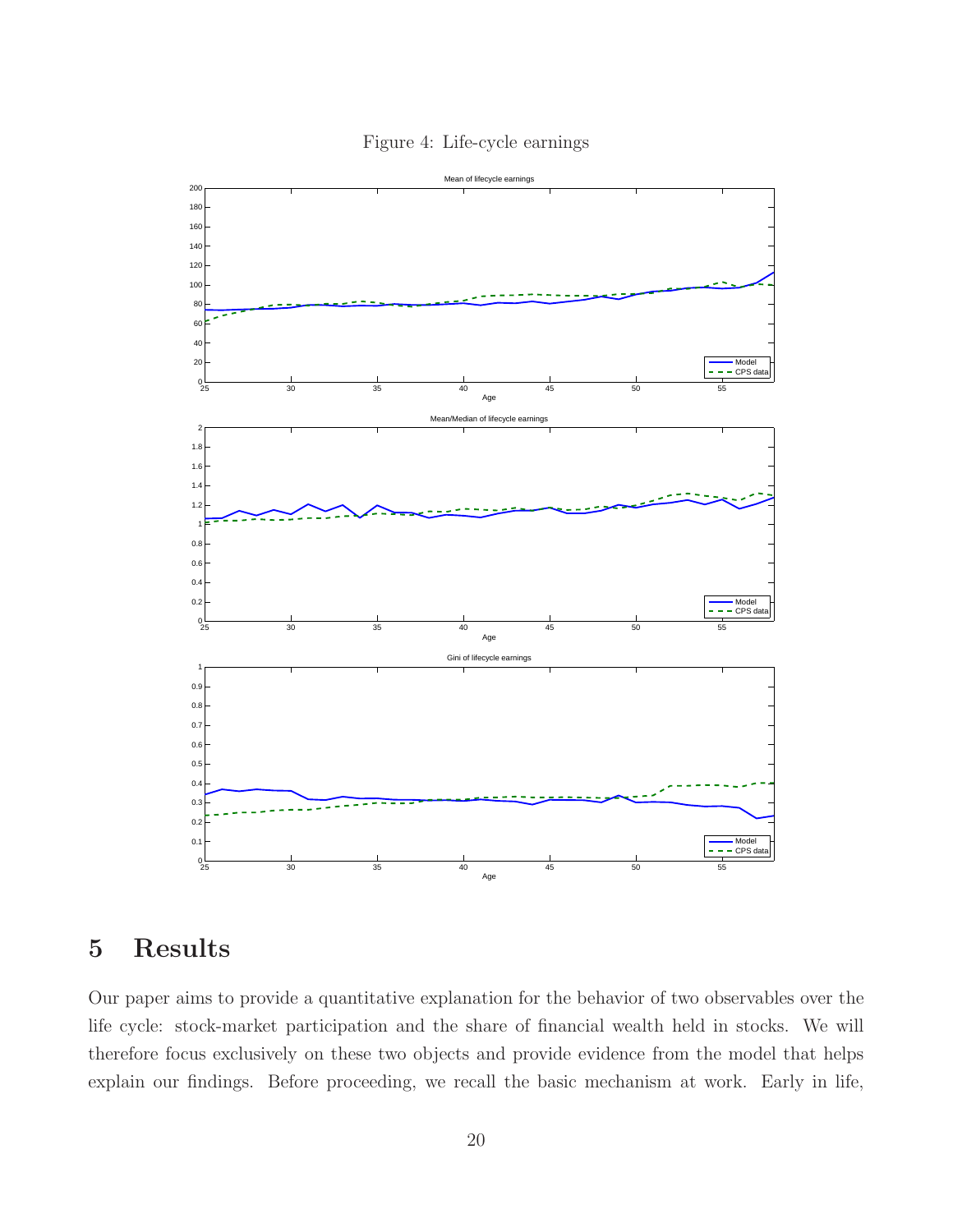forgone wages are low while marginal returns to human capital investment are high. Moreover, the horizon over which to reap the benefits of such high marginal rewards is long. This resolves the competition between human and financial investment, especially that in risky equity, in favor of the former. Later in life, this process reverses itself, making equity investment relatively more attractive. The fact that acquiring human capital necessarily takes time away from working means that, unlike financial investments, it alters the time path of earnings. This implies that prior to making human capital investments, the household will consider how best to use financial assets to ensure that consumption is smooth, given that earnings will not be. To illustrate this intuition more explicitly, it is useful to consider a simplified, two-period version of our model.

### 5.1 A Simple Two-Period Model

Consider a setting in which there is only one financial asset, which is risk-free and can be used for saving or borrowing. In the initial period, 0, agents choose how much to save or borrow using this asset as well as how much of their time endowment to invest in human capital. There is no uncertainty and we assume agents have standard CRRA preferences, with  $\sigma = 1$  (log utility). The remainder of the notation is as above, with  $h_0$  denoting initial human capital,  $R_b$  denoting the interest rate on risk-free assets,  $\delta$  the depreciation rate of human capital,  $\alpha$  the elasticity of investment in human capital, and a the ability to learn.  $w_1$  denotes first-period wages and b denotes the exogenous limit on risk-free borrowing. Initial-period and first-period consumption are given by  $c_0$  and  $c_1$ , respectively. Given this, the agent's problem simplifies to:

$$
\max_{l_0,b_1}\ln(c_0)+\beta\ln(c_1)
$$

subject to

$$
c_0 + b_1 \leq w_0 (1 - l_0) h_0
$$
  
\n
$$
c_1 \leq w_1 h_1 + R_b b_1
$$
  
\n
$$
h_1 = h_0 (1 - \delta) + a (h_0 l_0)^{\alpha}
$$
  
\n
$$
b_1 \geq \underline{b}
$$

With  $w_1 = w_0(1 + g)$ , the optimal solution is:

$$
l_0^* = \frac{1}{h_0} \left[ \frac{(1+g)a\alpha}{R_b} \right]^{\frac{1}{(1-\alpha)}}
$$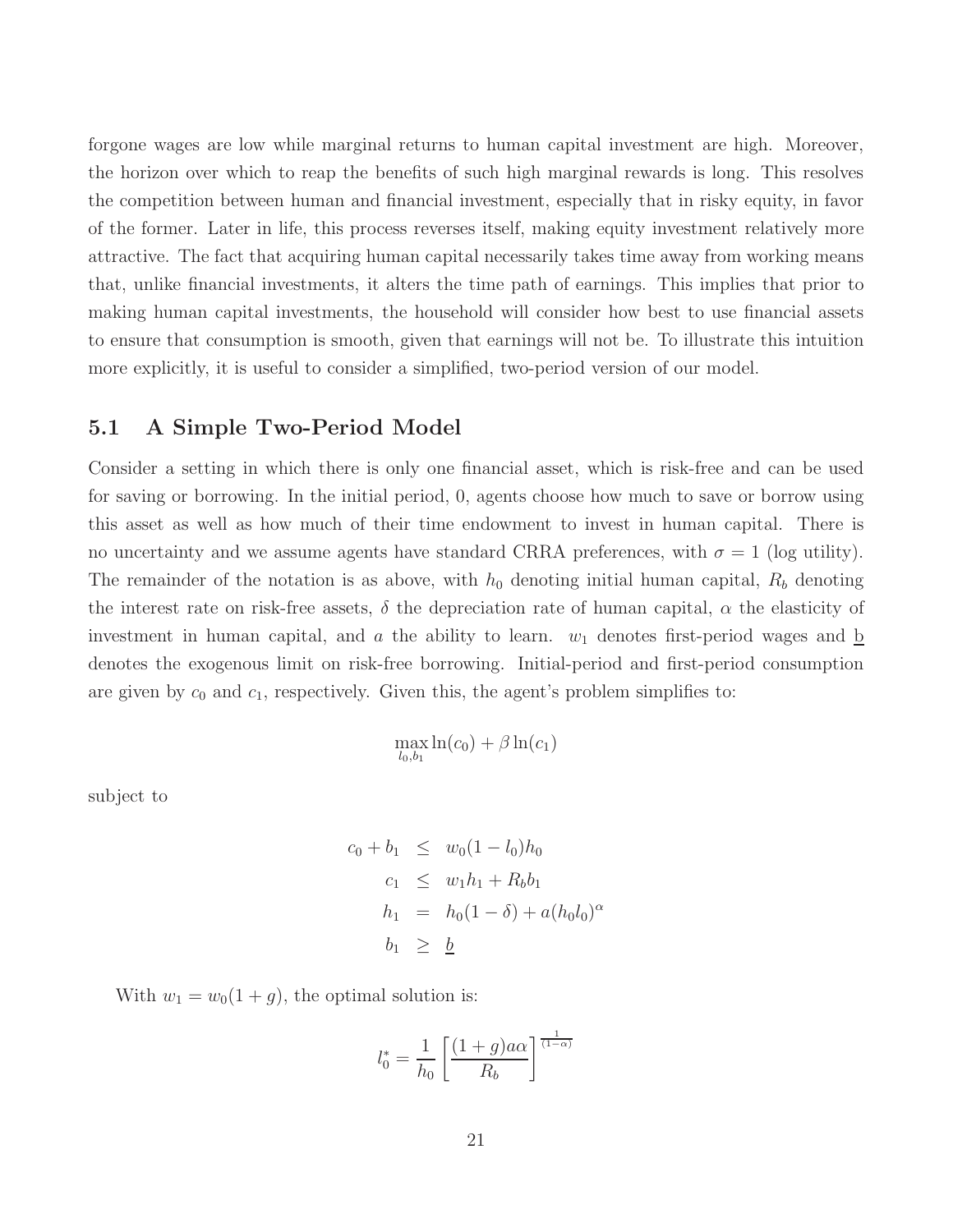and

$$
b_1^*(l_0^*) = \frac{\beta R_b w_0 (1 - l_0^*) h_0 - w_0 (1 + g) [h_0 (1 - \delta) + a (h_0 l_0)^\alpha]}{R_b (1 + \beta)}
$$

A first result is that the time invested in human capital increases in the growth rate of the rental rate of human capital  $\left(\frac{dl_0^*}{dg} > 0\right)$  and in the elasticity of investment in human capital  $\left(\frac{dl_0^*}{d\alpha} > 0\right)$ . Intuitively, as the returns to human capital grow, or as human capital accumulation becomes more productive, individuals have a higher incentive to invest in human capital and respond accordingly.

Second, we see that to compensate for a low initial endowment of human capital, agents will invest more time in its accumulation. That is, we have that  $\left(\frac{dl_0^*}{dh_0}\right)$  (b). Investment in human capital also increases as the rental rate of human capital decreases  $\left(\frac{dl_0^*}{dw_0} < 0\right)$ . Intuitively, a low  $h_0$  or  $w_0$ means a lower opportunity of investing in human capital because of a low market value of human capital  $(w_0h_0)$  in the first period. In a life-cycle setting, this explains why agents will front-load educational investments, with investment later in life being too costly—precisely because of the additional human capital having been accumulated earlier.

Lastly, and most central for our investigation, is the question of how the relative rates of return on human and financial assets matter for investment choices. We see that optimally,  $\frac{dl_0^*}{dR_b} < 0$ . This shows that individuals will invest less in human capital when financial investments are more rewarding. More to the point, the simple model tells us that individuals who invest in human capital early in life will lower their exposure to, or investment in, financial assets: We see that  $\frac{db_1^*}{dl_0^*} < 0.$ 

When it comes to the implications of the ease with which households to accumulate human capital for financial investment, the intuition is straightforward: As human capital depreciates faster, or its rewards grow at a slower pace over the life cycle, individuals would rather invest in financial assets. This intuition holds in the simple model: Optimal behavior implies that  $b_1^*$ increases in  $\delta$ . That is, as the depreciation rate of human capital grows, financial assets become more attractive, all else equal. Similarly, decreases in  $g$ , the growth rate of the wages (i.e., the rental rate of human capital), increase the appeal of, and investment in, financial assets. With these findings in mind, we now turn to the results from the full quantitative model.

#### 5.2 Stock Market Investment

We begin by studying our model's predictions for the stock-market participation rate. Figure 5 compares our results with their empirical counterparts from the SCF data. It captures one of our paper's two key results—stock-market participation in our model is completely consistent, not just qualitatively, but quantitatively, with the data, over the entire life-cycle. Importantly, we see that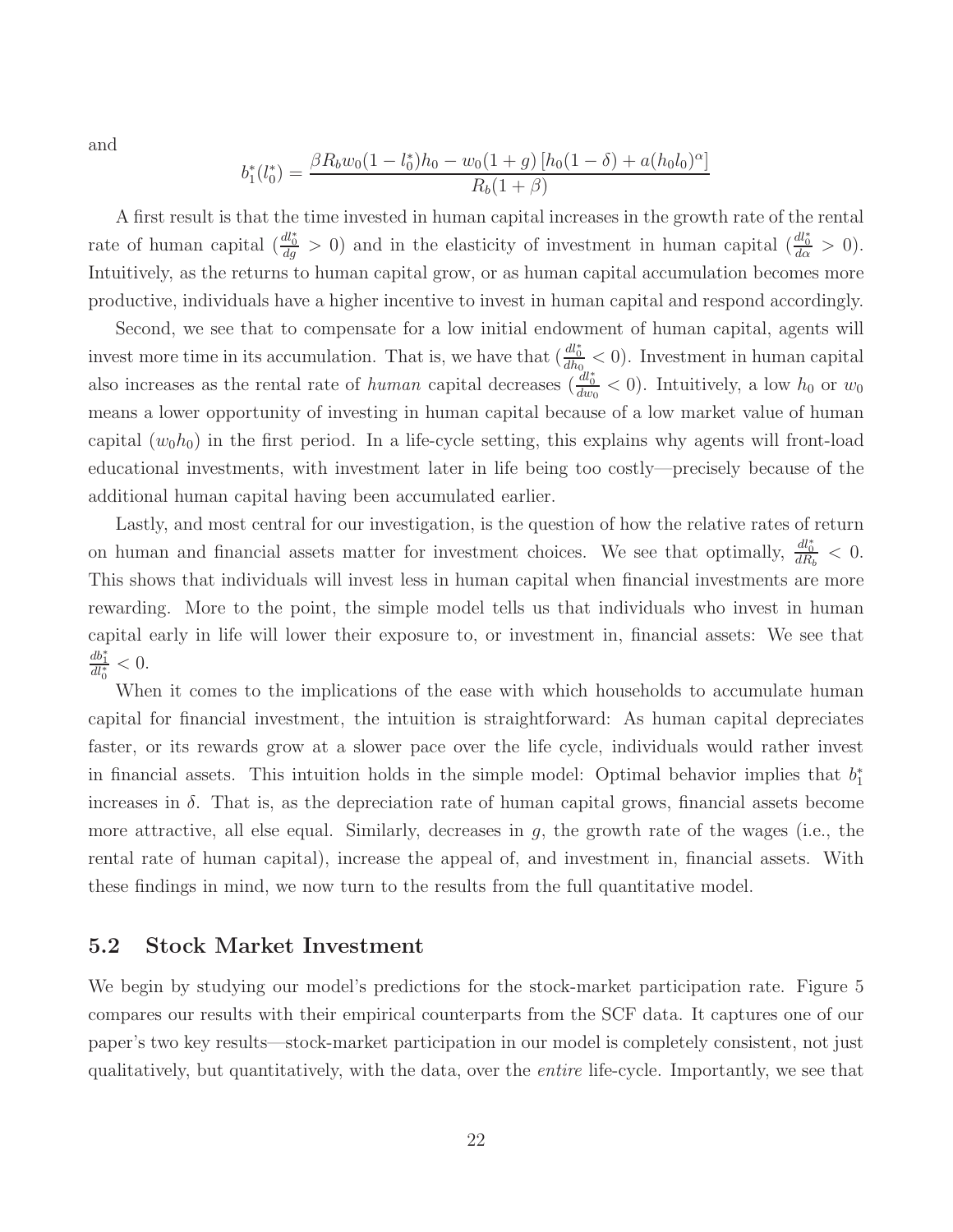nonparticipation is not a pathology, but rather it is a direct implication of a standard model. As the two-period model suggests, and as we will show shortly, this result is driven primarily by the presence of human capital investment in our model. As a first step, we turn to Figure 6, which shows the trajectory of time invested in human capital over the life cycle. As is clear, time spent on human capital accumulation is at its highest early in life. For instance, at age 25, households spend about a third of their time endowment on human capital accumulation. During the early part of life, we see also that only around 30% of all households participate in the stock market. Diminishing returns, and a shorter horizon to recoup the investment, imply that human capital accumulation falls with age. As this occurs, we see that stock-market participation steadily increases, reaching around 80% at retirement age. As retirement approaches, we see that the fraction of time allocated to human capital falls sharply, reaching below 0.05 by retirement age.

Figure 5: Life-Cycle Stock Market Participation

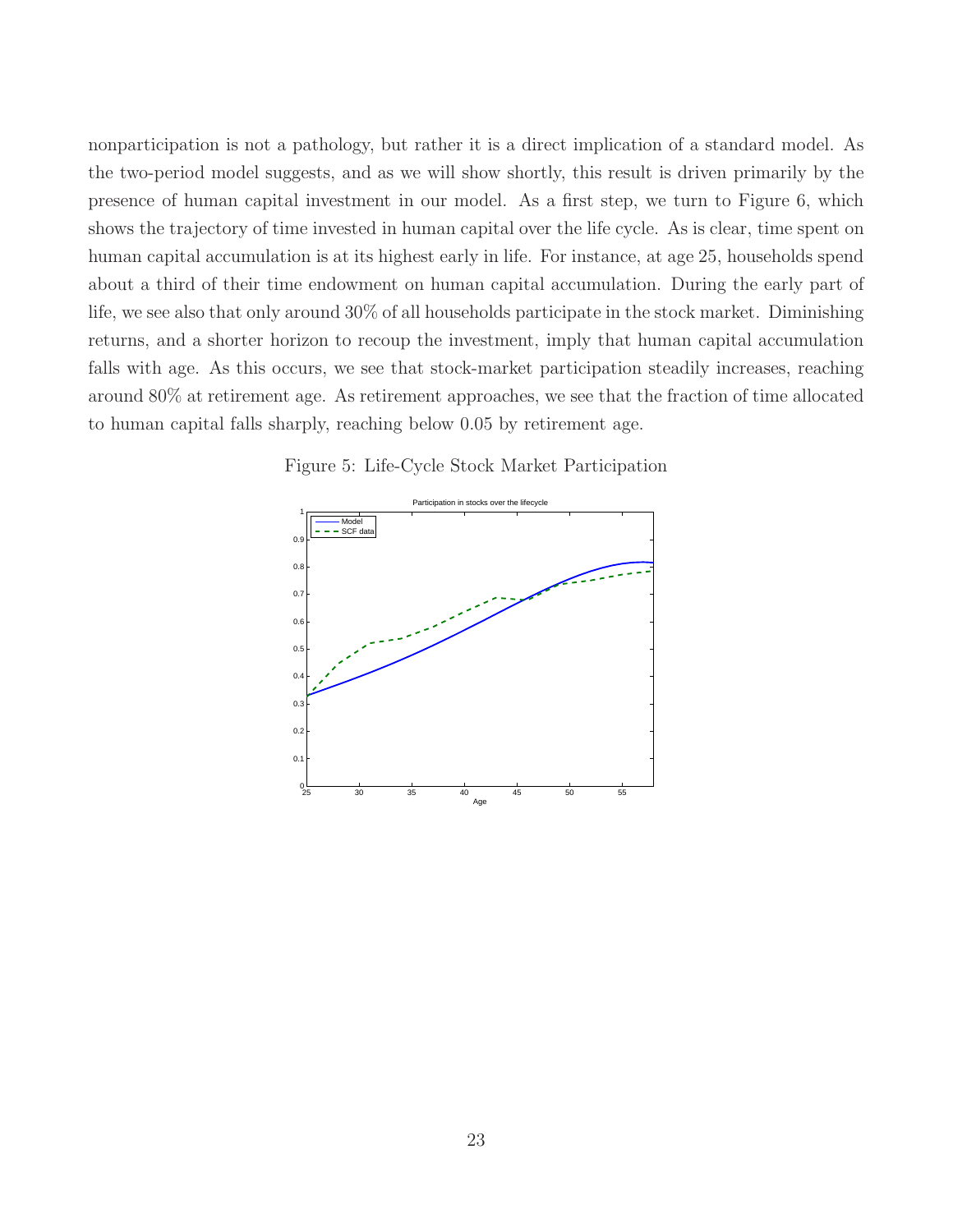Figure 6: Time Allocated to Human Capital over the Life Cycle



Having shown that stock-market participation can be very well accounted for by the accommodation of human capital, we turn now to the "intensive" margin of stock market investment. As seen in Figure 7, three things are salient. First, the model implies a higher share for wealth held in equity than in our SCF data early in life, but this gap closes later in life. This is important because the bulk of financial wealth is accumulated in this model, as in the data and in "standard" theory, late in life. Households are buffer-stock savers for the early- to middle-age portions of the life cycle, and only begin accumulating substantial wealth (as we will show further below) later in life. As a result, our model accounts well for the proportion of wealth allocated to equity when most relevant. Second, we see that the share implied by optimal behavior in the presence of human capital remains far away from 100%. Importantly, this occurs despite the fact that households in our model retain the ability to work to undo poor returns from the stock market. Third, the hump-shaped profile for shares generated by our model is empirically more plausible than the decreasing profile derived by much of the existing work. Recall that our data estimates for shares are generated under the identifying assumption that time effects are zero and that cohort effects matter. In fact, if we assumed the reverse, we know from Ameriks and Zeldes (2004) that the lifecycle profile of shares would be estimated to be flat or mildly hump shaped. If we abstracted from time and cohort effects altogether and compared our estimates to life-cycle averages as in Gomes and Michaelides (2005), our model's predictions for shares would be very close to the data. Our model implies that the conventional "100 minus age" rule of thumb often prescribed in financial planning circles is not ideal in settings where human capital accumulation is an available decision. has lesson is that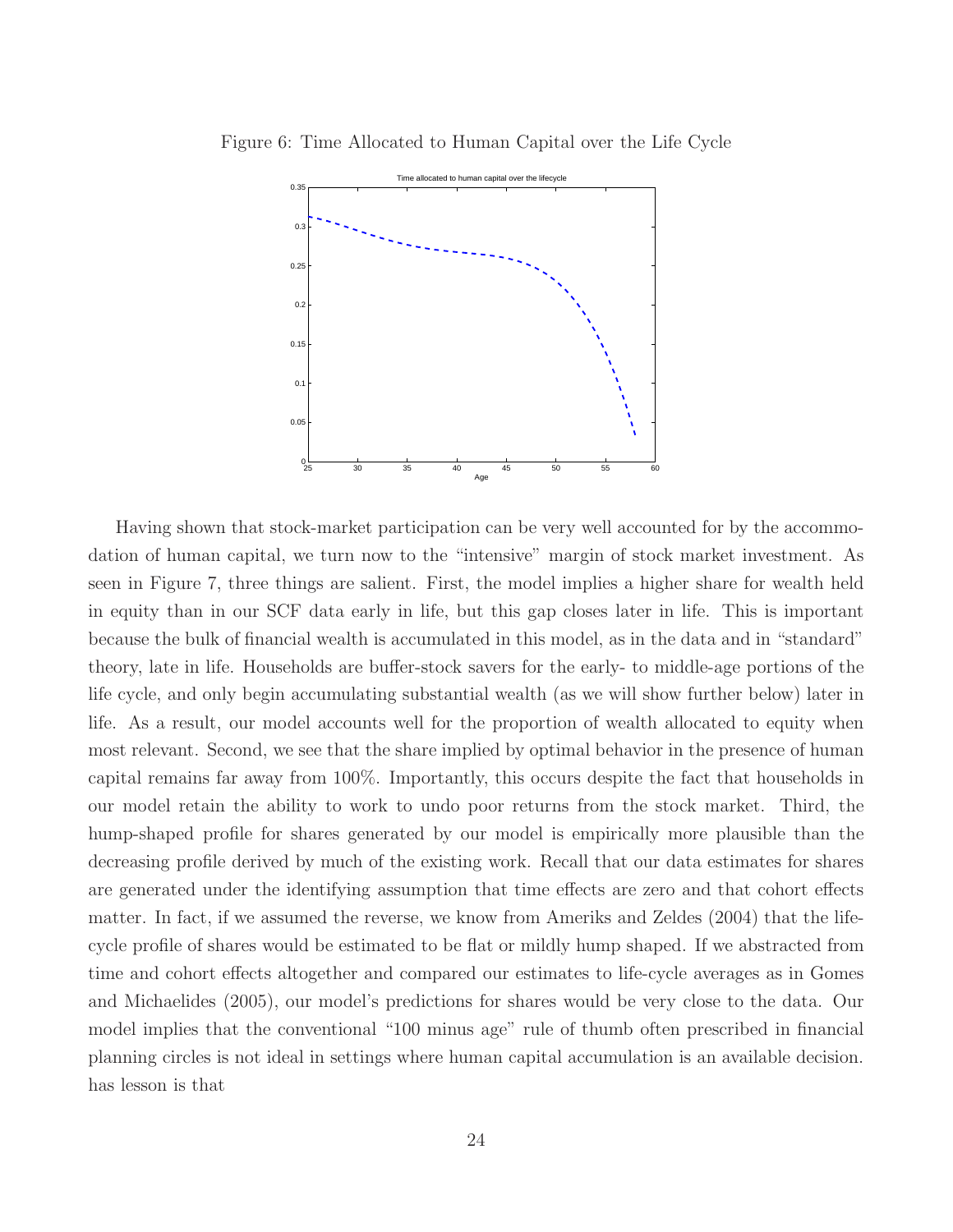



## 5.3 Implications for Wealth

While we have focused so far on stock market investment, our model also produces empirically consistent estimates of life-cycle wealth and its allocation between risky and risk-free assets. Figure 8 shows our model's predictions for wealth accumulation over the life cycle. The trend in wealth accumulation predicted by our model—as well as the trend of each of its components (risky and risk-free assets)—is consistent with the data, despite not being targeted.<sup>15</sup> Thus, our findings for stock market investment arise from a model that captures the magnitude of household savings and consumption throughout the life cycle.

 $15$  For the data reported in this set of figures, we pool the 1989–2013 waves of the SCF and calculate age-specific weighted means, following a process similar to Cagetti (2003).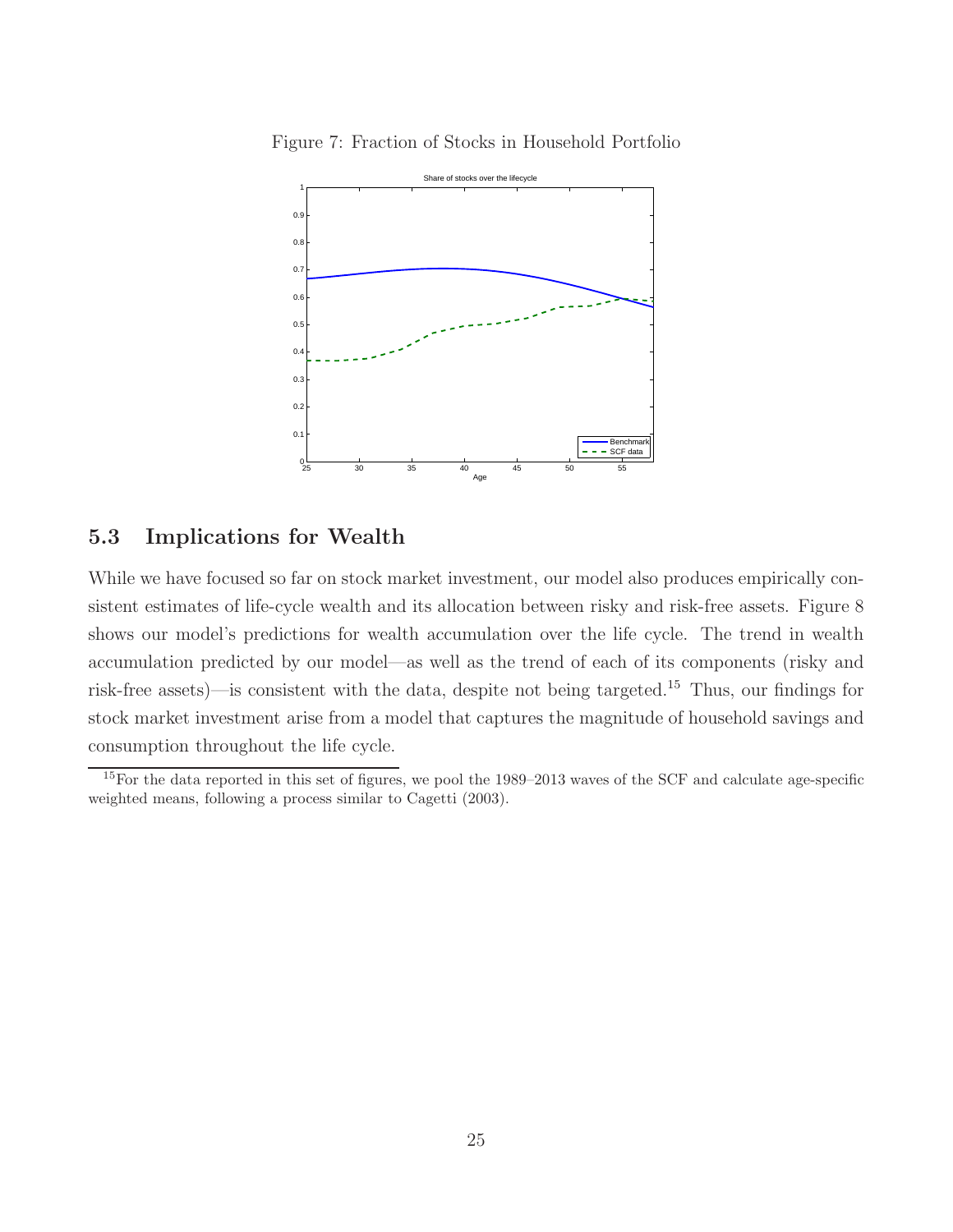

Figure 8: Life-Cycle Wealth Accumulation

## 5.4 The Role of Endogenous Human Capital

The most direct route to seeing that that our results are driven primarily by the presence of endogenous human capital investment is to consider outcomes in which this channel is shut down. To do this, we now study a setting in which agents exogenously obtain the labor income stream generated by our benchmark model, but do not spend any time on human capital accumulation. To study a case while retaining comparability to the benchmark model requires an additional step, however. Specifically, we "assign" earnings to agents based on their initial endowment of human capital.<sup>16</sup> We retain all the other features of our model, including the shocks to earnings

<sup>&</sup>lt;sup>16</sup>Note that we still allow agents to differ in their initial endowments but assume that initial human capital and ability are uncorrelated.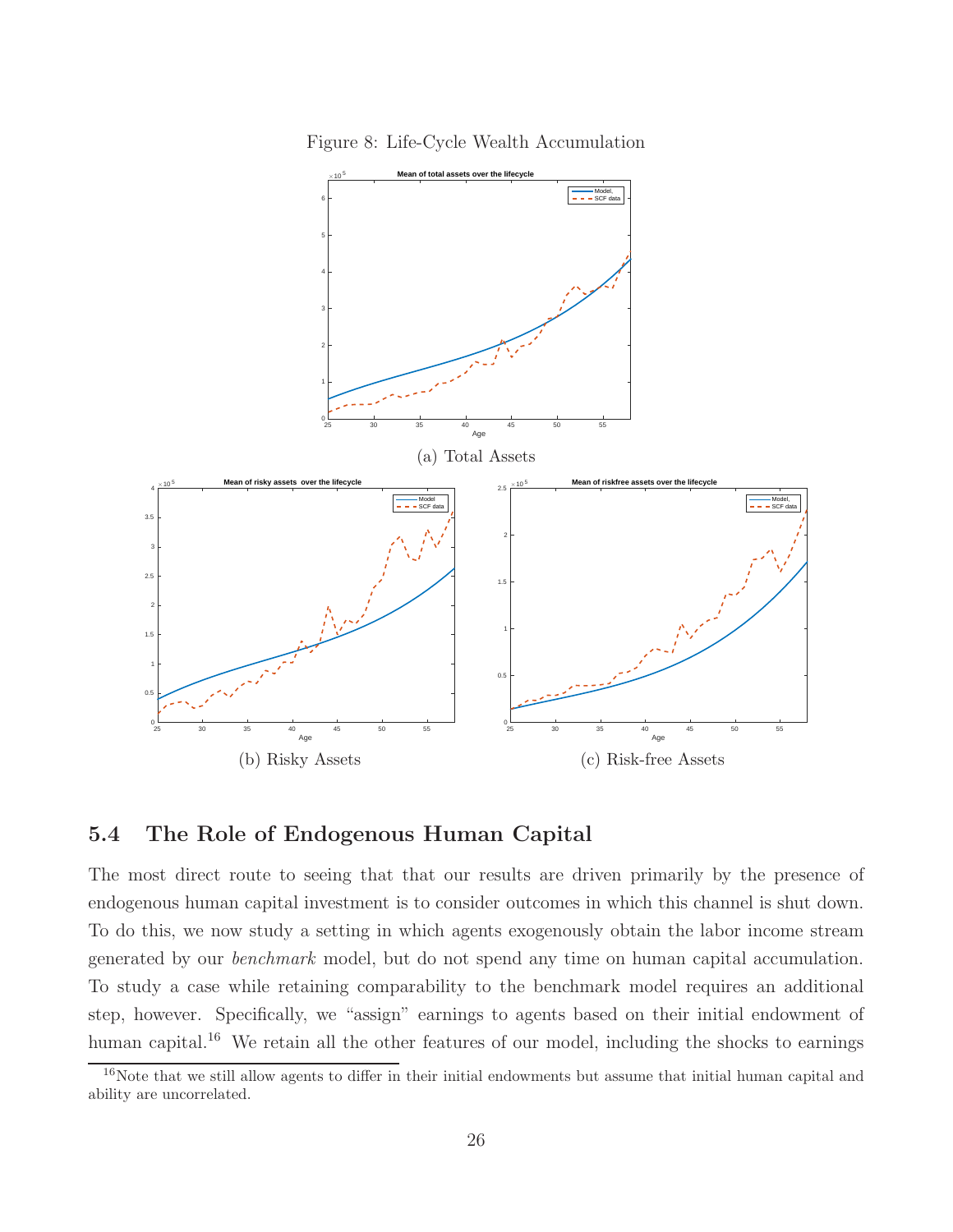as well as the wedge between the interest rate on borrowing and savings. As such, this setting is very close to that of Davis, Kubler, and Willen (2006). The result is a model in which the distribution of earnings unfolds as in the benchmark model, but does so without requiring human capital investment.

#### 5.4.1 Exogenous Human Capital Investment and Stock-Market Investment

We first report results for participation in Figure 9. Observe now that the participation rate is much higher than in the case with endogenous human capital accumulation. Indeed, we see that it reaches 100% around age 55—a result similar to what Davis, Kubler, and Willen (2006) obtain. This is an important observation because with exogenous human capital, our setting, including its quantitative implications, becomes very similar to theirs, as well as papers cited earlier (e.g., Gomes and Michaelides,  $2005$ ).<sup>17</sup> Indeed, we are able to recover the result in these papers that participation increases rapidly to a 100%, with the only deterrent being, just as in Davis, Kubler, and Willen (2006), the presence of the borrowing wedge. By making borrowing expensive—especially for those young households who would like to borrow—this wedge is helpful in keeping households away from stock market participation early in life. However, this result clarifies that the mechanism of high borrowing costs alone is not sufficient to explain limited stock participation later in life, when households are less likely to borrow. The relative improvement provided by our benchmark model drives home the relevance of households' ability to augment their human capital for their financial portfolio choices.

 $17$ Note, however, that there are still quantitatively meaningful differences in our parameters and theirs, including in risk-aversion, the interest rate on borrowing, and the share of income taken into retirement.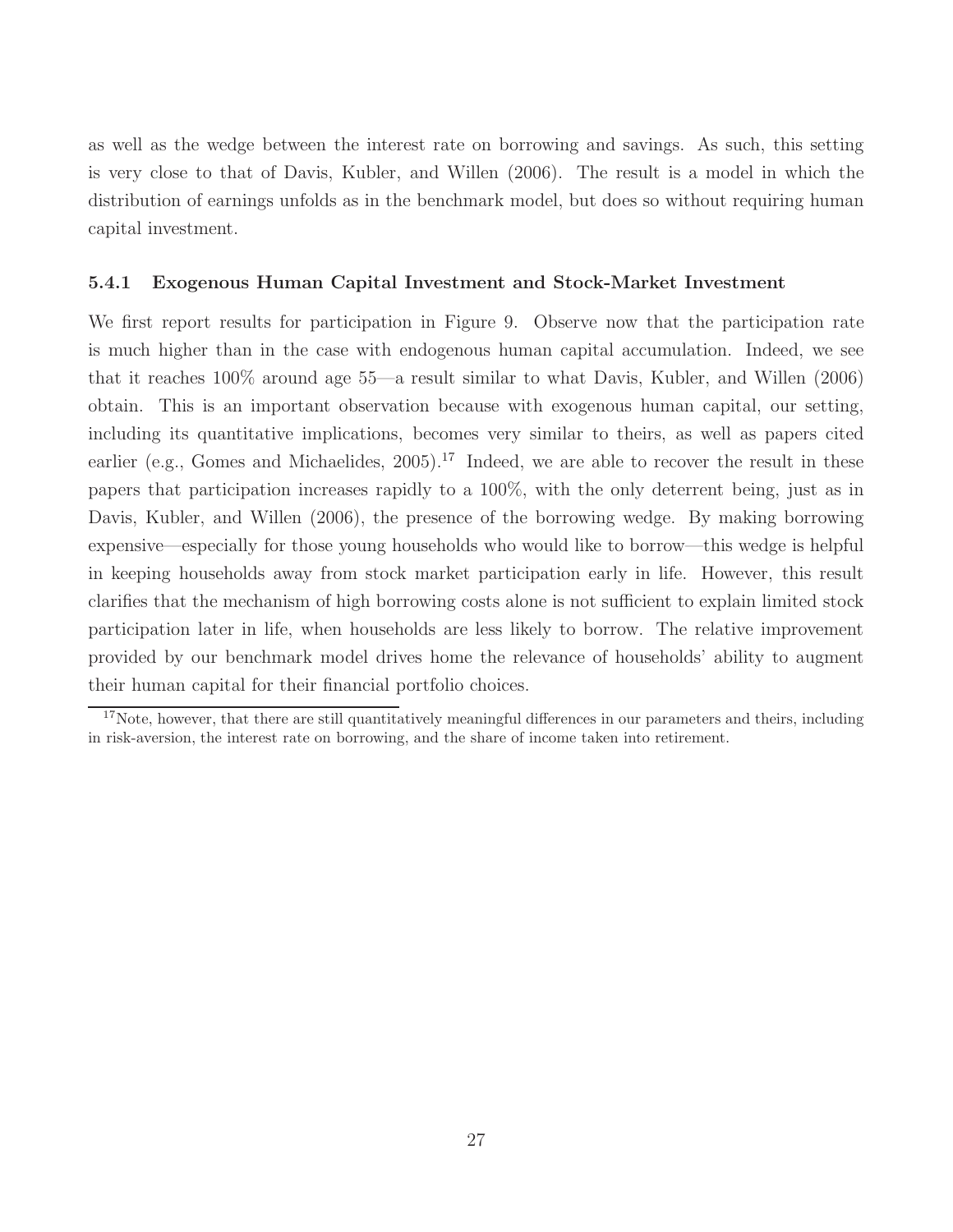



Turning next to shares, we see from Figure 10 that the exogeneity of earnings—as long as it implicitly reflects the human capital accumulation undertaken in the benchmark economy does not strongly alter either the quantitative or qualitative properties of the model. As before, the share of wealth held in stocks at any given age is strongly affected by households' need for diversification. In this particular case, the implicit path for human capital, as a quantitative matter, exposes households to slightly less risk than in the benchmark, whereupon they increase their exposure to equity markets.

Figure 10: Life-Cycle Stock-Market Shares Under Exogenous Earnings

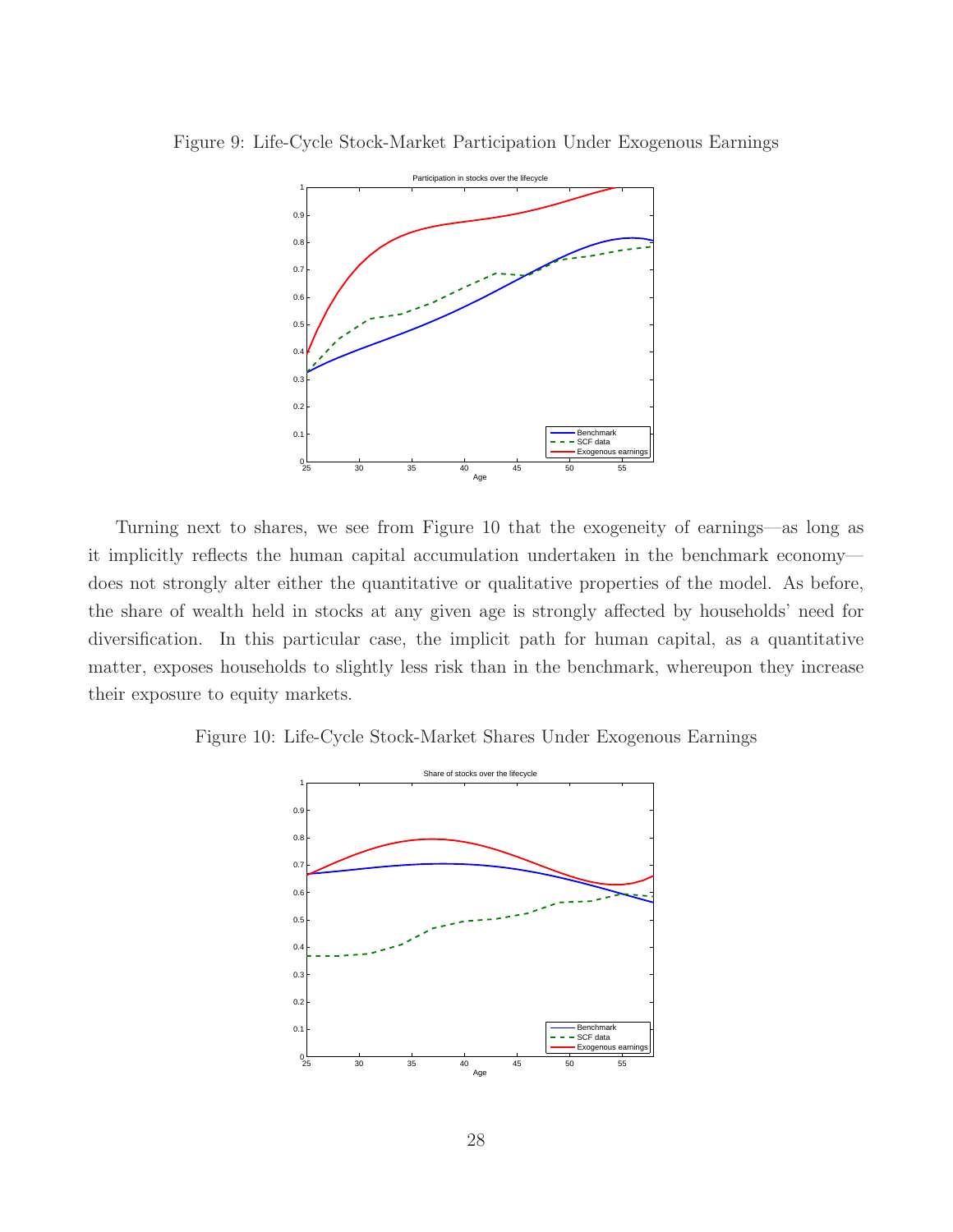### 5.5 Human Capital Accumulation Technology

An implication of our model is that the better the technology for learning, the less attractive stock market investment will be. In other words, if the earnings that we observe in the data were generated by a more productive human capital technology than in the benchmark, then we should expect to see lower participation in the stock market than in the benchmark. To illustrate this, consider a case in which the human capital technology is extremely productive:  $\alpha = 0.9$ .<sup>18</sup> To preserve comparability, we recalibrate all the parameters needed to match earnings facts as in the benchmark. The marginal densities for ability and initial human capital obtained from the recalibration are to the left of those in the benchmark (Figure 11).





The main results are reported in Figure 12. Participation in the stock market is indeed much lower than in the benchmark, particularly in the middle of the life cycle. This is consistent with the idea that human capital competes with financial assets as an investment option. With a high  $\alpha$ , it competes favorably for longer because households encounter marginal returns to human capital investment that diminish more slowly than in the benchmark model. As a result, more households choose to forgo participation in the stock market in favor of human capital accumulation. Conditional on investing in the stock market, households' wealth allocation decisions are driven primarily by other considerations such as their risk preferences. Shares, therefore, are not markedly different in this experiment from those observed in the benchmark model.

<sup>&</sup>lt;sup>18</sup>The literature provides a range of estimates for this parameter (Browning, Hansen, and Heckman, 1999). While this example reinforces one of the main mechanisms underlying our results, it is important to note that a value of  $\alpha = 0.9$  is at the very high end of estimates in the literature and hence has less empirical plausibility.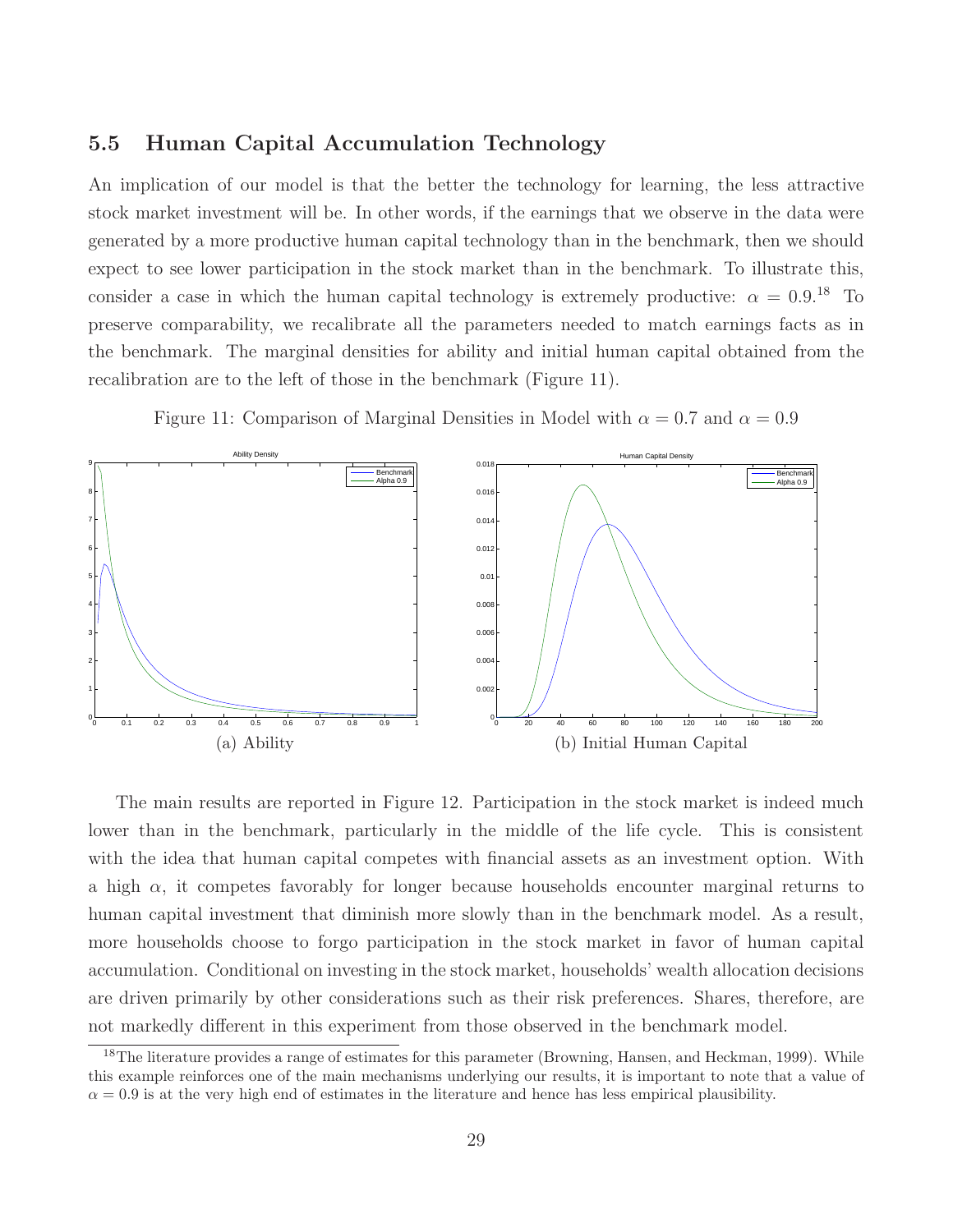

Figure 12: Results with  $\alpha = 0.9$  in Recalibrated Model

Our model can also shed light on the effects of exogenous or policy-induced changes in the learning technology. How would households in our model respond if they were to be confronted with a change in the productivity of the learning technology? We address this case by considering the effect of decreasing the value of  $\alpha$  to 0.5 and increasing it to 0.9. To understand the implications in this case, it is important to keep all other parameters as in the benchmark. The results are reported in Figure 13.

First consider the case where the human capital technology is less productive  $(\alpha=0.5)$ . Two opposing forces are at work here. On the one hand, because human capital is less productive, agents have less incentive to invest time in it. On the other, to the extent that agents do want to accumulate human capital, they need to invest more time to accumulate the same level of human capital as in the benchmark. It turns out that the first effect dominates; agents invest less time in human capital than in the benchmark, as the bottom left panel shows, with the effect that their human capital levels are lower throughout working life than in the benchmark (bottom right panel). This has two effects on participation. Less time invested in human capital leads to higher participation early in life, while the slower growth rate of human capital over the life cycle (which translates into a flatter path for earnings) leads to a flatter profile of participation over the life cycle.

In the case where the human capital technology is more productive  $(\alpha=0.9)$ , the two opposing forces described earlier also lead agents to invest less time in human capital accumulation. Despite this, their human capital levels are higher and increasing much more steeply than in the benchmark.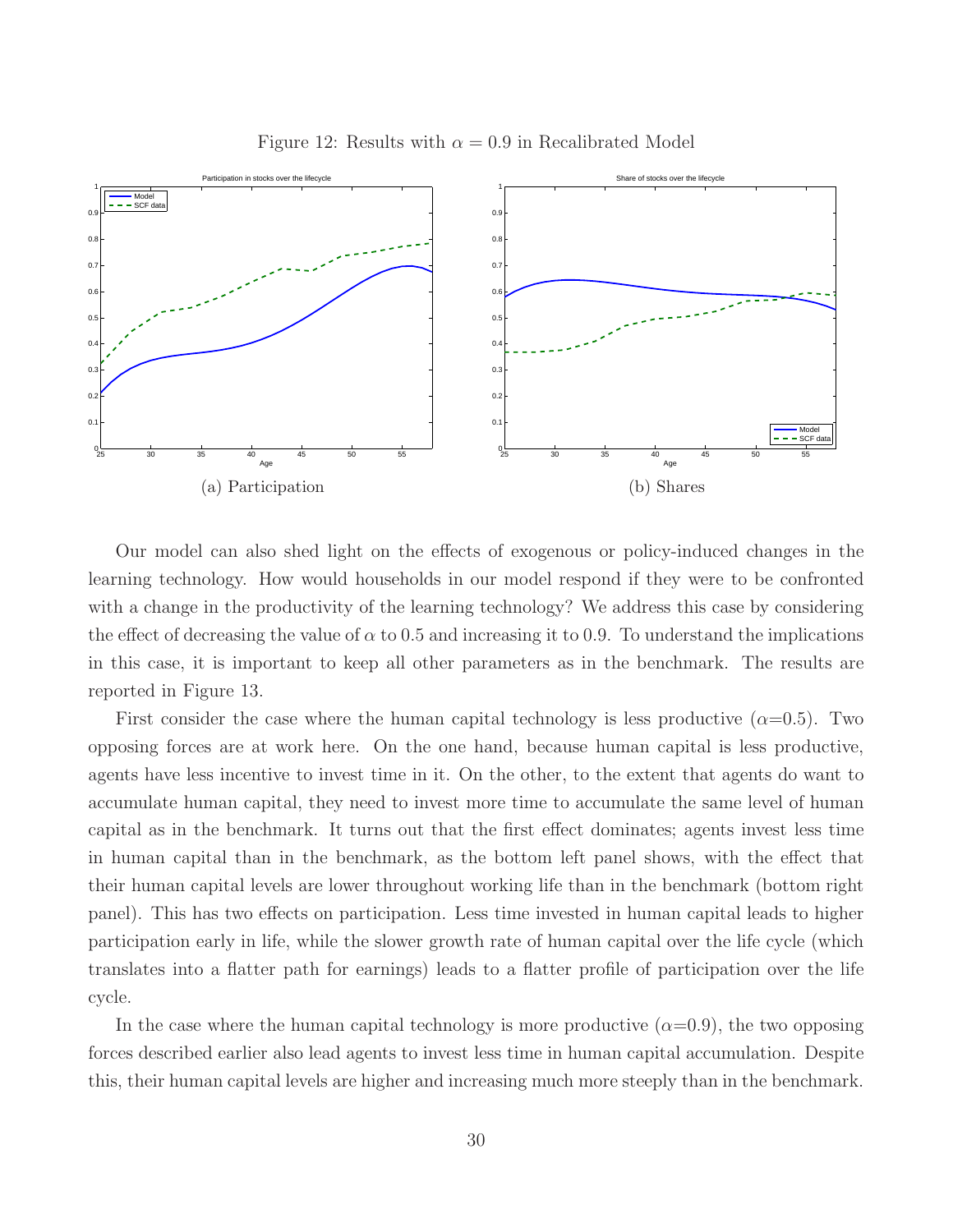The participation rate in the stock market is lower early in life but rises steeply to move past the rate observed in the benchmark by age 50.





(c) Time Invested in Human Capital

This experiment reveals a more general mechanism that is at work in our model. Agents have two ways to move resources through time—using financial assets or human capital. The more human capital pays off in the future, the steeper the earnings profile and the higher the incentive to invest in human capital now. If agents can use financial assets to bring some of those future earnings into the present to smooth consumption, they will, with the result that they do not invest in stocks early in life and instead borrow to the extent possible. On the other hand, if earnings are going to be flat, or if agents don't expect high returns to human capital in the future, they will enter financial markets early. The findings are similar if we change the growth rate of the rental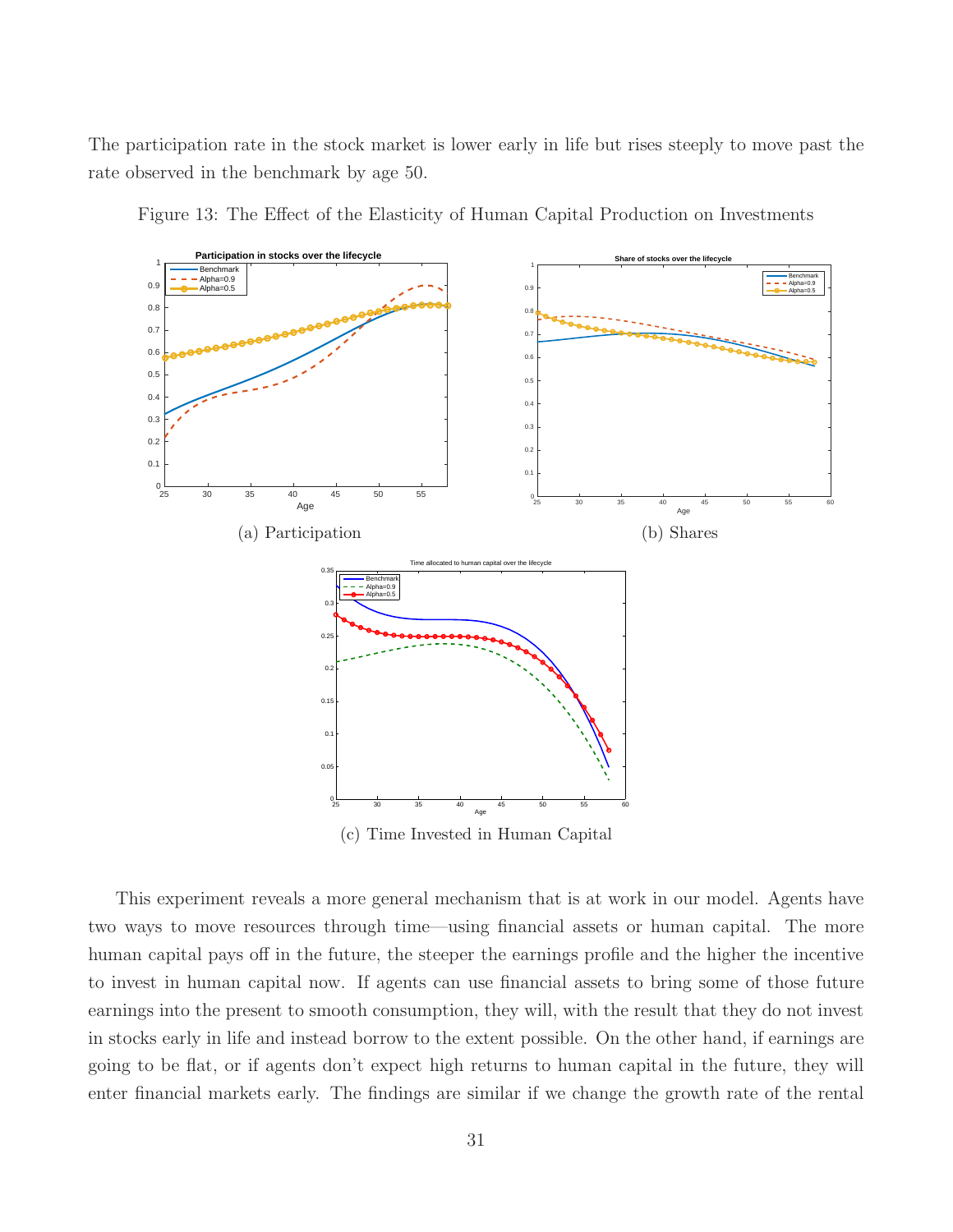rate of human capital, q (results available upon request).

### 5.6 The Role of Initial Characteristics

In our setting, initial ability and initial human capital both influence the life-cycle earnings profile. Specifically, initial human capital determines the initial level of earnings, while initial ability affects the rapidity with which earnings grow from that level. We have already seen some of the effects of the earnings profile on stock-market investment in the previous experiment; here we trace these effects back to initial conditions. In our benchmark model, initial ability and human capital are positively correlated. In order to describe their effects separately, the figures below are derived from an experiment in which the conditional distributions of ability given human capital do not vary with the level of human capital, and vice versa.

Figure 14 shows participation and human capital investment behavior by quartiles of ability levels, with quartile 1 being the lowest. Agents with high ability accumulate human capital more rapidly than agents with low ability. This is driven by the fact that investing time in human capital is more productive for these agents, which increases their incentive to do so. Of course, these agents do not have to invest as much time to accumulate the same amount of human capital as those with lower ability, and as a result, will be able to enter retirement with a given wealth level with less effort by virtue of their greater earnings capacity. These two forces work in opposite directions, with the result that we observe that agents in the middle two quartiles invest the most time in human capital investment, especially early in life (Figure 14c). Agents in the lowest quartile of ability invest the least time in human capital accumulation, and their time investment remains relatively flat over the life cycle.

When it comes to one of the main questions of interest to us, namely, stock-market participation, we turn to Figure 14a. Recall that in the baseline model, a lower time investment in human capital is associated with a higher stock-market participation rate. This is seen in stark terms here: The lowest quartile participates at extremely high rates (80%). The intuition is simply that for lowability households, the effective rate of return from human capital is much lower than from equity investment. Further, their earnings profile is relatively flat, which means that their participation rate also remains flat over the life cycle. In contrast, the high initial investment in human capital, particularly for quartiles 2 and 3, and the steeper earnings profile, particularly for quartile 4, is associated with these groups exhibiting a steeply increasing stock market participation rate over the life cycle. For these households, learning, especially when young, is a better investment than earning and investing in equities. This analysis makes clear that once human capital investment is allowed, the model suggests that learning ability, all else equal, should be inversely related to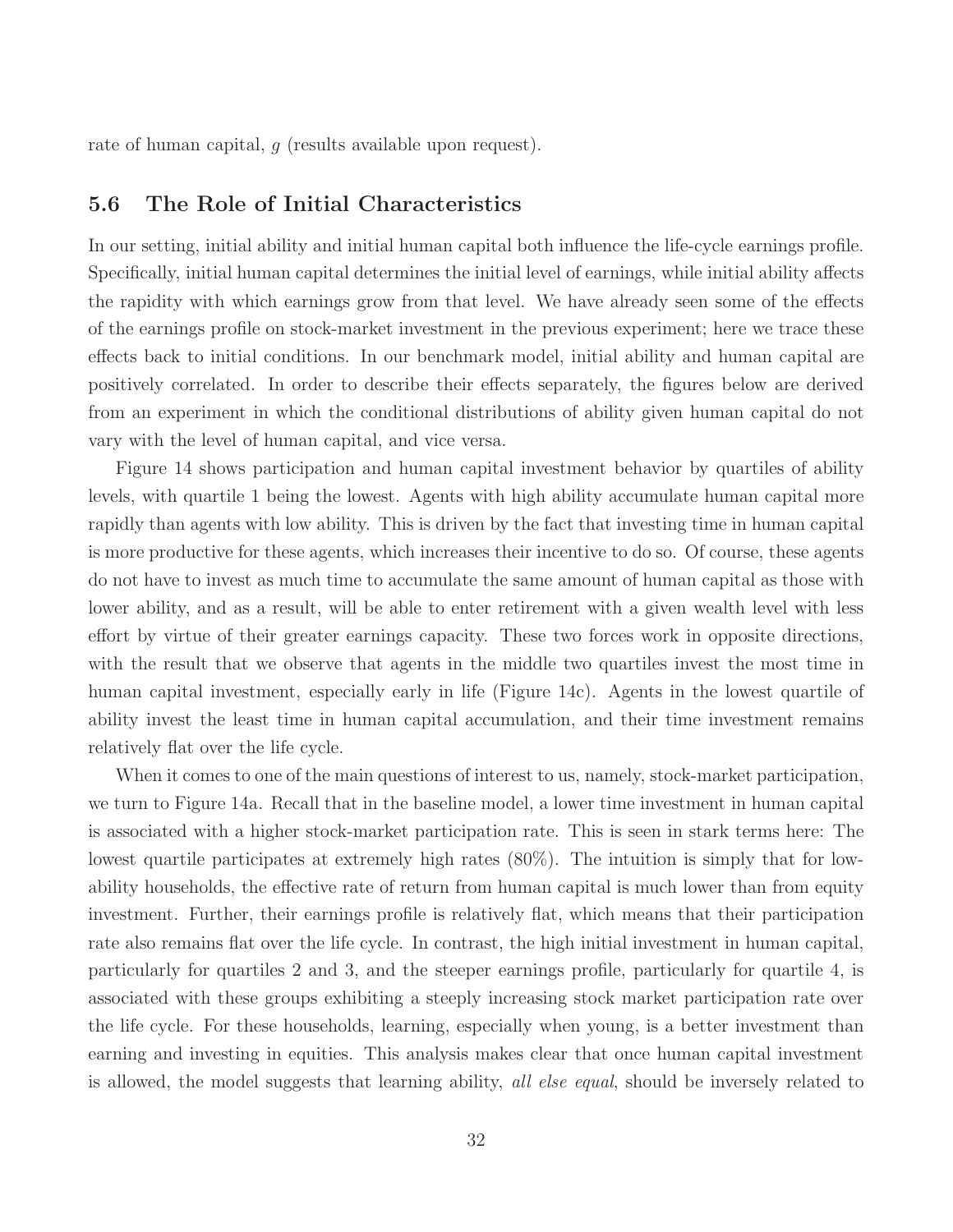equity investment. Of course, this fact and the fact that the model captures observed participation suggests there are other forces at work. In terms of shares, we see (Figure 14b) that quite unlike for participation, those who have chosen to invest in the stock market diversify in fairly consistent manner: Shares are quite similar across ability quartiles, especially as households age. We will see later that initial human capital as well as the risk properties of stock market returns and individual risk aversion are the main drivers of shares and none of these are in play in this experiment.



Figure 14: Investment by Quartiles of Ability

Another dimension of initial heterogeneity is in the level of human capital with which households enter the model. Figure 15 reports stock market investment (both participation and shares) as well as the time allocated to human capital investment by quartiles of initial human capital. As seen in panel 15c, time allocation as a function of initial human capital is inversely proportional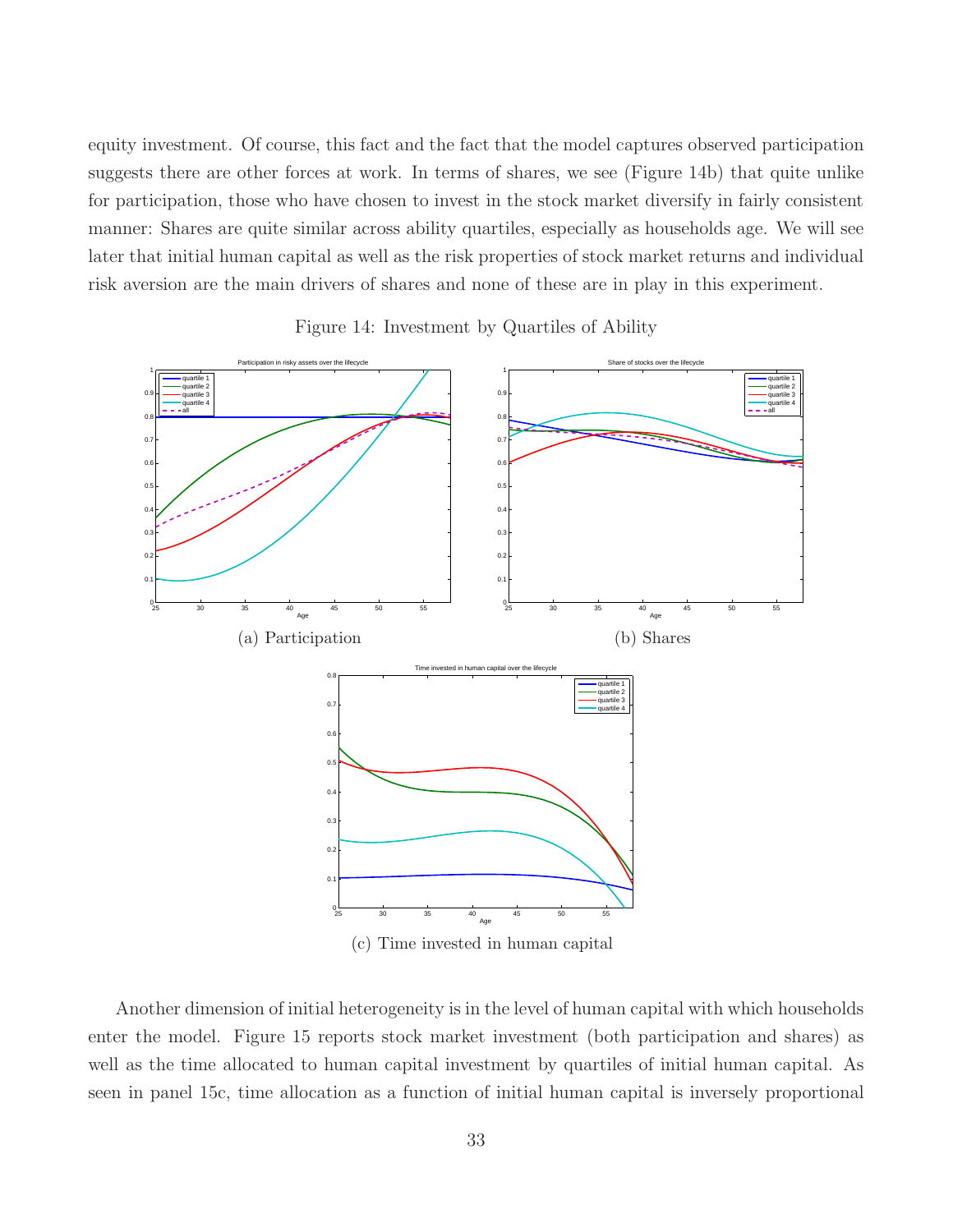to its initial level: Those in quartile 1 (the lowest level of initial human capital) invest the most time, while those in the highest quartile invest the least. The intuition is natural. Those with high initial human capital face not only a high opportunity cost of additional accumulation, but also stand to reap only low marginal returns. The reverse holds for those with low initial human capital. For brevity we do not report the evolution of human capital levels but note that initial differences in human capital levels persist over time, although with some "catch-up" due to those with low initial human capital allocating higher amounts of time towards its accumulation.

What does this imply for the accompanying investment that households make in the stock market? Those with the highest levels of initial human capital (quartile 4) participate in the stock market at the highest rates, while those with the lowest levels participate at by far the lowest rates. Specifically, participation within the top quartile is about 70% at age 25 and reaches 100% participation by age 50 (Figure 15a). Quartiles 2 and 3 participate at around a 30% rate early in life, and reach 100% participation after age 55. For the lowest quartile, participation starts at around 15% and remains below 50% throughout working life. When we look at the shares of financial wealth held by quartiles of initial human capital, as displayed in Figure 15b, we find that all but the lowest quartile invest a fairly similar fraction of their wealth in stocks over the life cycle.

Stock market behavior in this case is influenced by two forces. First, households with high initial human capital not only have relatively high earnings, but also do not expect earnings to rise as rapidly over the life cycle as those with low initial human capital do. As a result, their motivation to borrow early in life is limited, and the same force that leads to low time allocation towards human capital investment encourages stock market participation. In other words, the optimal overall portfolio for those with high initial human capital reflects the relative value of savings, even early in life, and this leads to a relatively high rate of equity market participation. By contrast, those with low human capital find it to be a far better investment and, moreover, expect future earnings to be higher than present levels. Higher expected future earnings make savings less attractive, as that would hinder the intertemporal smoothing of consumption. Indeed some of these households would value borrowing (or, at the very least, not accumulating wealth). Thus, saving via any financial asset, especially risky stocks, is less attractive. The individuals in the lowest quartile also earn the least of all groups, and hence face significant uninsurable risk, especially early in life. The riskiness of equity makes such investment unattractive. For households in the middle quartiles of initial human capital, optimal investment behavior falls between these two extremes.

While this case is instructive, it is important to note that it holds the correlation between initial human capital and learning ability at zero. Overall participation will depend, in general, on the joint distribution of ability and initial human capital. Indeed, in the baseline model, these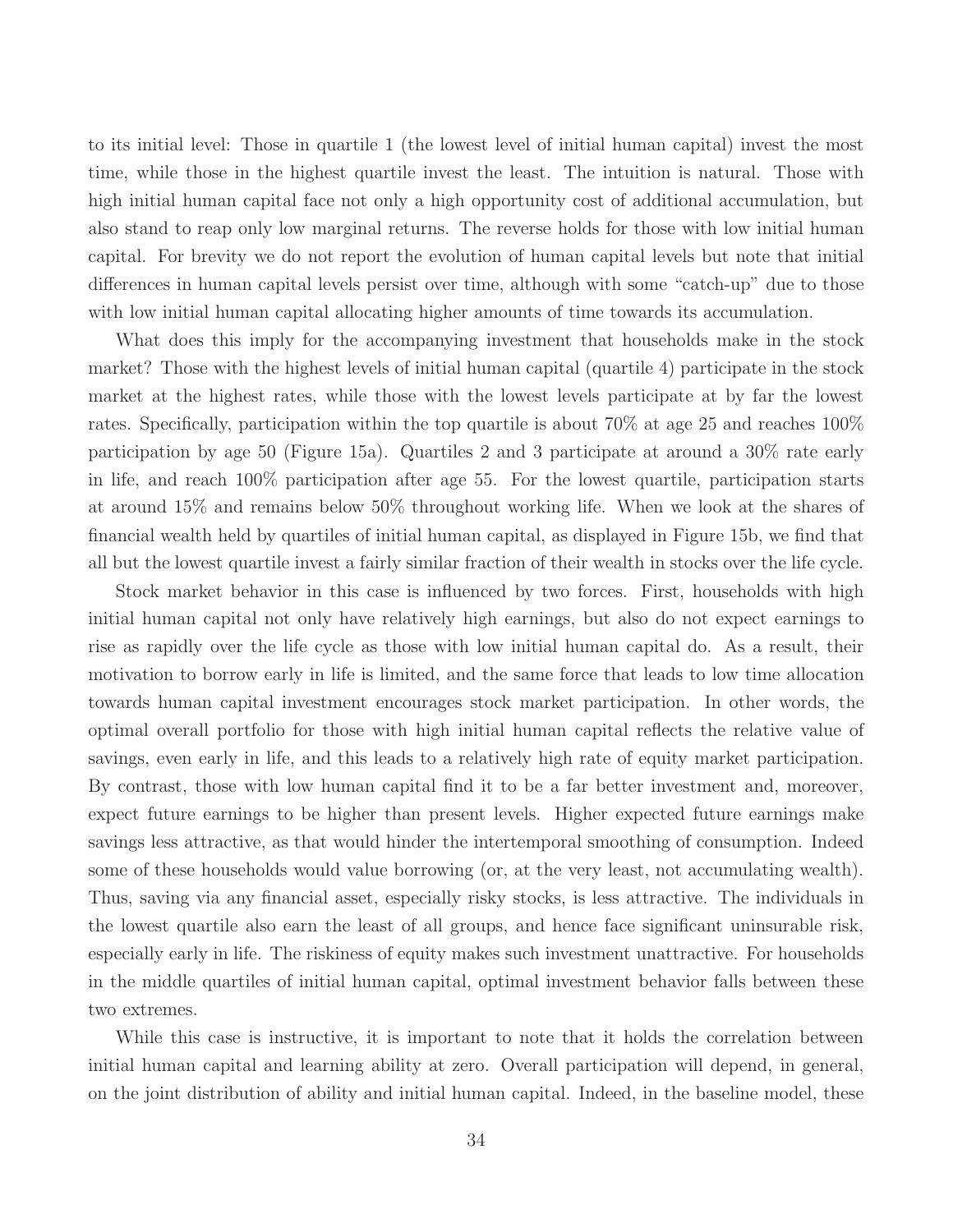characteristics are positively correlated. Thus, those who face high costs of learning—and hence wish to invest primarily in stocks—are frequently also those with low initial human capital—who wish to invest in human capital instead. The net result is that participation rates in the baseline model fall in between the levels implied by Figures 14 and 15.



Figure 15: Investment by Quartiles of Initial Human Capital

A common theme that emerges from the experiments described above is that higher human capital accumulation, if achieved through a higher initial endowment of human capital and ability or an improvement in its production technology, leads to an increase in earnings and stock market participation. In these instances, the agent accumulates more human capital without necessarily allocating additional time to it. On the other hand, any increase in human capital that comes from households allocating more time to human capital investment leads to lower stock-market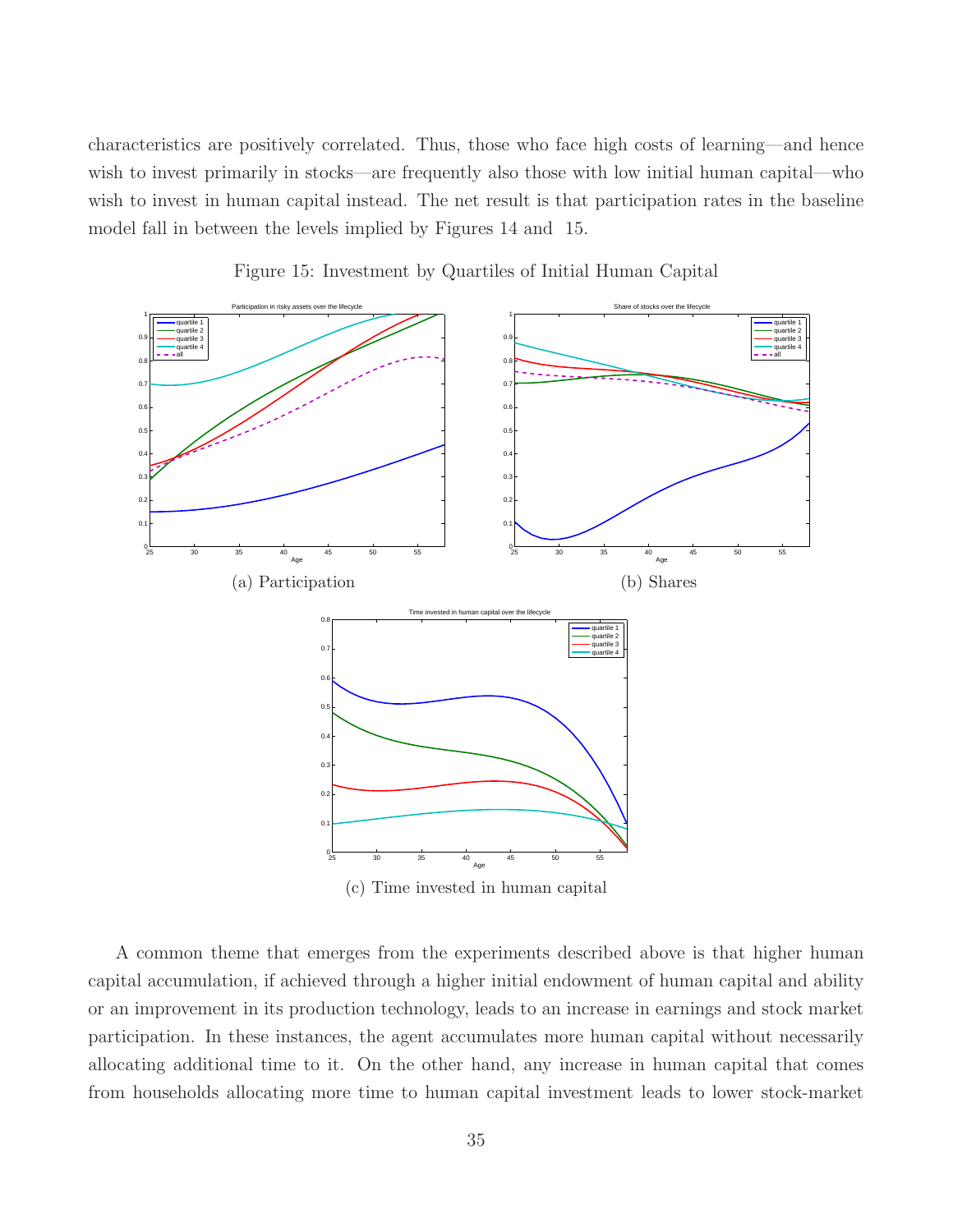participation.

## 5.7 Comparing Participants and Non-Participants

What does our model say about who participates in the stock market? In Figures 23, we compare the distribution of ability, a, across participants and non-participants at various ages. Consistent with our message that the presence of a high-return alternative deters stock-market participation, we see that in the first two panels of Figure 23, when households are young, non-participants have substantially higher ability levels than stock-market participants. It is only in middle age and beyond, as seen in Figure 23c that ability is similarly distributed across stock-market participants and non-participants. As seen in the earlier figures documenting time allocated to human capital, we see that by middle age, as households have accumulated levels of human capital consistent with their innate ability, marginal returns to human capital are no longer substantially higher than the returns on stocks for even those with high innate ability.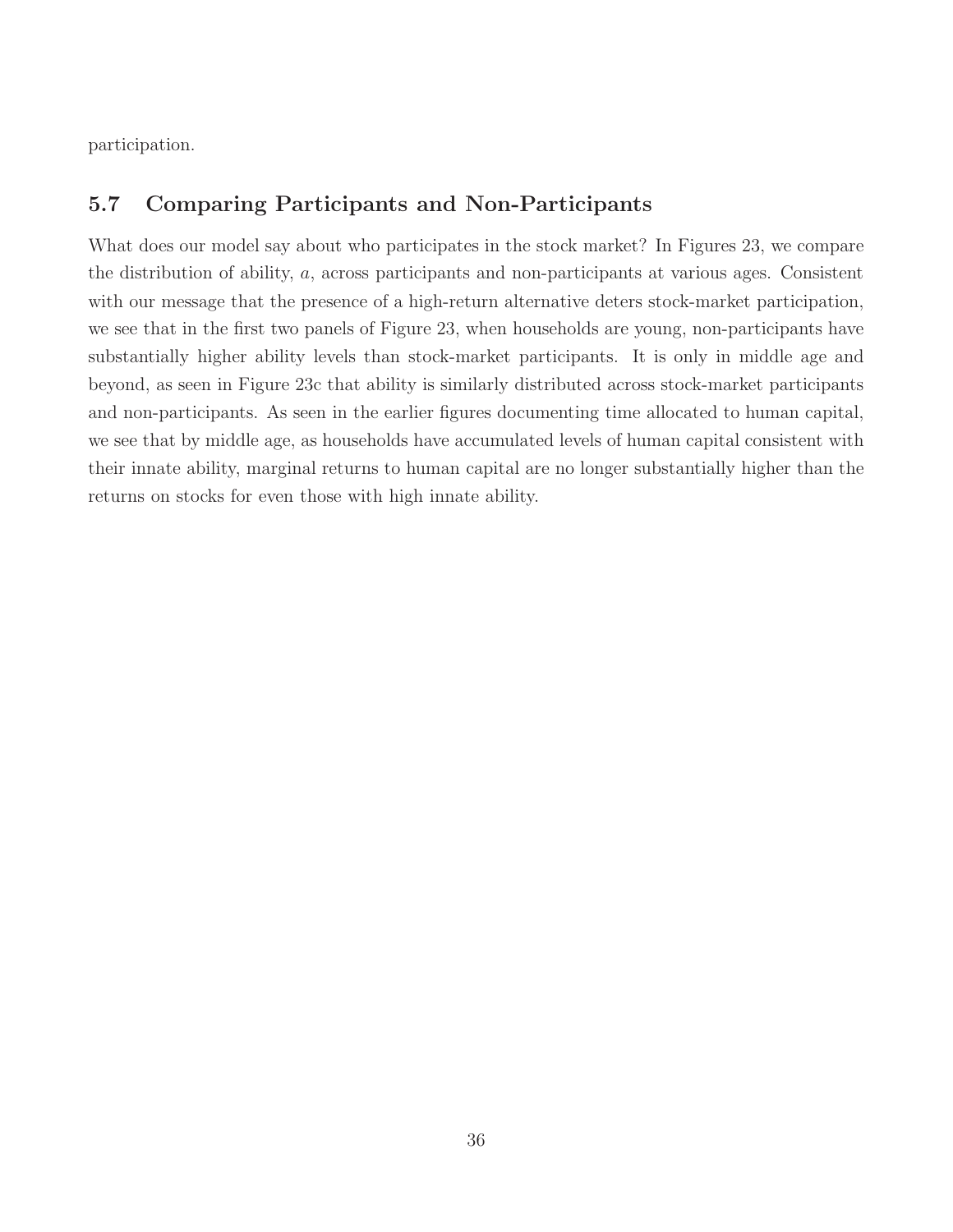

Figure 16: Ability Distribution of Participants and Non-Participants

We now look at households with high initial wealth, defined here as being in the top 10 percent of the wealth distribution at age 25. Figure 24 shows clearly the central mechanism that we have emphasized: within the group of households with similar ability, it is precisely those with low initial human capital who elect not to participate in the stock market (Figure 24b).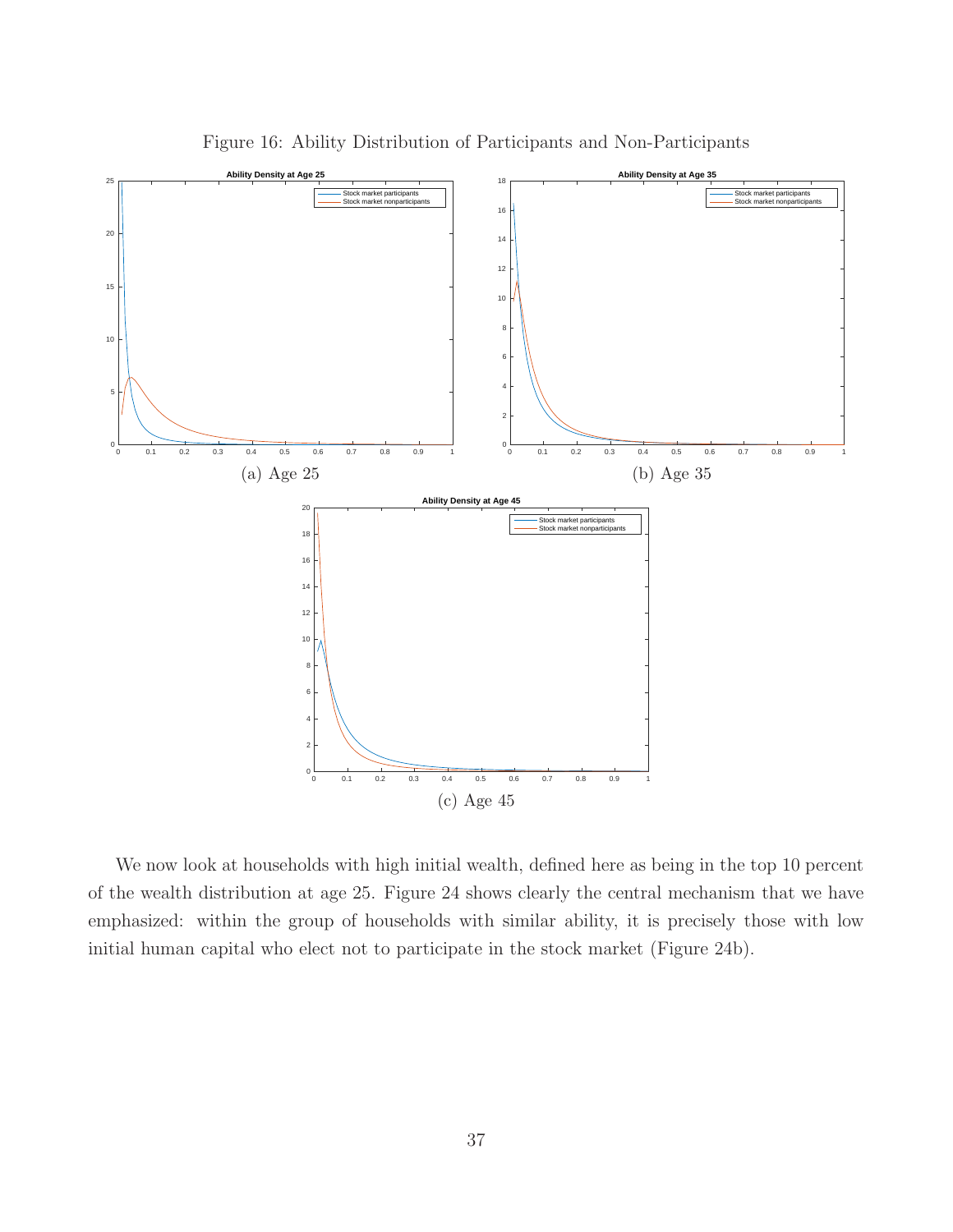Figure 17: Distribution of Ability and Human Capital across Participants and Non-Participants (Wealthy Households at Age 25)



#### 5.8 The Role of Borrowing

#### 5.8.1 The Role of the Wedge Between the Interest Rate on Savings and Borrowing

As described earlier, Davis, Kubler, and Willen (2006), show that—in a standard household portfolio choice model without the option to invest in human capital—borrowing costs are a decisive barrier to stock market participation. In this experiment, we study the effect of borrowing costs on stock market investments when the option to invest in human capital is present. We consider a case in which borrowing is inexpensive, that is, there is no wedge between the interest rate on savings and borrowing.<sup>19</sup>

While cheap credit could induce borrowers to invest more in both human capital accumulation and stocks, we find that households only do the former in our benchmark model. Figures 16a and 18a show that households do not significantly change their stock market investment behavior despite having access to cheaper credit. Instead, households who borrow allocate more time to human capital investment (Figure 17b) and use credit to smooth consumption in the face of lower current (and potentially higher future) earnings.

Note that we do recover the flavor of the result in Davis, Kubler, and Willen (2006) when we remove the borrowing wedge in the setting where earnings are exogenous (the setting that we describe in Section 5.4). Specifically we see that stock market participation reaches nearly

<sup>19</sup>We also conduct an experiment in which the credit limit is more generous. We find that it has little effect on human capital and stock market investment in our model. The results are available upon request.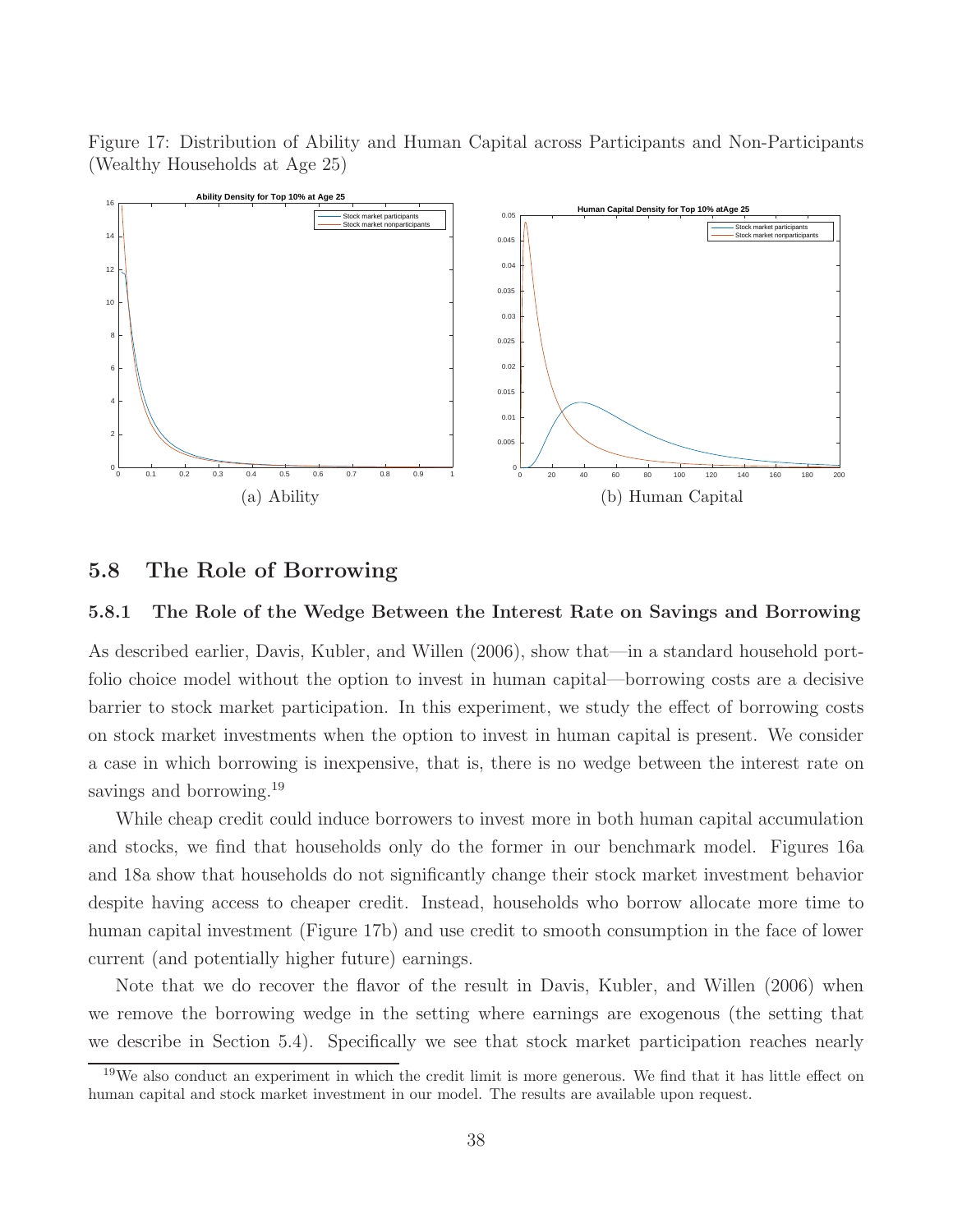100% early in the life-cycle (Figure 18b). In this sense, our model suggests that the transactions costs used in models that abstract from human capital may be instead capturing the effect of the presence of a better alternative investment.



Figure 18: The Role of the Borrowing Wedge in Stock Market Participation

Figure 19: The Effect of No Borrowing Wedge on Time Allocated to Human Capital

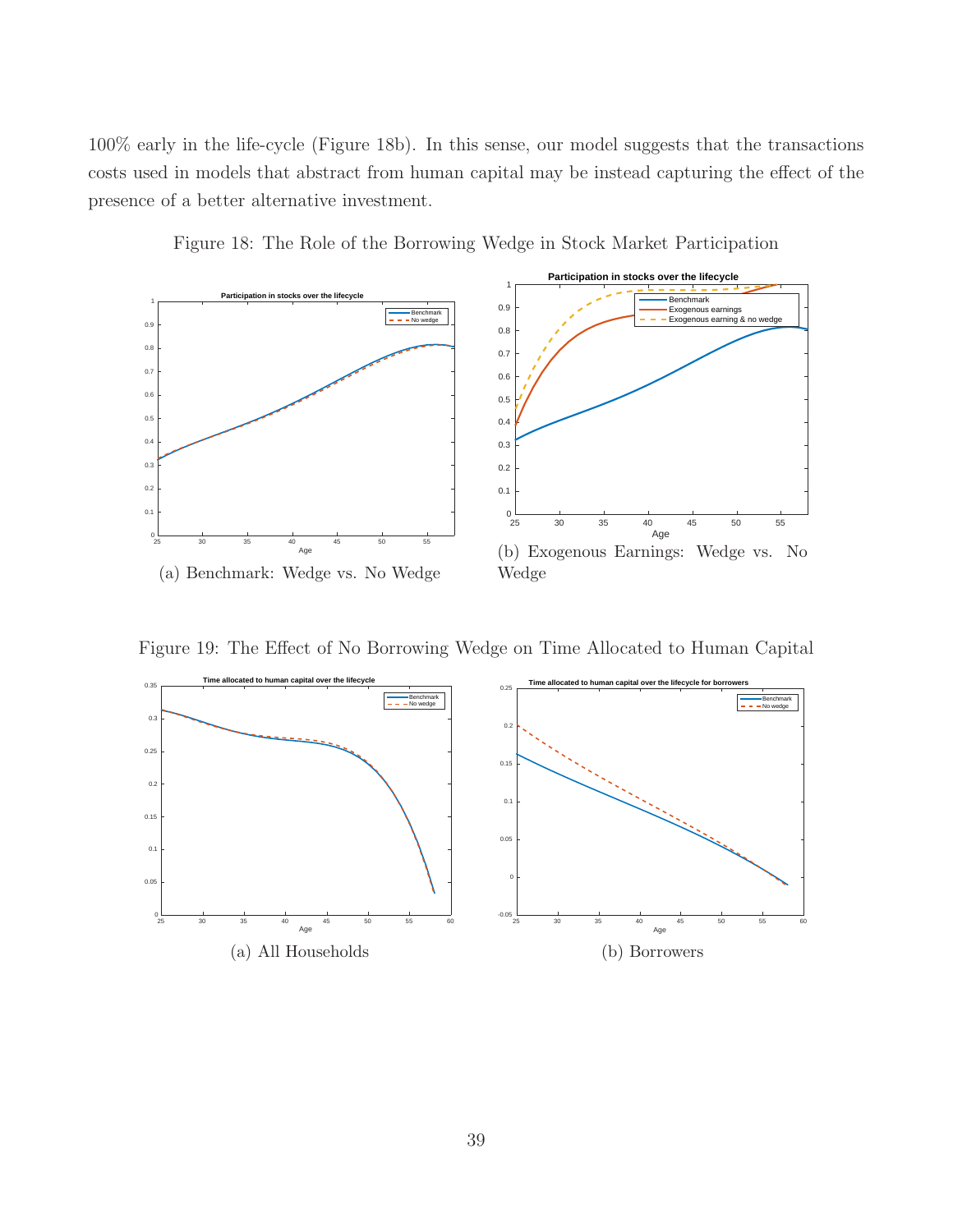

Figure 20: The Role of the Borrowing Wedge in Stock-Market Shares

#### 5.8.2 The Role of Expensive Credit

In our model, credit potentially serves two functions. First, it makes it possible for agents to borrow to invest in stocks. Second, it enables agents to smooth consumption while they invest time in human capital and forego current earnings. However, the benefits to using credit diminish with borrowing costs. To provide a quantitative sense of the importance of borrowing costs, we next consider a case in which the interest rate on borrowing is 22%—double the rate in the benchmark. Figures 19 and 20 show that higher borrowing costs have virtually no impact on participation and shares. This again is consistent with people borrowing primarily to smooth consumption while they invest in human capital rather than to invest in stocks. While time allocated to human capital does not change much in the aggregate, (Figure 20a), there is a marked difference if we look only at households who borrow. Figure 20b shows that, when credit is expensive, borrowers spend much less time investing in human capital than households who borrow under in the interest rate in the benchmark, particularly early in life. An increase in the price of credit hinders households' efforts to smooth consumption intertemporally. This in turn diminishes the benefits to human capital accumulation as households' living standards can only rise once human capital payoffs are realized. The reason that the reduction in time invested in human capital by borrowers has little effect in the aggregate (Figures 20a) is simply because the set of borrowers is small in the benchmark itself and only shrinks as borrowing costs rise.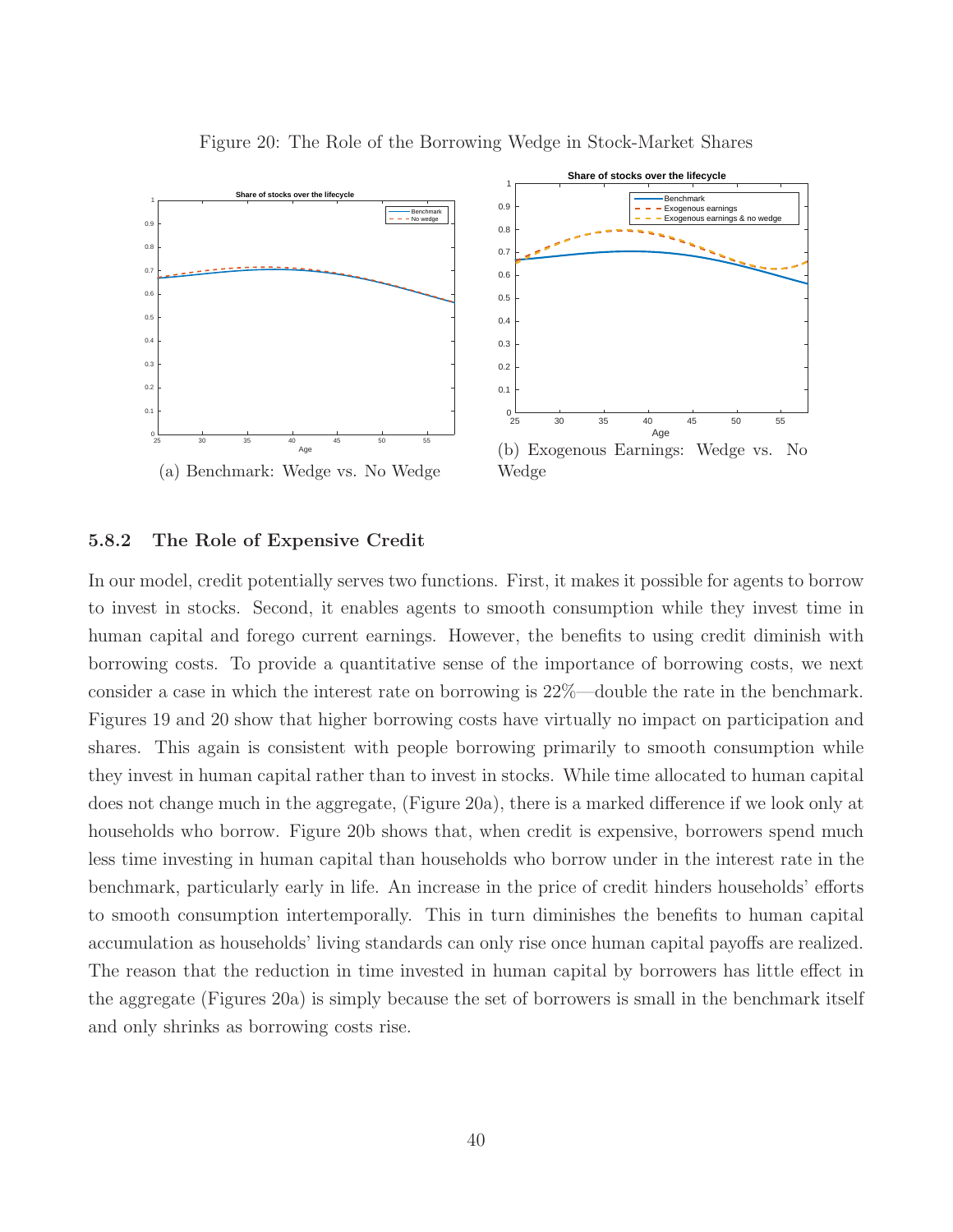

Figure 21: The Role of Expensive Credit in Stock Market Investment

Figure 22: The Effect of Expensive Credit on Time Allocated to Human Capital



## 5.9 The Role of Stock-Market Risk

The stock market, while it clearly offers a far higher average rate of return than risk-free savings, may still not attract overwhelming participation due to the exposure that it creates for households. To study the effect of the risk properties of stock returns on participation and shares, we examine two cases in which equity market risk is different than in the baseline model. In Figure 21, we report results under the assumptions that the standard deviation of stock market returns is low (50% less) or high (50% more) compared to our benchmark (0.078 and 0.236, respectively). Interestingly, these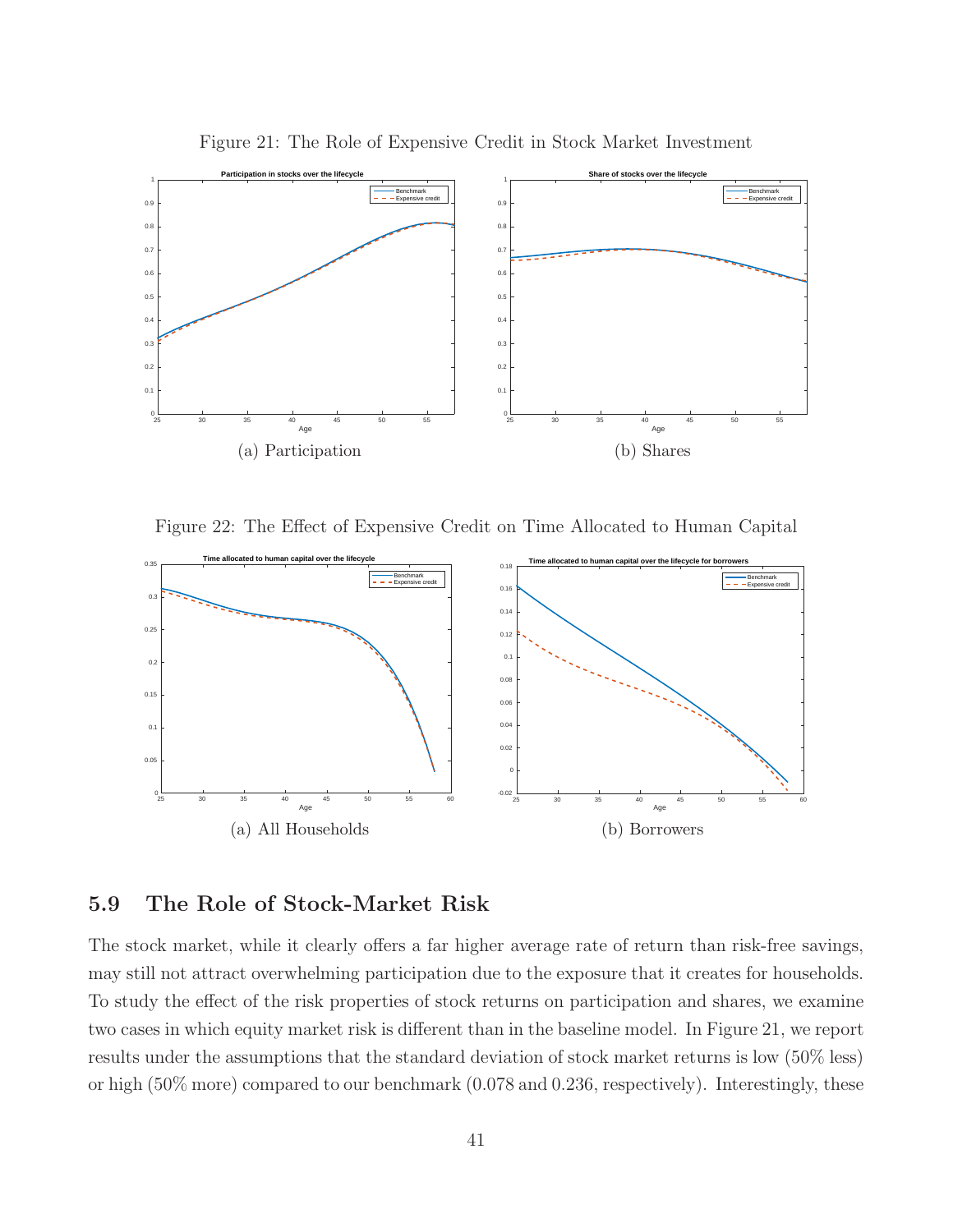large differences in the risk properties of stocks have almost no effect on participation compared to the benchmark. Rather, all the adjustment is on the intensive margin, and it is sizable. In the case of higher-than-baseline riskiness of stock return, we find that household diversification pays a significant role and leads to much lower proportions of wealth held in stocks than in the baseline. Conversely, we observe that when stock market risk is cut, wealth shares balloon to nearly 80% when averaged over the life cycle. Thus, an interesting implication of our analysis is that while initial human capital levels and ability govern the decision to invest at all in the stock market, the risk of stocks is what matters for the share of wealth held in equity.



Figure 23: Stock Market Investment with Low and High Risk of Stocks

### 5.10 Agents' Risk Aversion

We study the effect of changing agents' risk aversion in our setting. We consider two cases,  $\sigma = 3$ and  $\sigma = 10$ . The results are shown in Figure 22.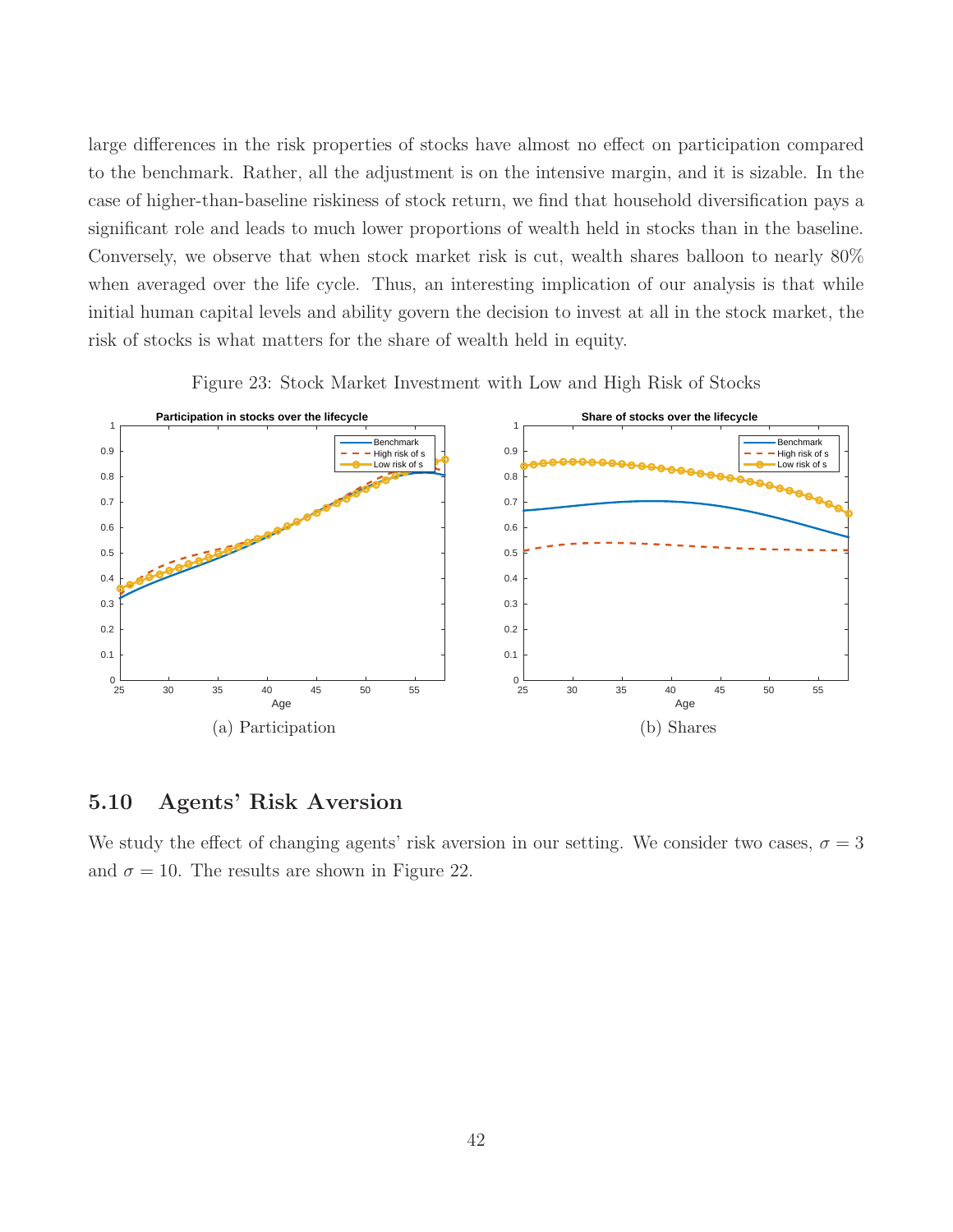

Figure 24: Effect of Changing Risk Aversion on Household Portfolios

As seen clearly in the figures, the effect of changing risk aversion is qualitatively similar to changing the riskiness of stock returns, in the sense that it does not have much effect on stock market participation in the economy. Rather, households adjust the amount of their wealth that they allocate to stocks in a completely natural manner, allocating a larger share to stocks when they are less risk averse and a smaller share when they are more risk averse. One useful implication of these results is that while we have employed a risk-aversion value that is standard in the portfoliochoice literature, it is higher than the value typically assumed in macroeconomics, which ranges from 1 to 3 for example. Therefore, it is worth noting that neither stock-market participation nor shares change substantially under lower risk aversion. This is only suggestive, however, as we do not recalibrate the entire model when we change risk aversion.

# 6 Conclusion

Research on household portfolios frequently predicts that households will almost universally participate in equity markets and allocate a high share of financial wealth to equity, especially early in life. These predictions are counterfactual and empirically consistent predictions have proved hard to obtain without stock-market participation costs, informational frictions, or departures from standard preferences. The central contribution of this paper is to demonstrate that once human capital investment is allowed for, a standard model predicts stock-market participation and equity-investment shares that are much closer to those empirically observed throughout the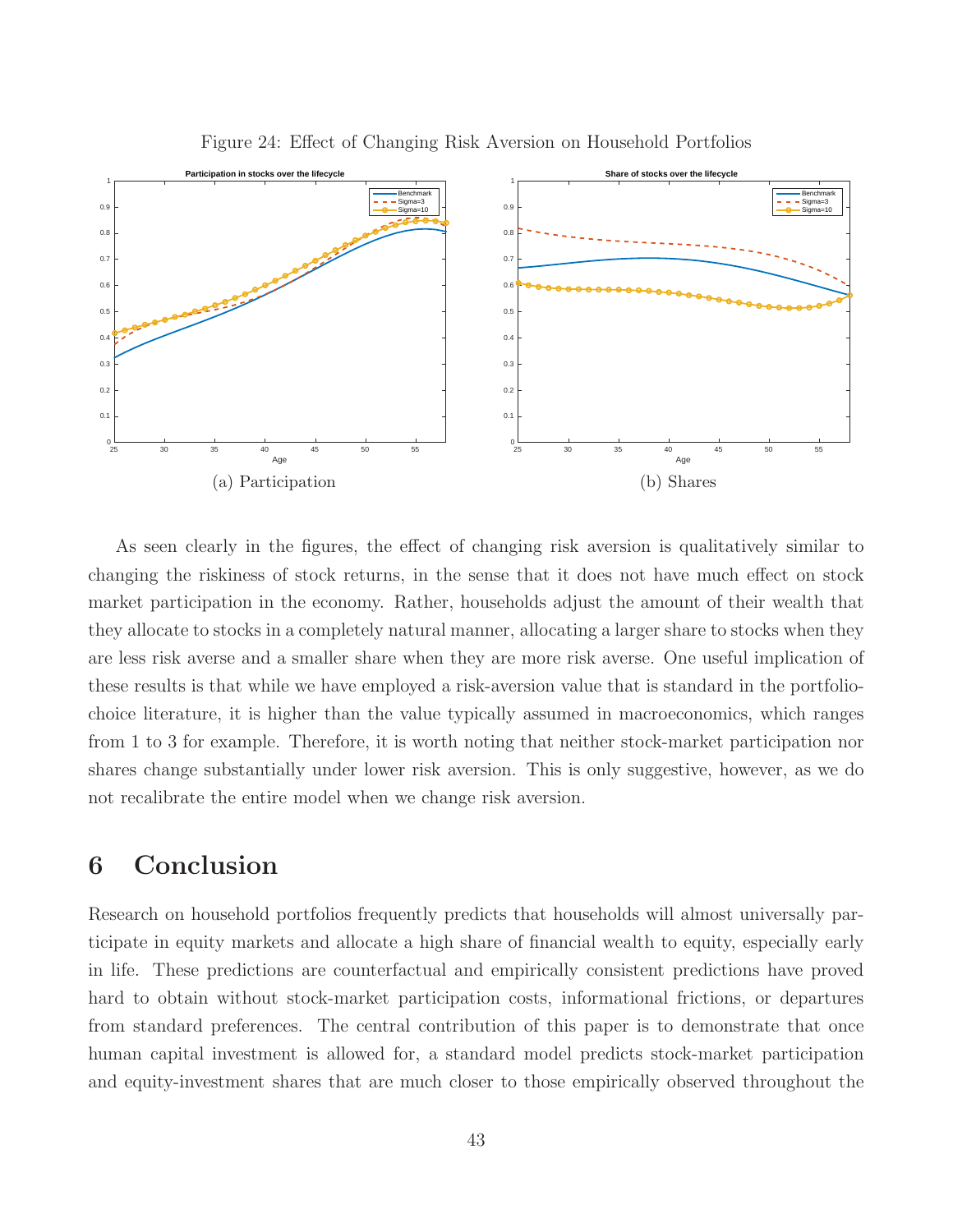life cycle.

Our approach is both novel and straightforward: We embed the classic human capital model of Ben-Porath (1967) into a standard life-cycle model of portfolio choice where households face uninsurable idiosyncratic shocks to productivity (e.g., Cocco, Gomes, and Maenhout, 2005)). Importantly, as in Huggett, Ventura, and Yaron (2006), households in our model are heterogeneous with respect to characteristics governing initial human capital and their ability to acquire it.

Our findings flow from two simple and intuitive mechanisms: First, the returns to human capital investment are highest early in life and exceed the constant returns on financial assets for most households. As households age, this relationship reverses. Thus, stock-market participation starts low and grows over the life-cycle, just as in the data. As for shares, the risks to human capital limit the household's desire to hold wealth in risky financial equity. Our results suggest that the option to invest in human capital is important for understanding observed household portfolio choices over the life cycle.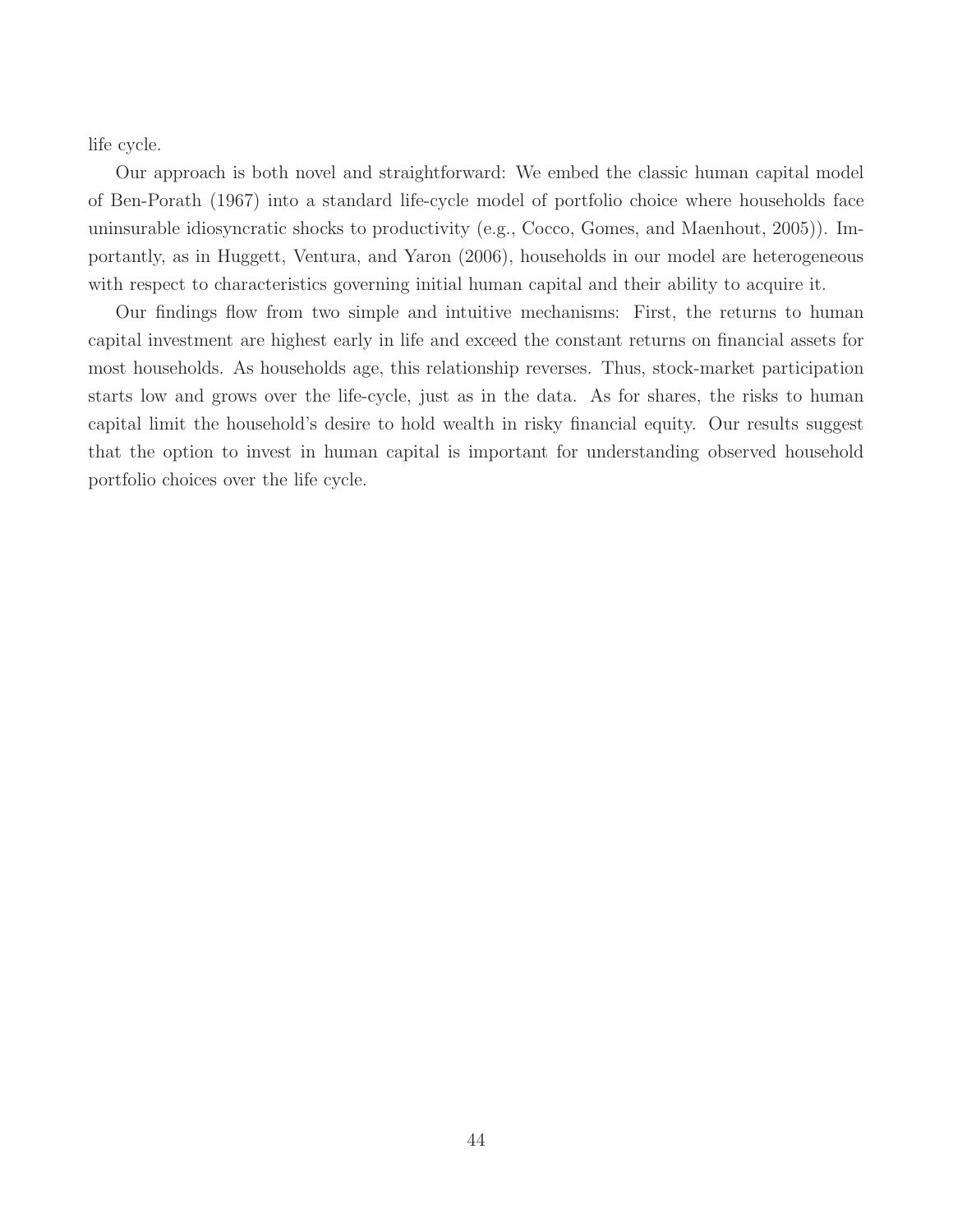## References

- Abbott, B., G. Gallipoli, C. Meghir, and G. L. Violante (2013): "Education Policy and Intergenerational Transfers in Equilibrium," Working Paper 18782, National Bureau of Economic Research.
- AMERIKS, J., AND S. ZELDES (2004): "How Do Household Portfolio Shares Vary with Age?," Discussion paper, working paper, Columbia University.
- ATHREYA, K. B. (2008): "Default, Insurance, and Debt over the Life Cycle," *Journal of Monetary* Economics, 55(4), 752–774.
- BEN-PORATH, Y. (1967): "The Producation of Human Capital and the Life-cycle of Earnings," Journal of Political Economy, 75(4), 352–365.
- BENZONI, L., P. COLLIN-DUFRESNE, AND R. GOLDSTEIN (2007): "Portfolio Choice over the Life-Cycle when the Stock and Labor Markets Are Cointegrated," The Journal of Finance, 62(5), 2123–2167.
- Board of Governors of the Federal Reserve System (2014): "Federal Reserve Statistical Release, G19, Consumer Credit," Discussion paper, Board of Governors of the Federal Reserve System.
- Brito, N. O. (1978): "Portfolio Selection in an Economy with Marketability and Short Sales Restrictions," The Journal of Finance, 33(2), 589–601.
- BROWNING, M., L. HANSEN, AND J. HECKMAN (1999): Handbook of Macroeconomics. Elsevier Science B.V Amsterdam.
- CAGETTI, M. (2003): "Wealth Accumulation over the Life Cycle and Precautionary Savings," Journal of Business & Economic Statistics, 21(3), pp. 339–353.
- Campbell, J. Y., J. F. Cocco, F. J. Gomes, and P. J. Maenhout (2001): "Investing retirement wealth: A life-cycle model," in Risk aspects of investment-based Social Security reform, pp. 439–482. University of Chicago Press.
- Chai, J., W. Horneff, R. Maurer, and O. S. Mitchell (2011): "Optimal portfolio choice over the life cycle with flexible work, endogenous retirement, and lifetime payouts," Review of Finance, 15(4), 875–907.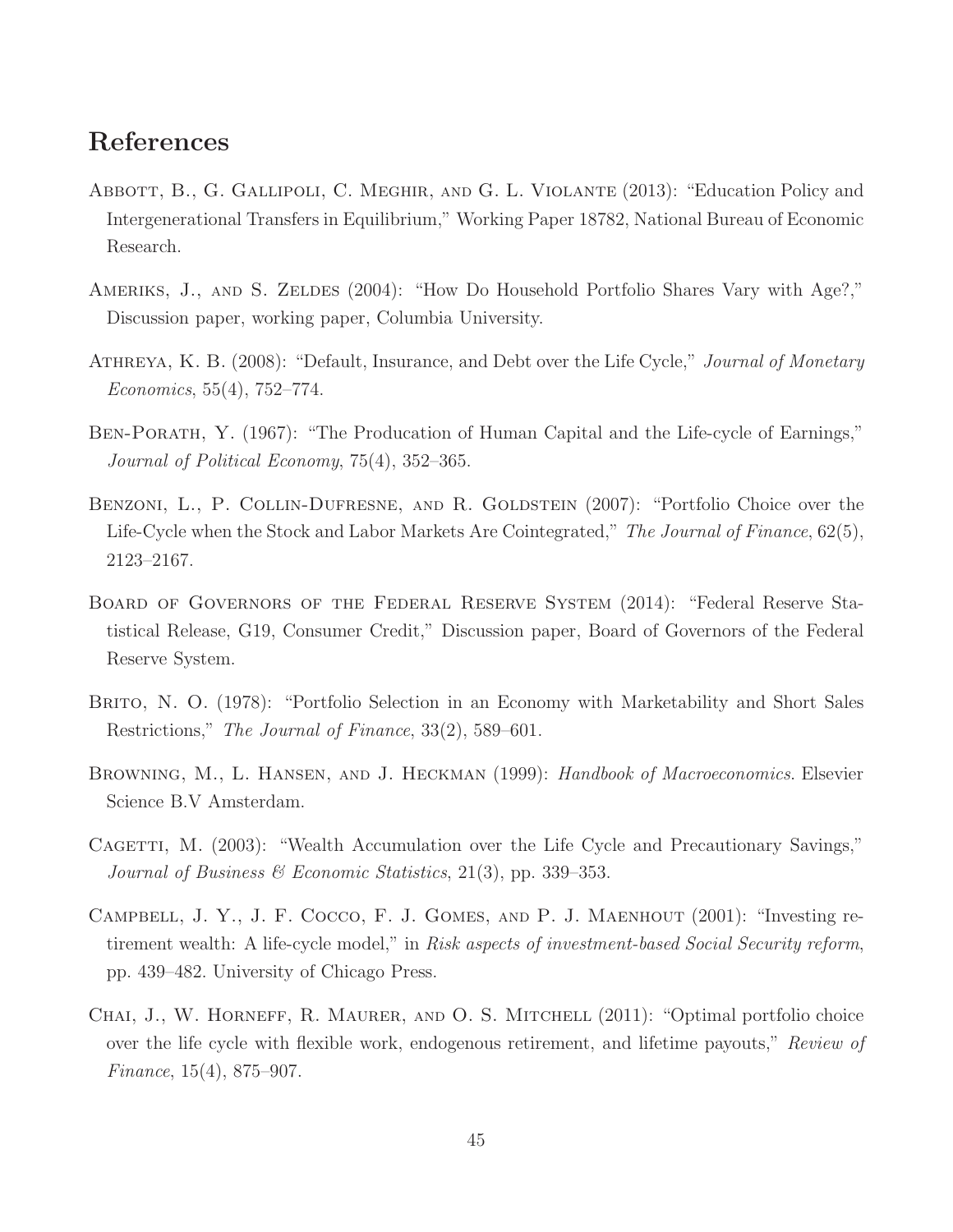- Chang, Y., J. H. Hong, and M. Karabarbounis (2014): "Life Cycle Uncertainty and Portfolio Choice Puzzles," Federal Reserve Bank of Richmond Working Paper.
- Cocco, J. (2005): "Portfolio Choice in the Presence of Housing," Review of Financial Studies, 18(2), 535–567.
- Cocco, J., F. Gomes, and P. Maenhout (2005): "Consumption and Portfolio Choice over the Life Cycle," Review of Financial Studies, 18(2), 491–533.
- DAVIS, S. J., F. KUBLER, AND P. WILLEN (2006): "Borrowing Costs and the Demand for Equity over the Life Cycle.," Review of Economics and Statistics, 88(2), 348 – 362.
- Davis, S. J., and P. Willen (2013): "Occupation-Level Income Shocks and Asset Returns: Their Covariance and Implications for Portfolio Choice," Quarterly Journal of Finance, 03(03n04), 1350011.
- DEATON, A. (1985): "Panel Data from Time Series of Cross-sections," *Journal of Econometrics*, 30(1), 109–126.
- Gomes, F., and A. Michaelides (2003): "Portfolio Choice with Internal Habit Formation: A Life-cycle Model with Uninsurable Labor Income Risk," Review of Economic Dynamics, 6(4), 729–766.
- GOMES, F., AND A. MICHAELIDES (2005): "Optimal Life-Cycle Asset Allocation: Understanding the Empirical Evidence," The Journal of Finance, 60(2), 869–904.
- Gomes, F. J., L. J. Kotlikoff, and L. M. Viceira (2008): "Optimal Life-Cycle Investing with Flexible Labor Supply: A Welfare Analysis of Life-Cycle Funds," in *Papers and Proceedings* of the Annual Meeting, p. 297. American Economic Association.
- GOURINCHAS, P., AND J. PARKER (2002): "Consumption Over the Life Cycle," *Econometrica*, 70(1), 47–89.
- HALIASSOS, M., AND A. MICHAELIDES (2003): "Portfolio Choice and Liquidity Constraints," International Economic Review, 44(1), 143–177.
- Heaton, J., and D. Lucas (1997): "Market Frictions, Savings Behavior, and Portfolio Choice," Macroeconomic Dynamics, 1, 76–101.
- HUBBARD, R. G., J. SKINNER, AND S. P. ZELDES (1995): "Precautionary Saving and Social Insurance," Journal of Political Economy, 103(2), pp. 360–399.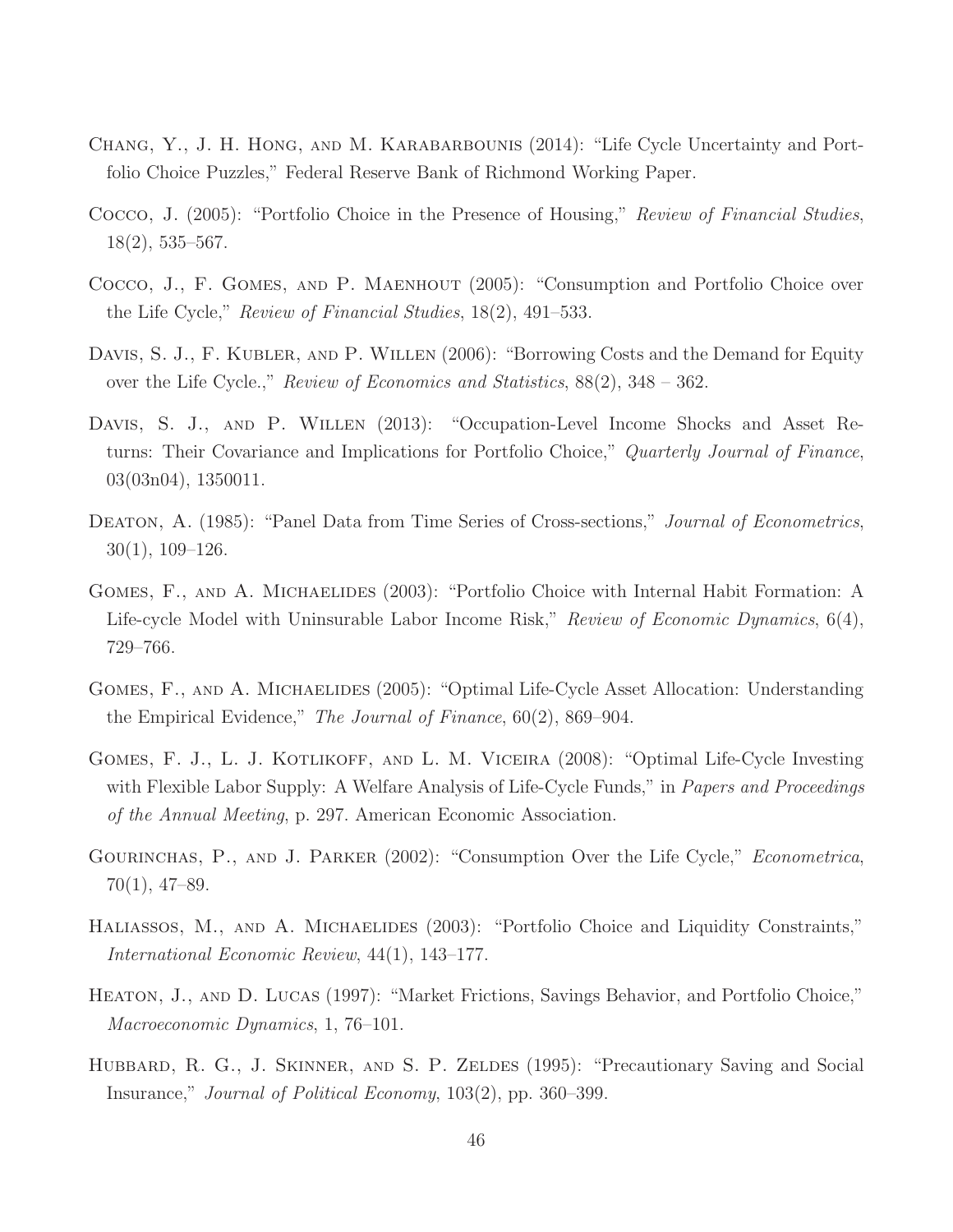- HUGGETT, M., AND G. KAPLAN (2015): "How Large is the Stock Component of Human Capital?," Discussion paper, Georgetown University.
- HUGGETT, M., G. VENTURA, AND A. YARON (2006): "Human Capital and Earnings Distribution Dynamics," Journal of Monetary Economics, 53(2).
- HUGGETT, M., G. VENTURA, AND A. YARON (2011): "Sources of Lifetime Inequality," The American Economic Review, 101(7), 2923–2954.
- Ionescu, F. (2009): "The Federal Student Loan Program: Quantitative Implications for College Enrollment and Default Rates," Review of Economic Dynamics, 12(1), 205–231.
- Jagannathan, R., and N. R. Kocherlakota (1996): "Why Should Older People Invest Less in Stocks Than Younger People?," Federal Reserve Bank of Minneapolis Quarterly Review, 20(3), 11–23.
- KHORUNZHINA, N. (2013): "Structural Estimation of Stock Market Participation Costs," Journal of Economic Dynamics and Control, 37(12), 2928 – 2942.
- Kim, H. H., R. Maurer, and O. S. Mitchell (2013): "Time is money: Life cycle rational inertia and delegation of investment management," Discussion paper, National Bureau of Economic Research.
- LINDSET, S., AND E. MATSEN (2011): "Human Capital Investment and Optimal Portfolio Choice," The European Journal of Finance, 17(7), 539–552.
- Lustig, H., and S. Van Nieuwerburgh (2008): "The Returns on Human Capital: Good News on Wall Street is Bad News on Main Street," Review of Financial Studies, 21(5), 2097–2137.
- MCGRATTAN, E., AND E. PRESCOTT (2000): "Is the Stock Market Overvalued?," Federal Reserve Bank of Minneapolis Manuscript.
- MEHRA, R., AND E. C. PRESCOTT (1985): "The Equity Premium: A Puzzle," *Journal of Mon*- $\text{etary Economics}, 15(2), 145-161.$
- Merton, R. (1969): "Lifetime Portfolio Selection under Uuncertainty: The Continuous-time Case," The Review of Economics and Statistics, 51(3), 247–257.
- POLKOVNICHENKO, V. (2007): "Life-Cycle Portfolio Choice with Additive Habit Formation Preferences and Uninsurable Labor Income Risk," Review of Financial Studies, 20(1), 83–124.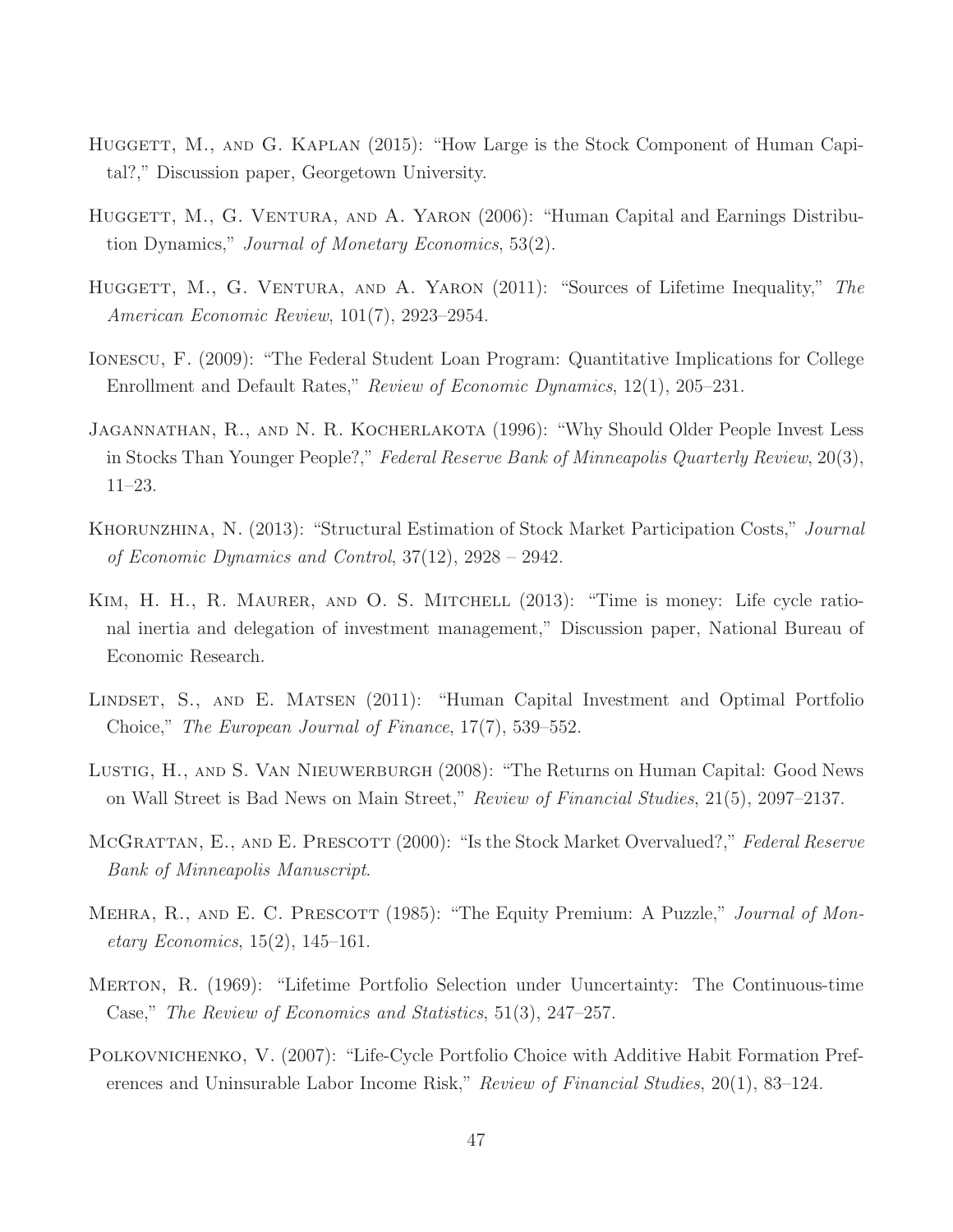- POTERBA, J. M., AND A. A. SAMWICK (1997): "Household Portfolio Allocation over the Life Cycle," Discussion paper, National Bureau of Economic Research.
- Roussanov, N. (2010): "Human Capital Investment and Portfolio Choice over the Life Cycle," Discussion paper, Citeseer.
- SAMUELSON, P. (1969): "Lifetime Portfolio Selection by Dynamic Stochastic Programming," The Review of Economics and Statistics, 51(3), 239–246.
- Viceira, L. M. (2001): "Optimal Portfolio Choice for Long-Horizon Investors with Nontradable Labor Income," The Journal of Finance, 56(2), 433–470.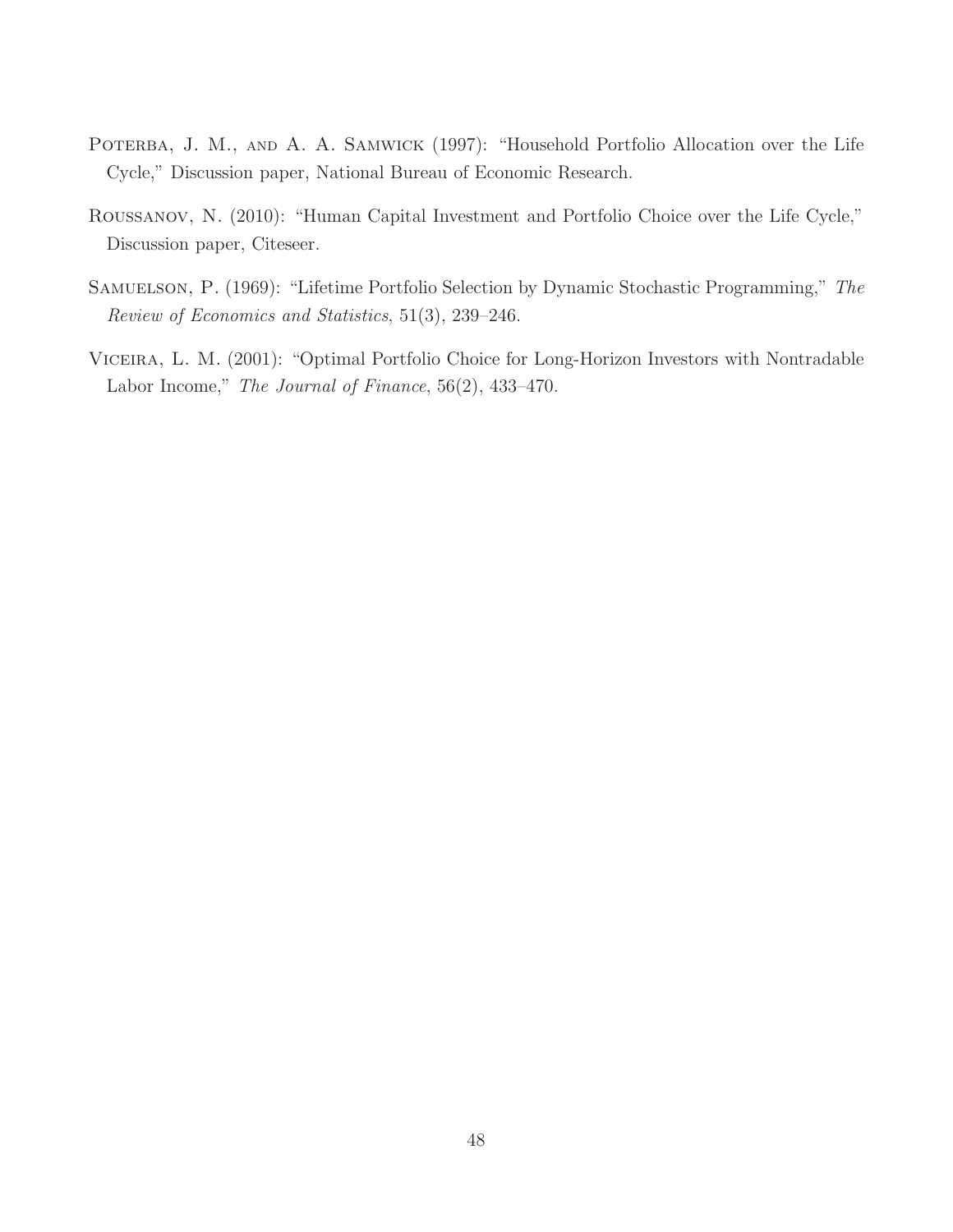# A Regression Tables

| Age       | Coefficient | Cohort    | Coefficient                   |
|-----------|-------------|-----------|-------------------------------|
| $23 - 25$ | (omitted)   | 1919-1921 | $\overline{\text{(omitted)}}$ |
| 26-28     | 0.3195      | 1922-1924 | $-0.0338$                     |
| 29-31     | 0.5079      | 1925-1927 | 0.2211                        |
| 32-34     | 0.5510      | 1928-1930 | 0.3671                        |
| 35-37     | 0.6580      | 1931-1933 | 0.2360                        |
| 38-40     | 0.8026      | 1934-1936 | 0.3158                        |
| $41 - 43$ | 0.9430      | 1937-1939 | 0.3858                        |
| 44-46     | 0.9177      | 1940-1942 | 0.4348                        |
| 47-49     | 1.0862      | 1943-1945 | 0.4710                        |
| $50 - 52$ | 1.1310      | 1946-1948 | 0.6053                        |
| $53 - 55$ | 1.2002      | 1949-1951 | 0.5457                        |
| 56-58     | 1.2459      | 1952-1954 | 0.6078                        |
| 59-61     | 1.2166      | 1955-1957 | 0.6222                        |
| 62-64     | 1.1894      | 1958-1960 | 0.6679                        |
| 65-67     | 1.1660      | 1961-1963 | 0.8107                        |
| 68-70     | 1.1346      | 1964-1966 | 0.7916                        |
| 71-73     | 1.1051      | 1967-1969 | 0.8857                        |
| 74-76     | 1.1265      | 1970-1972 | 0.9654                        |
| 77-79     | 1.2015      | 1973-1975 | 0.9716                        |
|           |             | 1976-1978 | 1.0055                        |
|           |             | 1979-1981 | 0.9860                        |
|           |             | 1982-1984 | 0.9626                        |
|           |             | 1985-1987 | 1.0282                        |
| Constant  | $-1.4273$   | 1988-1990 | 0.9297                        |

Table 2: Probit for Stock Market Participation (SCF), N=34,008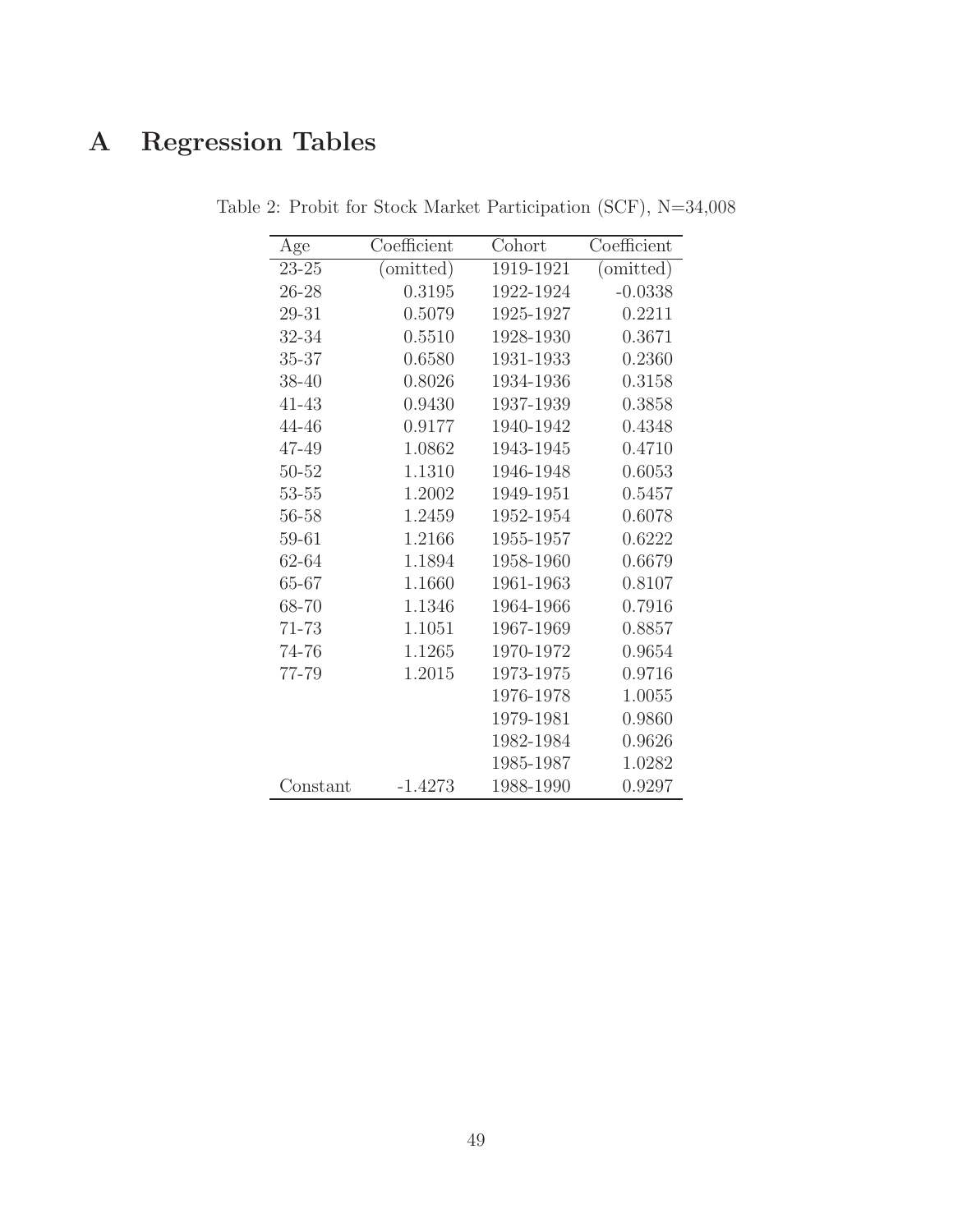| Age       | Coefficient                   | Cohort    | Coefficient                   |
|-----------|-------------------------------|-----------|-------------------------------|
| $23 - 25$ | $\overline{\text{(omitted)}}$ | 1919-1921 | $\overline{\text{(omitted)}}$ |
| 26-28     | $-0.0010$                     | 1922-1924 | 0.4470                        |
| 29-31     | 0.0353                        | 1925-1927 | 0.5412                        |
| 32-34     | 0.1739                        | 1928-1930 | 0.6711                        |
| 35-37     | 0.4163                        | 1931-1933 | 0.5723                        |
| 38-40     | 0.5209                        | 1934-1936 | 0.7014                        |
| $41 - 43$ | 0.5531                        | 1937-1939 | 0.8419                        |
| 44-46     | 0.6351                        | 1940-1942 | 0.7739                        |
| 47-49     | 0.7963                        | 1943-1945 | 0.9438                        |
| 50-52     | 0.8147                        | 1946-1948 | 0.8771                        |
| $53 - 55$ | 0.9260                        | 1949-1951 | 1.0174                        |
| 56-58     | 0.8842                        | 1952-1954 | 1.1772                        |
| 59-61     | 0.7891                        | 1955-1957 | 1.0696                        |
| 62-64     | 0.9596                        | 1958-1960 | 1.3184                        |
| 65-67     | 0.9803                        | 1961-1963 | 1.3533                        |
| 68-70     | 0.9177                        | 1964-1966 | 1.5286                        |
| 71-73     | 0.9793                        | 1967-1969 | 1.4329                        |
| 74-76     | 1.1988                        | 1970-1972 | 1.6140                        |
| 77-79     | 1.1405                        | 1973-1975 | 1.4651                        |
|           |                               | 1976-1978 | 1.5958                        |
|           |                               | 1979-1981 | 1.4606                        |
|           |                               | 1982-1984 | 1.4250                        |
|           |                               | 1985-1987 | 1.1774                        |
| Constant  | $-2.0059$                     | 1988-1990 | 1.0460                        |

Table 3: OLS for Share of Risky Assets in Household Portfolio (SCF), N=21,778